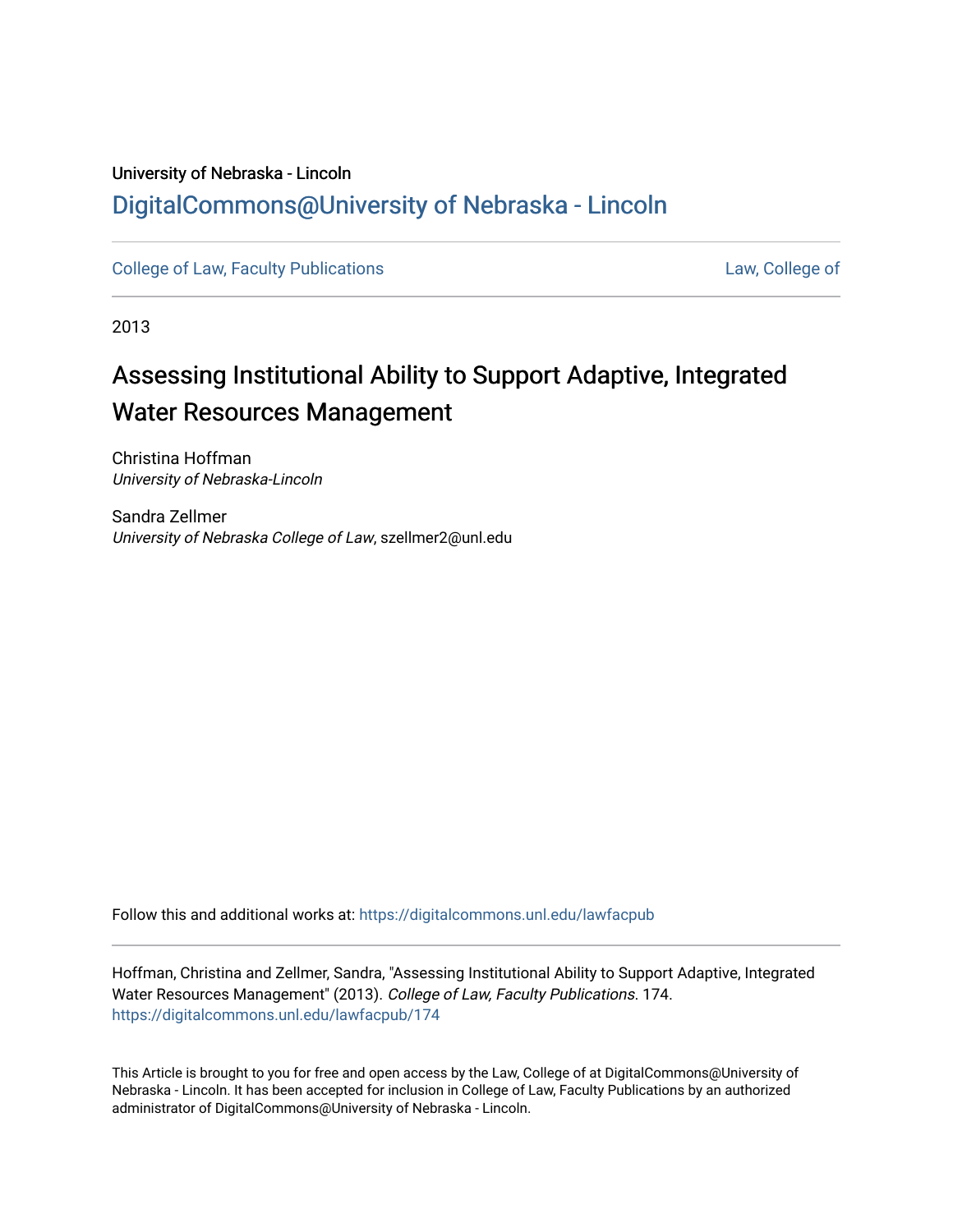## Christina Hoffman\* and Sandra Zellmer\*\*

## Assessing Institutional Ability to Support Adaptive, Integrated Water Resources Management

## TABLE OF CONTENTS

| Ι.   |                                                    |                                                       | 806 |  |  |  |
|------|----------------------------------------------------|-------------------------------------------------------|-----|--|--|--|
| II.  | The Physical and Institutional Context of Nebraska |                                                       |     |  |  |  |
|      |                                                    | Water Resources Management                            | 810 |  |  |  |
|      |                                                    |                                                       | 810 |  |  |  |
|      |                                                    | B. The Institutional Framework                        | 813 |  |  |  |
|      |                                                    | Management of Surface Water Resources<br>1.           | 813 |  |  |  |
|      |                                                    | Management of Groundwater Resources<br>2.             | 815 |  |  |  |
|      |                                                    | 3. Toward Integrated Management: LB 962               | 818 |  |  |  |
|      |                                                    | 4.                                                    | 821 |  |  |  |
|      |                                                    | The Endangered Species Act<br>a.                      | 821 |  |  |  |
|      |                                                    | The Clean Water Act<br>b.                             | 823 |  |  |  |
|      |                                                    | Interstate Compacts and Judicial Decrees<br>c.        | 824 |  |  |  |
|      |                                                    | 5. Water Management Moving Forward                    | 826 |  |  |  |
| III. |                                                    |                                                       | 828 |  |  |  |
|      |                                                    | A. Defining Adaptive Management                       | 828 |  |  |  |
|      |                                                    | B. Assessing Adaptive Management                      | 829 |  |  |  |
| IV.  | Can Nebraska's Institutions Support Adaptive,      |                                                       |     |  |  |  |
|      |                                                    | Integrated Water Resources Management?                | 831 |  |  |  |
|      |                                                    | A. Tailoring the Strategy to the Problem              | 832 |  |  |  |
|      |                                                    | B. Ensuring Accountability and Enforceability         | 835 |  |  |  |
|      |                                                    | C. Promoting Directed Learning                        | 838 |  |  |  |
|      |                                                    | D. Ensuring Sufficient Funding                        | 840 |  |  |  |
|      |                                                    | E. Supporting Adaptive, Integrated Management         | 842 |  |  |  |
|      |                                                    | V. Adaptive, Integrated Water Resources Management in |     |  |  |  |
|      |                                                    |                                                       | 842 |  |  |  |
|      |                                                    | A. Examples of Integrated Resources Management in     |     |  |  |  |
|      |                                                    |                                                       | 844 |  |  |  |
|      |                                                    | B. The Kansas Model for Water Management              | 852 |  |  |  |
|      |                                                    |                                                       |     |  |  |  |

Copyright held by the NEBRASKA LAW REVIEW.

<sup>\*</sup> PhD Candidate (ABD), University of Nebraska–Lincoln, School of Natural Resources.

<sup>\*\*</sup> Robert B. Daugherty Professor, University of Nebraska College of Law.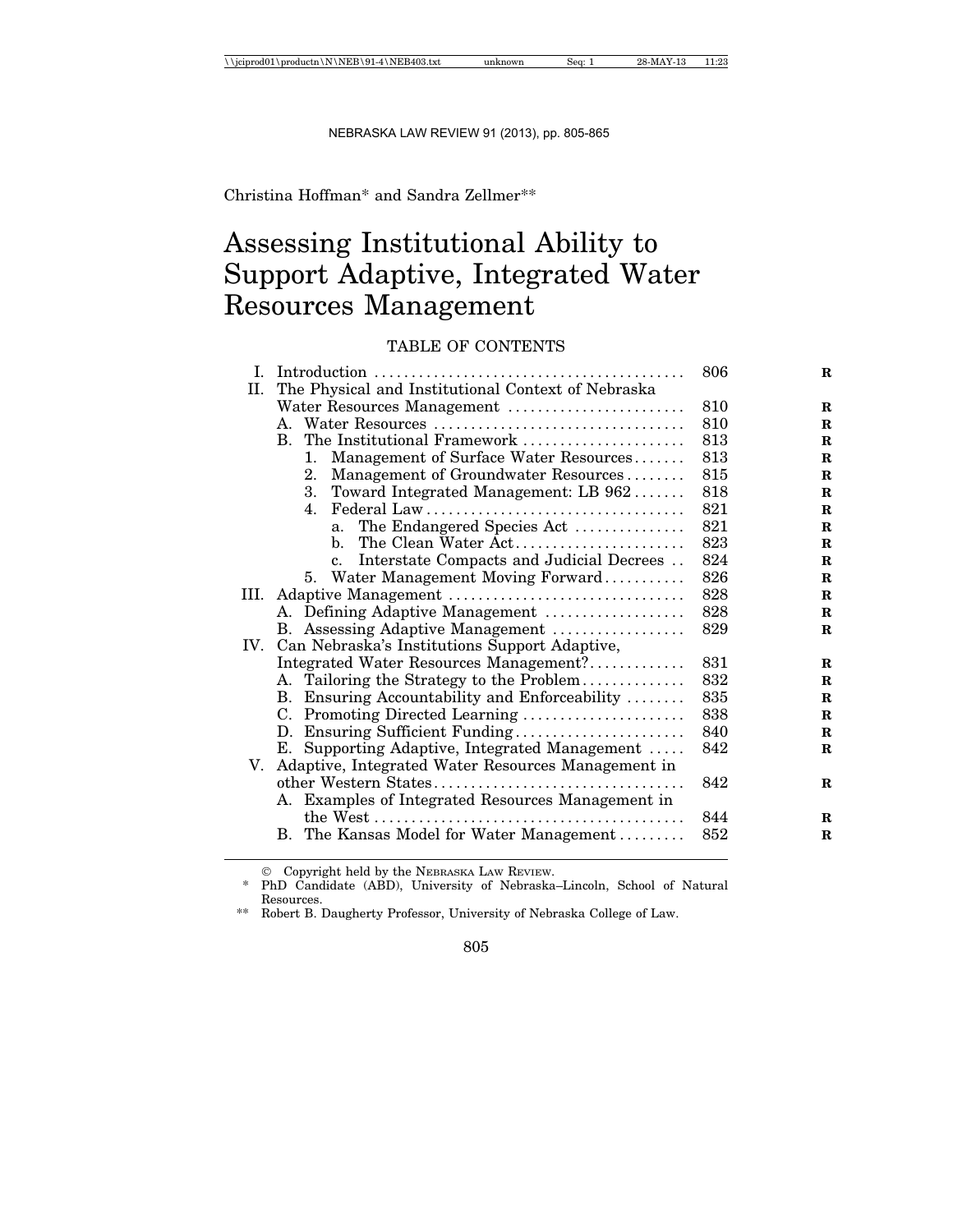|  | C. The Colorado Model for Water Management  854   |  |  |
|--|---------------------------------------------------|--|--|
|  |                                                   |  |  |
|  | 1. Tailoring the Strategy to the Problem  858     |  |  |
|  | 2. Ensuring Accountability and Enforceability 861 |  |  |
|  |                                                   |  |  |
|  |                                                   |  |  |
|  |                                                   |  |  |
|  |                                                   |  |  |

## I. INTRODUCTION

Institutions that embrace flexibility, as well as the ability to cope with change, will be essential in managing the water resource challenges that face our country. However, existing institutions—formal and informal rules, laws, organizational entities, and norms of behavior1—designed to manage water resources as they existed in the past are often ill-equipped to address the challenges of today.2 In many ways, resource management institutions in the United States and throughout the world have become "prisoners of history" which embody past rather than present, much less future, knowledge and necessity.3 Western water law, in particular, emerged as an institution at a time when water resources were seemingly ample, supplies were not fully allocated, and early territorial and state governments had limited administrative capabilities.4 Since then, domestic and agricultural demands have grown and, in many areas, outpaced available supplies, causing adverse consequences for the social-ecological system.5 Accordingly, the National Research Council declared that the "research agenda for the 21st century should give priority to developing new legal arrangements governing diversions and consumptive

<sup>1.</sup> *See* DEREK ARMITAGE ET AL., ADAPTIVE CO-MANAGEMENT: COLLABORATION, LEARN-ING, AND MULTI-LEVEL GOVERNANCE 329 (2007) (providing a broad definition of "institution").

<sup>2.</sup> DAVID M. GILLIAN & THOMAS C. BROWN, INSTREAM FLOW PROTECTION: SEEKING A BALANCE IN WESTERN WATER USE (1997); Marios Sophocleous, *Review: Ground Water Management Practices, Challenges, and Innovations in the High Plains Aquifer, USA—Lessons, and Recommended Actions*, 18 HYDROGEOLOGY J. 559, 572 (2010).

<sup>3.</sup> Stephen R. Dovers & Adnan A. Hezri, *Institutions and Policy Processes: The Means to the Ends of Adaptation*, 1 WILEY INTERDISCIPLINARY REVIEWS: CLIMATE CHANGE 212, 223 (2010). For a detailed historical assessment of western water law as a deeply entrenched "Lord of Yesterday," see CHARLES F. WILKINSON, CROSSING THE NEXT MERIDIAN: LAND, WATER, AND THE FUTURE OF THE WEST (1992).

<sup>4.</sup> NAT'L RESEARCH COUNCIL, ENVISIONING THE AGENDA FOR WATER RESOURCES RE-SEARCH IN THE TWENTY-FIRST CENTURY (2001).

<sup>5.</sup> Maja Schlüter & Claudia Pahl-Wostl, *Mechanisms of Resilience in Common-Pool Resource Management Systems: An Agent-Based Model of Water Use in a River Basin*, 12 ECOLOGY & SOC'Y [1] (2007).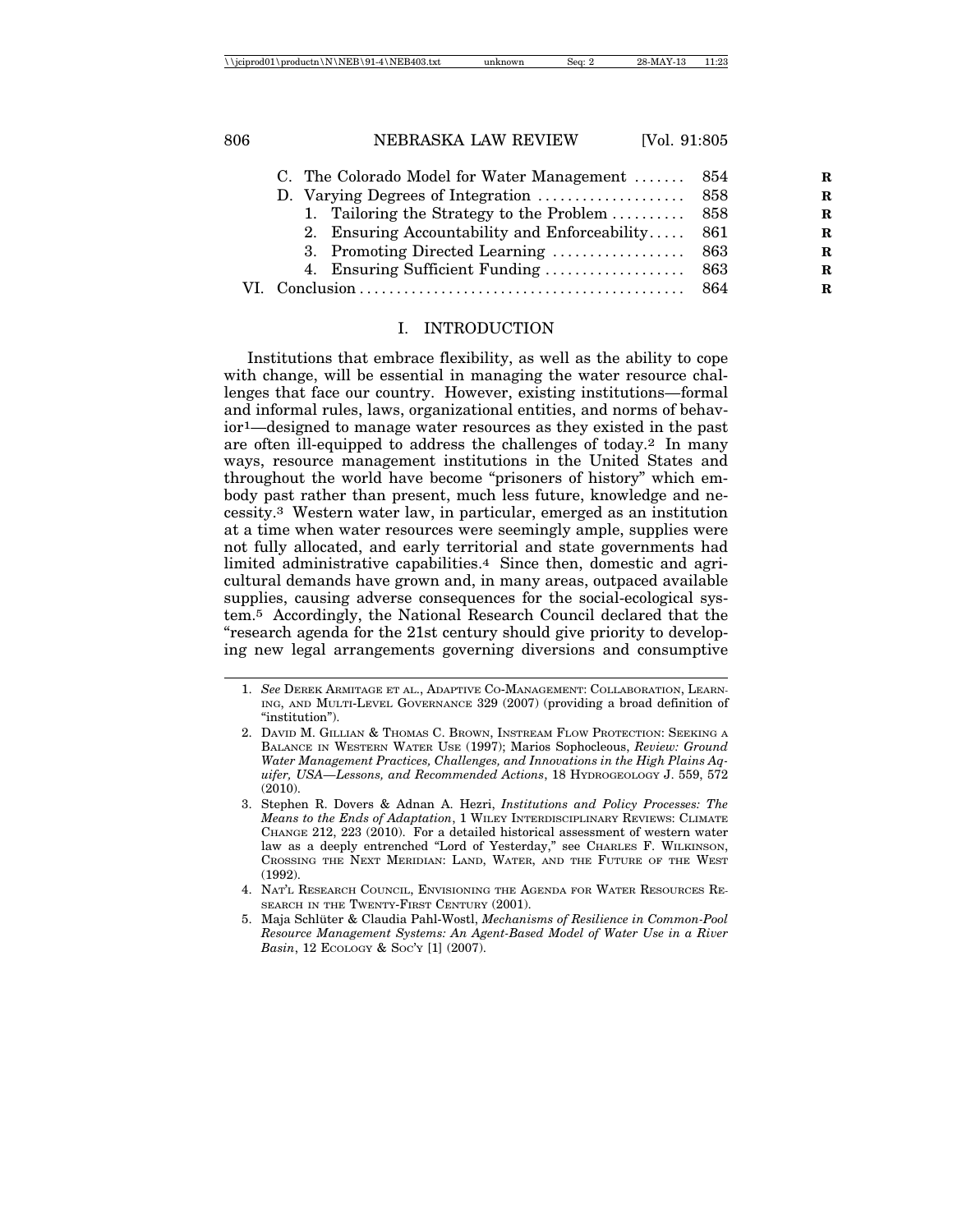use that emphasize flexibility and facilitate the management of water scarcity."6

Once thought to be the solution to our water needs, dams, canals, and other forms of large-scale infrastructure are being challenged by more frequently occurring weather extremes and other naturogenic forces.7 Limitations on the ability to control extremes by technical means,<sup>8</sup> combined with the need to deal with conflicting values,<sup>9</sup> uncertainty, and changing environmental conditions, are stimulating more adaptive approaches in water resources management.10 Within the United States, each of the major federal resource management agencies has committed to employ adaptive management, albeit to varying degrees.11 Yet implementation of adaptive management has been spotty, in part because the agencies are constrained by foundational legal frameworks established to promote certainty and stability,12 and in part because of the inherent inertia of existing government institutions.13

If adaptive, integrated management of surface and groundwater resources is indeed a way forward in managing complex water resource systems, can water resource institutions embrace flexibility and adaptation while maintaining the stability associated with existing legal frameworks and investment-backed expectations? Such a balance will require resource managers to identify and understand the problems faced by the social-ecologically linked system and to calibrate their strategies to address those problems, while ensuring ac-

- 7. MARC REISNER, CADILLAC DESERT: THE AMERICAN WEST AND ITS DISAPPEARING WATER (1993); Christine A. Klein, *On Dams and Democracy,* 78 OR. L. REV. 641 (1999).
- 8. Claudia Pahl-Wostl, *Transitions Towards Adaptive Management of Water Facing Climate and Global Change*, 21 WATER RESOURCES MGMT. 49, 51 (2007).
- 9. Conflicting values and priorities are well exemplified in the scenario used by Marios Sophocleous: "for flood control a reservoir should be empty, for water supply it should be full, and for recreation the level should remain constant." Marios Sophocleous, *Water Resources of Kansas—A Comprehensive Outline*, *in* PERSPEC-TIVES ON SUSTAINABLE DEVELOPMENT OF WATER RESOURCES IN KANSAS 3, 50 (1998).
- 10. ADAPTIVE GOVERNANCE AND WATER CONFLICT: NEW INSTITUTIONS FOR COLLABORA-TIVE PLANNING (John T. Scholz & Bruce Stiftel eds., 2005); Robin Kundis Craig, *Adapting Water Law to Public Necessity: Reframing Climate Change Adaptation as Emergency Response and Preparedness*, 11 VT. J. ENVTL. L. 709, 746 (2010).
- 11. J. B. Ruhl & Robert L. Fischman, *Adaptive Management in the Courts*, 95 MINN. L REV. 424, 443 (2010); Robert L. Glicksman, *Ecosystem Resilience to Disruptions Linked to Global Climate Change: An Adaptive Approach to Federal Land Management*, 87 NEB. L. REV. 833 (2009).
- 12. Ruhl & Fischman, *supra* note 11, at 451, 470, 483; Sandra Zellmer & Lance Gunderson, *Why Resilience May Not Always be a Good Thing: Lessons in Ecosystem Restoration,* 87 NEB. L. REV. 893, 918–19 (2009).
- 13. David H. Getches, *Water Reform: Ideas Whose Time Has Come*, 90 WATER RE-SOURCES UPDATE 36, 38 (1993).

<sup>6.</sup> *See* NAT'L RESEARCH COUNCIL, *supra* note 4, at 33.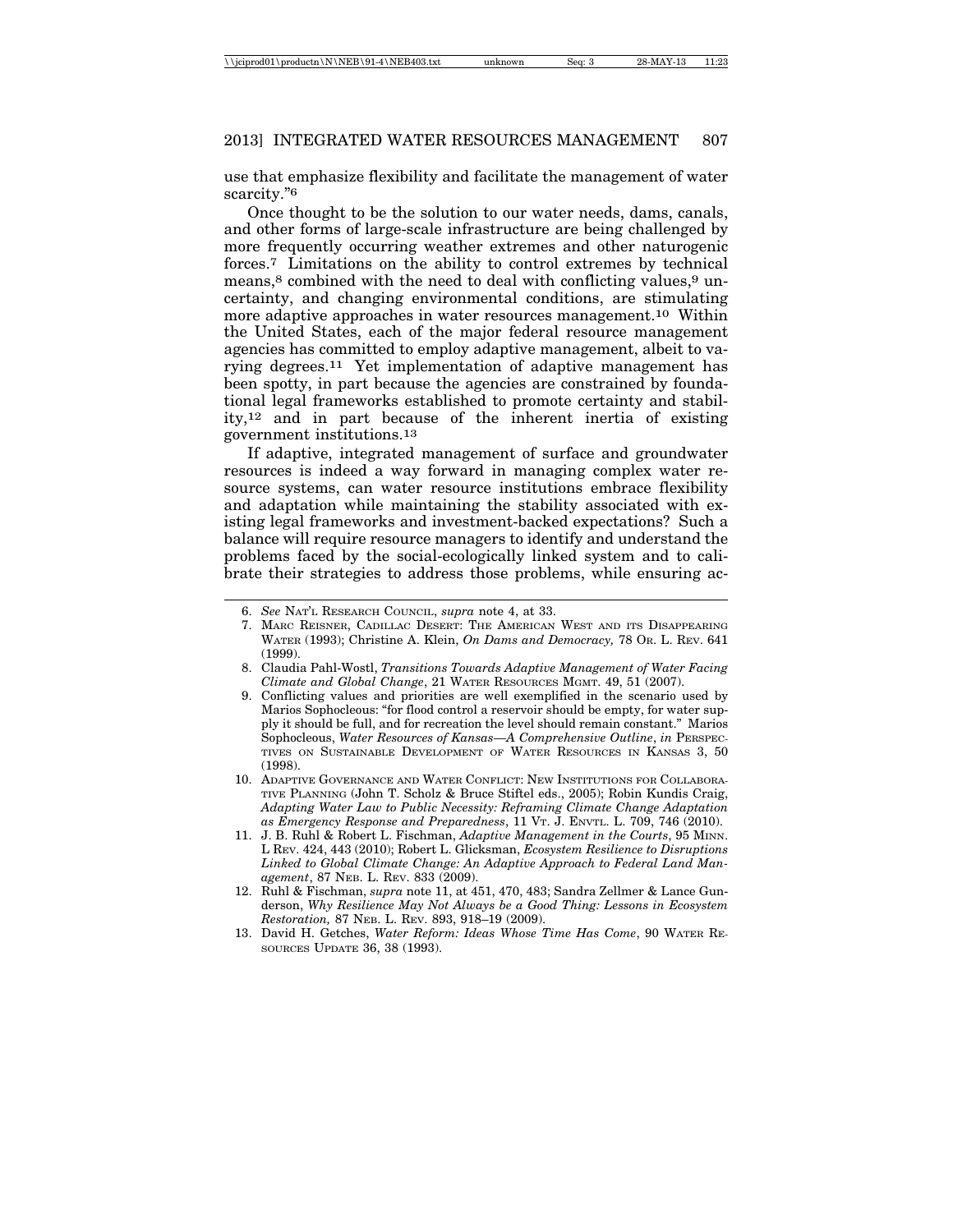countability and enforceability, promoting focused learning that seeks and takes advantage of feedback loops, and securing sufficient funding for present and future actions.14

In states lacking a coordinated and integrated management system for surface and groundwater resources, efforts to more adaptively manage water resources can be administratively and legally challenging. While there are a handful of western states that integrated surface and groundwater resources into a single management system prior to the advent of extensive groundwater development,15 the majority of western states are still struggling with the inherent challenges of managing water resources that are governed by disparate legal and administrative frameworks.16 Maintaining a single, integrated system is logical,17 both because the diversion and use of either type of water can impact the availability of the other18 and because legal systems that manage hydrologically connected systems similarly are better able to deal with surface water and groundwater interaction problems than legal systems that treat the resources differently.19 Even in areas with limited hydrologically connected water resources, integrated management can lead to a more optimum level of sustainable water use at a lower cost than if the supplies are managed separately.20 In addition to reduced efficiency, failure to integrate surface and groundwater management can impact the larger social-ecological system through declines in river flows and impairment of the surrounding ecosystem.21

At a time when many, if not all, western states are under pressure to redefine how water resources are managed,22 this Article provides insight into how one state—Nebraska—has attempted to modify the water management institutions within its borders to implement more integrated management approaches that embrace flexibility and

<sup>14.</sup> *See infra* notes 166–69.

<sup>15.</sup> *See* Barbara Tellman, *Why Has Integrated Management Succeeded in Some States but Not in Others?*, 106 WATER RESOURCES UPDATE 13 (1997).

<sup>16.</sup> *Id.*

<sup>17.</sup> Getches, *supra* note 13, at 39.

<sup>18.</sup> Douglas L. Grant, *The Complexities of Managing Hydrologically Connected Surface Water and Groundwater Under the Appropriation Doctrine*, 22 LAND & WATER L. REV. 63, 64 (1987).

<sup>19.</sup> *See* Sophocleous, *supra* note 2, at 572.

<sup>20.</sup> Grant, *supra* note 18, at 64 n.4; Getches, *supra* note 13, at 39.

<sup>21.</sup> *See* ELLEN HANAK ET AL., MANAGING CALIFORNIA'S WATER: FROM CONFLICT TO RECONCILIATION 192 (2011) (describing California's experience, where a failure to integrate surface and groundwater usage has caused reduced river flows and has lessened groundwater supplies, destroying riparian and wetland habitats).

<sup>22.</sup> Barbara Cosens, *Evolution of the Policies Surrounding Ground and Surface Water Management in the West*, 47 IDAHO L. REV. 1 (2010); *see* Dan Tarlock, *How Well Can Water Law Adapt to the Potential Stresses of Global Climate Change?*, 14 U. DENV. WATER L. REV. 1, 6–7 (2010) (listing six strategies that water managers are pursuing for climate change adaptation).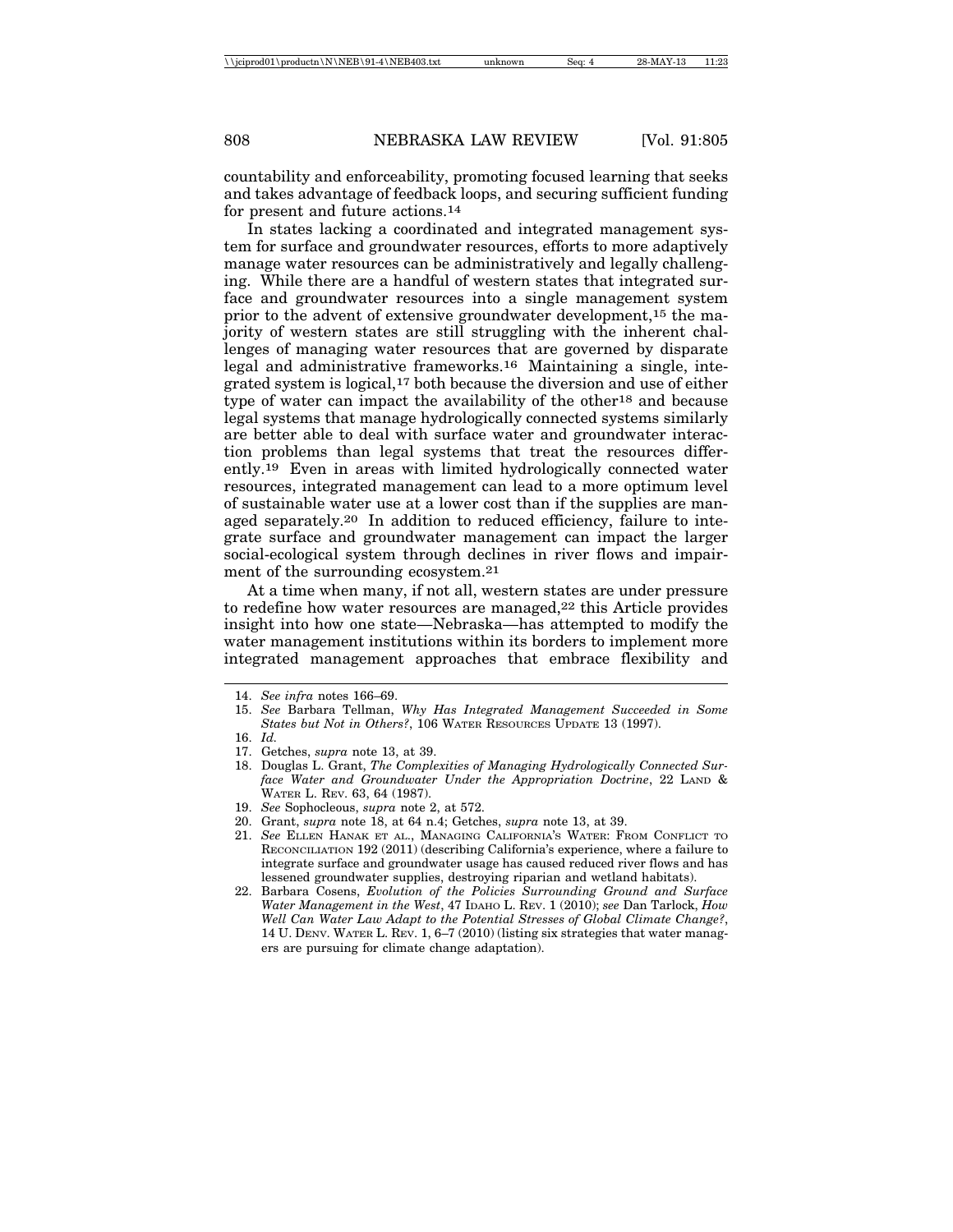adaptability. Nebraska is a state that has extensive surface and groundwater development and different legal systems and management agencies for governing surface and groundwater resources. This late in the game, the state is unlikely to assimilate governance of surface and groundwater resources into a single, overarching legal system.23 Instead, Nebraska has adopted a system that gives authority over groundwater resources to twenty-three local management districts, known as Natural Resources Districts (NRDs), while the state manages surface water resources. Recently, legislative revisions to the state's water code have required greater cooperation between the NRDs and the state.24 We consider whether the hurdles posed by a system that was historically bifurcated between local and state authorities can be overcome through integrated management planning and coordination and, if so, whether such an approach can be used as a model for other western states under pressure to devise more holistic and adaptive approaches in managing water resources.

Part II introduces the physical and institutional context of water resources management by exploring state law governing water allocation and use within Nebraska, as well as federal laws applicable to water and water-dependent species throughout the nation. Part III discusses the principle of adaptive management and best practices for its use. Using these defining features, Part IV assesses the adaptive capacity of Nebraska's water institutions. It is followed in Part V by a comparative look at the efforts of other western states to implement adaptive, integrated water management, with a specific focus on Kansas and Colorado. The article closes with insights on adaptive, integrated management efforts within and beyond Nebraska.25 While recent legislative efforts have moved Nebraska much closer to an adaptive, integrated framework of management, the system remains

- 24. L.B. 962, 98th Leg., 2d Sess. (Neb. 2004).
- 25. Of course, adaptability in itself does not ensure success in meeting the diversity of potential management goals that need to be addressed (such as specific conservation objectives). However, building adaptive capacity is a necessity when it comes to developing strategies and innovative approaches by which to tackle specific management objectives, especially in the face of changing circumstances and uncertainties.

<sup>23.</sup> Integrating groundwater users into the prior appropriation system at this point in time is not only politically doubtful but would likely create substantial inequities in how water is and can be used throughout the state. As noted by Professor Getches, "[m]ost western water is already tagged with water rights [under the prior appropriation system] that cannot be easily undone without major political upheaval and economic dislocation." Getches *supra* note 13, at 39–40. Further, modifications to water law can profoundly impact "equity, efficiency, and other goals, particularly in terms of how they affect the entitlements of existing users and potential access of new water users." Bryan Randolph Bruns & Ruth Meinzen-Dick, *Frameworks for Water Rights: An Overview of Institutional Options*, *in* WATER RIGHTS REFORM: LESSONS FOR INSTITUTIONAL DESIGN 3, 17 (Bryan Randolph Bruns et al. eds., 2005).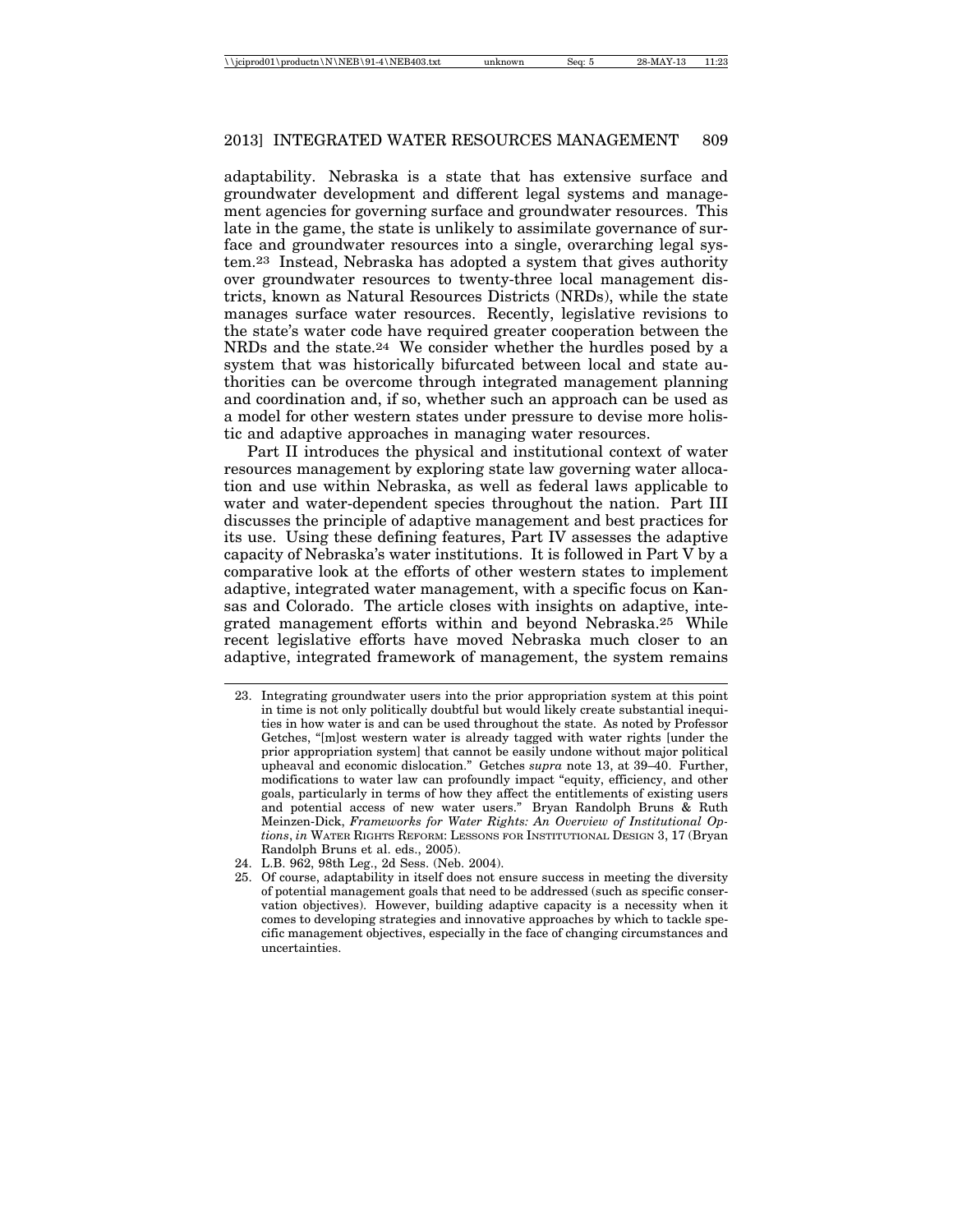divided by separate authorities and separate legal doctrines for surface and groundwater. While it may not be a perfect model, it is a commendable advancement in achieving more adaptable water resource institutions and it is imperative that Nebraska and other western states continue to use the platform of integrated management planning to shape water management decisions into the future.

### II. THE PHYSICAL AND INSTITUTIONAL CONTEXT OF NEBRASKA WATER RESOURCES MANAGEMENT

In many areas of the country, surface and groundwater resources are hydrologically connected but the institutions devised to govern the resources are distinctly different. In Nebraska, this dichotomy exists both in terms of the presiding legal systems and in the agencies charged with managing the resources. While legislative reforms have moved the state towards more comprehensive and integrated management, these efforts were not intended to overhaul the two systems prior appropriation and "reasonable use"—long applied to Nebraska's surface and groundwater supplies, respectively. Taking a close look at the nature of the state's physical water resources, as well as the state and federal frameworks that guide water management, can provide valuable insight into the divergent ways in which surface and groundwater institutions developed and may suggest new ways to look at water institutions in the future.

#### **A. Water Resources**

Nebraska is considered a state rich in both ground and surface water resources. It is estimated that an average of 1.7 million acre feet of surface water flow into Nebraska and 8.9 million acre feet flow out of the state each year.26 Three of the state's primary surface water resources are the Republican, Platte, and Niobrara Rivers. The Republican River originates in Colorado and Kansas, passes through Nebraska, and then returns to Kansas. Approximately 40 percent of the Republican's drainage basin lies in Nebraska, with the rest split between Kansas and Colorado. The Platte River forms in western Nebraska where the South Platte River (originating in Colorado) and North Platte River (originating in Wyoming) merge. The river is fed by snowmelt from the eastern Rocky Mountains and runs 310 miles through Nebraska before draining into the Missouri River on the Nebraska–Iowa border.27 As for the Niobrara River, it enters western Nebraska from Wyoming and crosses the entire northern portion of

<sup>26.</sup> JAMES GOEKE, THE SIGNIFICANCE OF WATER TO NEBRASKA 32 (Univ. of Neb.-Lincoln, Office of Research & Econ. Dev. ed., 2009).

<sup>27.</sup> *Id*.; Noah D. Hall, *Interstate Water Compacts and Climate Change Adaptation*, 5 ENVTL. & ENERGY L. & POL'Y J. 237, 310 (2010).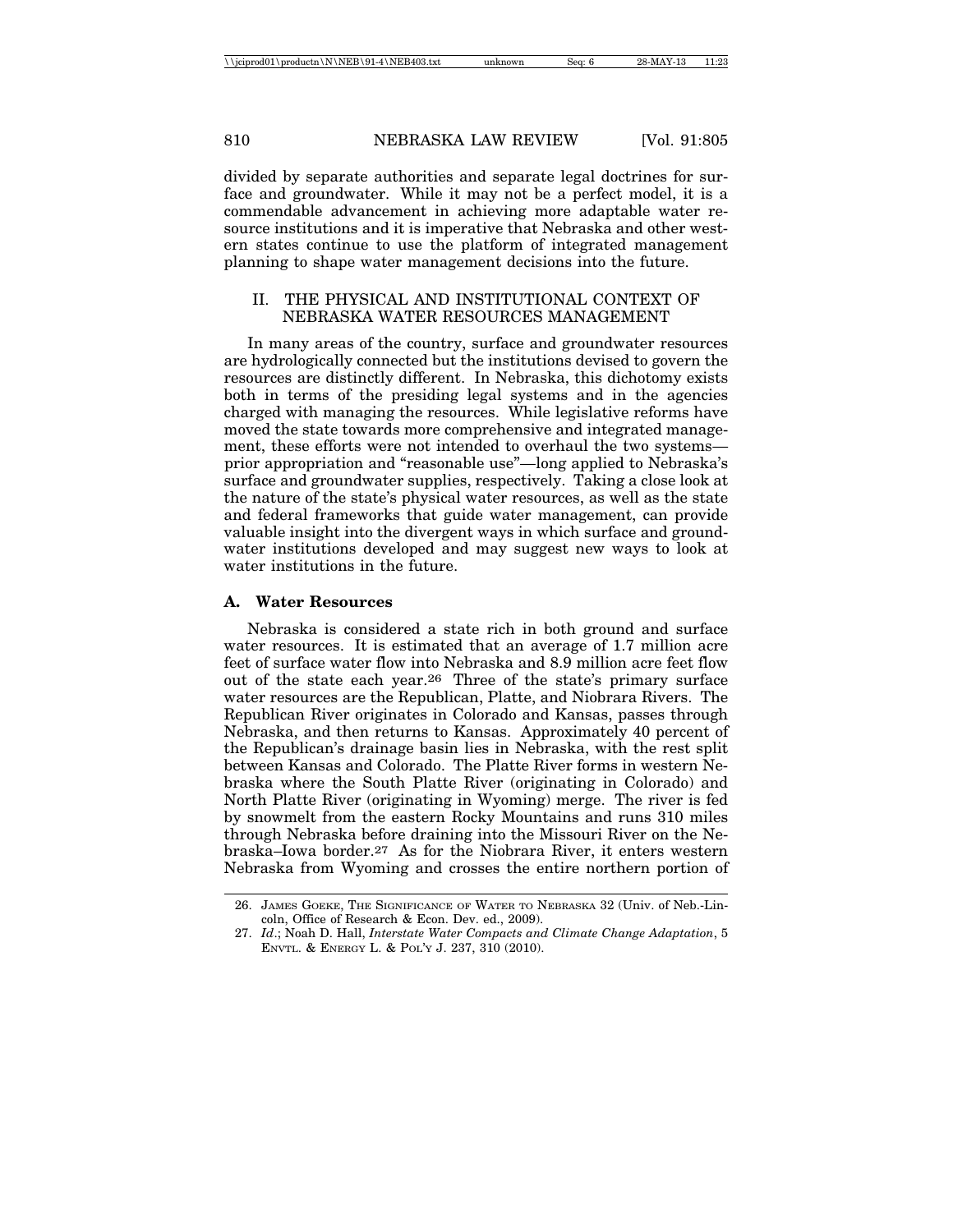the state. It, too, joins the Missouri River on the state's eastern border.28

Further, Nebraska has a wealth of groundwater resources found in the High Plains aquifer, the United States' largest underground water reserve. The High Plains aquifer, often referred to as the Ogallala aquifer,29 extends from western Texas to South Dakota and underlies eight states. Approximately 37% of the aquifer's land area and 65% of the total aquifer volume resides within Nebraska.30

Most of the state's rivers and streams are hydrologically connected to groundwater reserves.31 While surface water resources are considered to be renewable resources, groundwater resources are only recharged to the extent that aquifers are replenished by surface water runoff or percolation from precipitation.32 Precipitation within Nebraska is highly variable. Mean annual precipitation can range from thirty-four inches in the southeast to only fifteen inches in western portions of the state.33 The 100th meridian, long a symbol delineating the arid west from the water-rich east,34 further illustrates this hydrologic variability, for the line passes directly through the center of the state.

In an effort to improve the reliability of surface water resources and deliver them to the farms and cities that need them, a plethora of dams and water diversions have been constructed across the land-

- 28. *Hydrogeomorphic Segments and Hydraulic Microhabitats of the Niobrara River, Nebraska*, U.S. GEOLOGICAL SURVEY, http://ne.water.usgs.gov/projects/niobgeomorph.html (last visited Oct. 22, 2012).
- 29. The High Plains aquifer includes various geologic formations; however, the Ogallala Formation is the principal water-bearing unit, covering seventy-seven percent of the aquifer. *See* PETER B. MCMAHON ET AL., U.S. GEOLOGICAL SURVEY, WATER-QUALITY ASSESSMENT OF THE HIGH PLAINS AQUIFER, 1999–2004, at 8 (2007).
- 30. MARY KELLY, PLATTE INST. FOR ECON. RESEARCH, NEBRASKA'S EVOLVING WATER LAW: OVERVIEW OF CHALLENGES AND OPPORTUNITIES 2 (2010).
- 31. *See* GOEKE, *supra* note 26, at 32 ("Ninety-seven percent of the flow of streams and rivers emanating from the Sand Hills—such as the Niobrara, Dismal, Calamus, Loup and Snake rivers—comes from groundwater. In other Nebraska streams, particularly in the eastern part of the state, surface water runoff contributes a bigger proportion of the streamflow.").
- 32. *See* Robert H. Abrams & Noah D. Hall, *Framing Water Policy In A Carbon Affected and Carbon Constrained Environment*, 50 NAT. RESOURCE J. 3, 11 (2010) (noting the Ogallala's "small rate of recharge"); *see also* V.L. MCGUIRE, U.S. GEO-LOGICAL SURVEY, WATER LEVEL CHANGES IN THE HIGH PLAINS AQUIFER, PREDEVELOPMENT TO 2005 AND 2003 TO 2005, at 1 (2007), *available at* http:// pubs.usgs.gov/sir/2006/5324/pdf/SIR20065324.pdf (explaining that precipitation is the primary form of recharge).
- 33. Carl Fricke & Darryll Pederson, *Ground-Water Resource Management in Nebraska*, 17 GROUND WATER 544, 545 (1979).
- 34. WALLACE STEGNER, BEYOND THE HUNDREDTH MERIDIAN: JOHN WESLEY POWELL AND THE SECOND OPENING OF THE WEST (1992).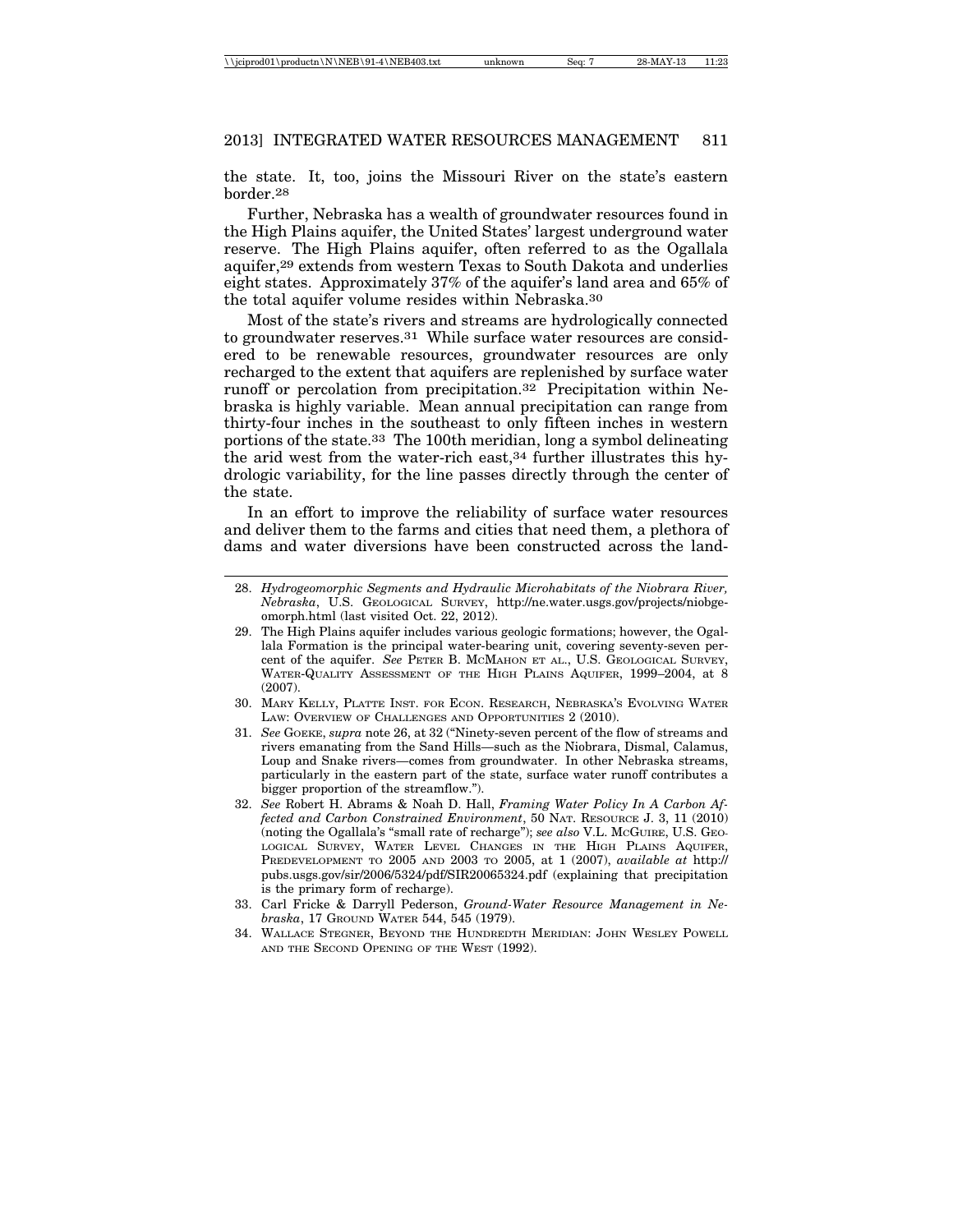scape,35 especially along the Platte River and its tributaries where fifteen major dams and reservoirs, and a far greater number of water diversions and storage projects, are situated.36 Most recently, a dramatic increase in infrastructure development can be seen in the expansion of groundwater wells and center pivot irrigation technology. Developed in the 1950s, this technology has exploded throughout the Great Plains, especially in Nebraska, where today there are well over 100,000 center pivot systems in operation.37

Irrigated agriculture, the backbone of Nebraska's economy,38 is by far the largest user of both surface and groundwater in the state.<sup>39</sup> While surface water irrigation has remained near 1960 levels, 40 groundwater irrigated agriculture has dramatically increased and now accounts for over 93% of the state's groundwater withdrawals.41 Within the state, groundwater withdrawals for irrigation have more than quadrupled from 1955 to 2005, increasing from about 850 to 7,310 million gallons per day.42

In addition to irrigated agriculture, significant portions of Nebraska's water resources are used for hydropower,43 as well as for municipal water supplies,44 industrial uses,45 recreational uses,46 and, to a limited extent, to protect threatened and endangered species in des-

- 37. NEB. DEP'T OF NATURAL RES., CUMULATIVE TOTAL OF IRRIGATION WELLS REGIS-TERED IN NEBRASKA 1930–2010 (2011). For background, see Sandra Zellmer, *Boom and Bust on the Great Plains: D´ej`a vu All Over Again*, 41 CREIGHTON L. REV. 385 (2008)*.*
- 38. *See* CHARLES LAMPHEAR, NEB. POLICY INST., THE IMPORTANCE OF AGRICULTURE AND AGRIBUSINESS TO NEBRASKA'S ECONOMY 2002, at 6 (2006) (reporting that, in 2002, agribusiness directly and indirectly contributed to 37% of the state's total gross output, 31% to total employment, and 33% to earned income, far exceeding any other industry in Nebraska).
- 39. *Water Use Trends in Nebraska*, U.S. GEOLOGICAL SURVEY, http://ne.water.usgs. gov/infodata/wateruse/waterusetrends.html (last modified December 17, 2010). 40. *Id*.
- 41. NEB. NATURAL RES. COMM'N, ESTIMATED WATER USE IN NEBRASKA, 1995, at viii (1998).
- 42. *See Water Use Trends in Nebraska*, *supra* note 39.
- 43. *See Water Use in Nebraska*, U.S. GEOLOGICAL SURVEY, http://ne.water.usgs.gov/ wateruse.html (last modified July 29, 2011).
- 44. *See* Fricke & Pederson, *supra* note 33, at 545 ("Only two municipalities—Omaha and Crawford—draw their water supply from surface sources, and even Omaha supplements its surface-water supply with ground water. Except for Long Pine . . . all other cities, villages and towns . . . obtain their water supplies from wells.").
- 45. See *Water Use Trends in Nebraska*, *supra* note 39.

<sup>35.</sup> For a description of the big-dam building era of the early to mid-twentieth century, and its societal and ecological implications, see REISNER, *supra* note 7.

<sup>36.</sup> DAVID M. FREEMAN, IMPLEMENTING THE ENDANGERED SPECIES ACT ON THE PLATTE BASIN WATER COMMONS 14 (2010); *see also* Platte River Whooping Crane Critical Habitat Trust v. Fed. Regulatory Energy Comm'n, 962 F.2d 27 (D.C. Cir. 1992) (assessing need for wildlife protective conditions in interim licenses to operate hydroelectric dams on the Platte River).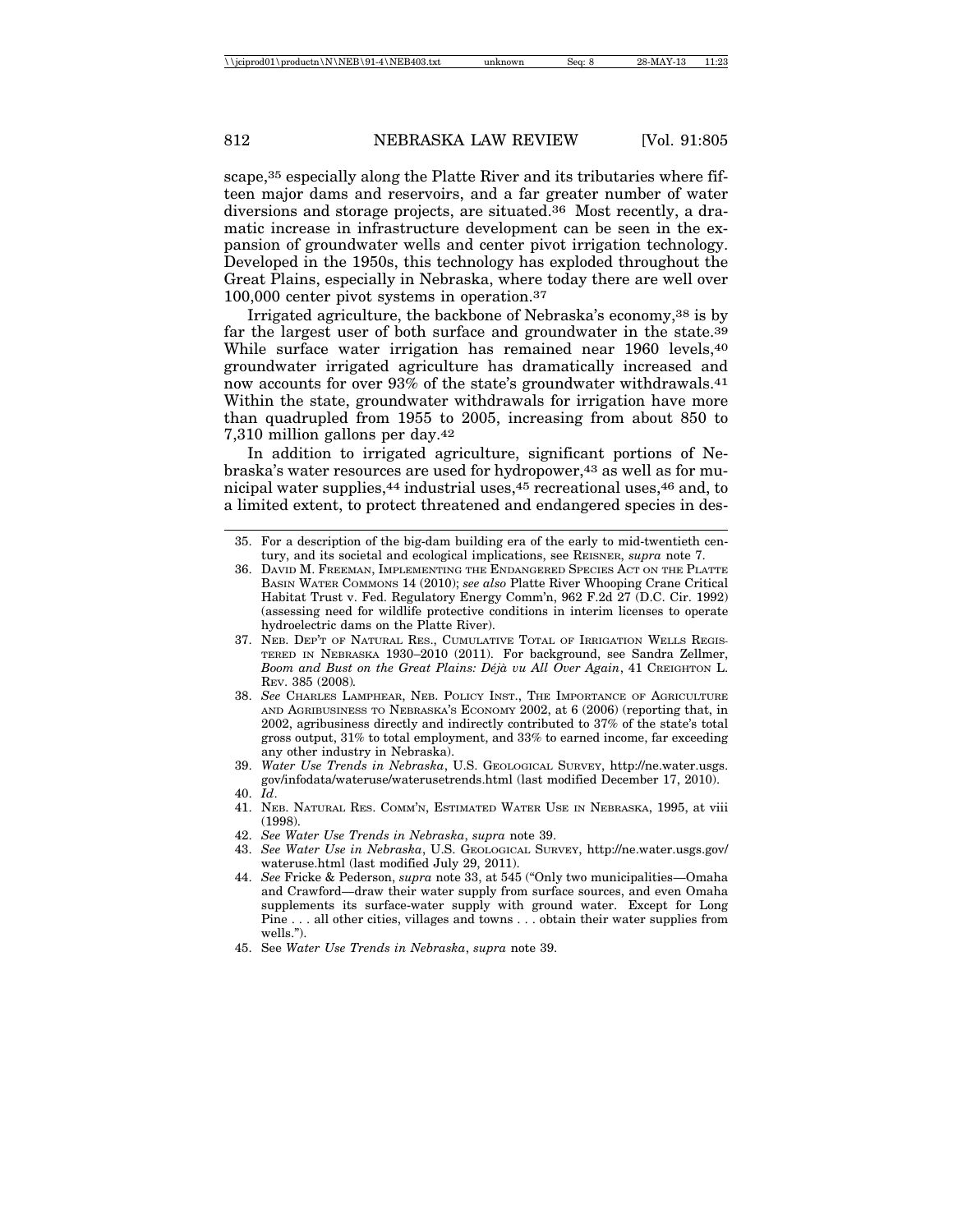ignated stream segments through the use of instream flow water rights.47 In many of the state's river basins, demand exceeds supply.48

## **B. The Institutional Framework**

## *1. Management of Surface Water Resources*

The doctrine of prior appropriation is the predominant legal system governing surface water use in the American West.49 The doctrine originated during the gold-mining era of the mid-1800s.50 Miners flocking to the arid West in hopes of wealth and prosperity relied on the large quantities of water they diverted from rivers and streams to fuel their mining operations.51 In order to secure a water right, the miner had to take water from the river and put it to beneficial use. The use had to be continuous under this "use it or lose it" system and the person with the most seniority—"first in time, first in right"—had priority use of the water.52

- 46. *See generally* STEVEN SHULTZ, NEB. GAME & PARKS COMM'N, ECONOMIC AND SO-CIAL VALUES OF RECREATIONAL FLOATING ON THE NIOBRARA NATIONAL SCENIC RIVER (2009), *available at* http://watercenter.unl.edu/downloads/Papers/Niobrara \_Report\_May31.pdf.
- 47. *See* SANDRA ZELLMER, THE WATER CTR., INSTREAM FLOW LEGISLATION 1 (2006) ("Since the passage of its instream flow legislation in 1984, only 247 miles (2%) of Nebraska's 12,371 miles of streams and rivers have received some protection through instream flow appropriations (8 miles on Long Pine Creek and 239 miles on the Platte River)."). Instream flow rights were obtained for sections of the Central Platte River to keep a certain amount of water in the river, primarily to provide important habitat for Platte River species, including the endangered least tern, whooping crane, and pallid sturgeon and the threatened piping plover. Cent. Platte Natural Res. Dist. v. Wyoming, 245 Neb. 439, 451–61, 513 N.W.2d 847, 858–62 (1994).
- 48. For a map showing areas designated as either fully appropriated or overappropriated in Nebraska, see NEB. DEP'T OF NATURAL RES., FULLY APPROPRIATED AND OVERAPPROPRIATED SURFACE WATER IN NEBRASKA (2009), *available at* http:// dnr.ne.gov/SurfaceWater/FullyOverAppropriatedAreaStatewide\_0409.pdf. For definitions of the terms fully and over appropriated, see *infra* notes 89–90.
- 49. Sandra B. Zellmer & Jessica Harder, *Unbundling Property in Water*, 59 ALA. L. REV. 679, 695 (2008).
- 50. *See* WILKINSON, *supra* note 3, at 233–34.
- 51. *Id.* The evolution of prior appropriation is undoubtedly a more nuanced story, but its complexities are beyond the scope of this Article. *See* Zellmer & Harder, *supra* note 49, at 679 ("Although the oft-repeated story is that westerners simply followed the customs of the mining camps in the use and allocation of water, the underlying objectives were almost certainly more complex. Prior appropriation's roots are as likely to be found in the populist inclinations of farmers and homesteaders, who strongly resisted speculative investment by monopolistic land barons and railroad companies.").
- 52. Janet C. Neuman, *Beneficial Use, Waste, and Forfeiture: The Inefficient Search for Efficiency in Western Water Use*, 28 ENVTL. L. 919, 967 (1998).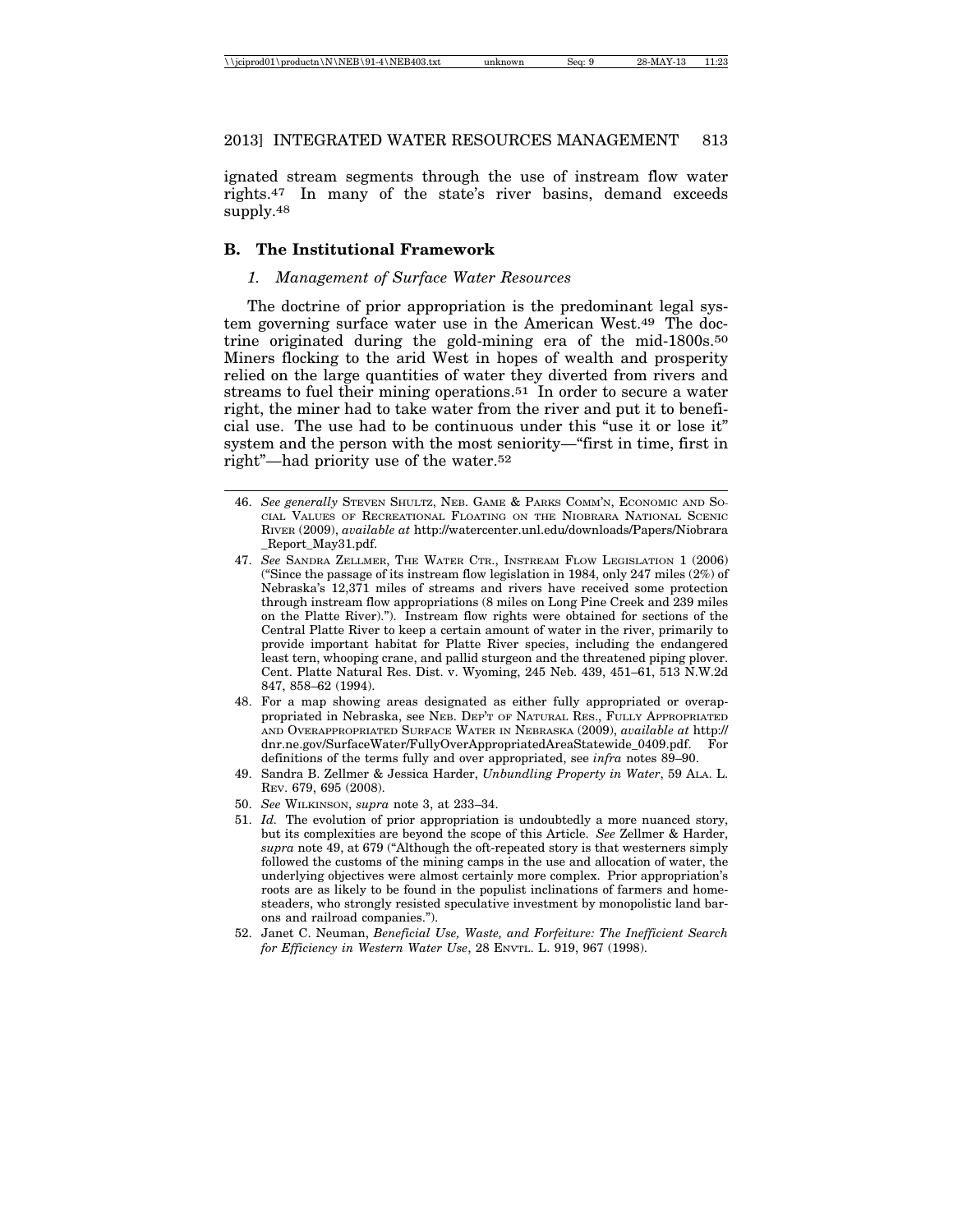Since 1895, Nebraska has had an administrative system overseeing the state's surface water resources based on the law of prior appropriation.53 The prior appropriation doctrine continues to exist in much the same way as it did over a hundred years ago, but several important reforms have been adopted by the legislature in recent decades.54

Today, the Nebraska Department of Natural Resources (DNR) regulates all surface water related issues, including storage, irrigation, power, manufacturing, instream flows, and distribution of water resources in times of shortages.55 In order to divert water for any of these purposes, water users are required to obtain a permit or water right from the state. In order to obtain a surface water right, there must be an available supply of unappropriated water.56 If the requested water permit is located in a water short area, the permit process may include a formal hearing before the DNR, subject to review by the Nebraska Court of Appeals.57

In addition, the water must be applied to a "beneficial use."<sup>58</sup> While what constitutes "beneficial use" is somewhat subjective and can vary between states,59 in Nebraska beneficial use includes water used for "domestic, municipal, agricultural, industrial, commercial, power production, subirrigation, fish and wildlife, ground water recharge, interstate compact, water quality maintenance, or recreational purposes."60

Once a surface water permit is obtained, priority of use is based on seniority.61 Senior users receive their full appropriation, even if junior users must go without. However, when water is insufficient to meet all demands, there are preferences for certain priority uses.<sup>62</sup> Within Nebraska, domestic use has the highest preference, followed

- 55. *Surface Water*, NEB. DEP'T OF NATURAL RES., http://www.dnr.ne.gov/docs/surface.html (last visited Oct. 22, 2012).
- 56. NEB. REV. STAT. § 46-234 (Reissue 2010).
- 57. *Id.*
- 58. NEB. CONST. art. XV, §§ 5–6.
- 59. *See* Neuman, *supra* note 52, at 922 ("Beneficial use is in fact a fairly elastic concept that freezes old customs, allows water users considerable flexibility in the amount and method of use, and leaves line drawing to the courts.").
- 60. NEB. REV. STAT. § 46-288 (Reissue 2010).
- 61. NEB. REV. STAT. § 46-204 (Reissue 2010).
- 62. Other western states have adopted similar preferences. *See* Robert E. Beck, *Use Preferences for Water*, 76 N.D. L. REV. 753, 767–68 (2000).

<sup>53.</sup> Stephen D. Mossman, "*Whiskey is for Drinkin' but Water is for Fightin' About": A Firsthand Account of Nebraska's Integrated Management of Ground and Surface Water Debate and the Passage of L.B. 108,* 30 CREIGHTON L. REV. 67, 69 (1996). For an early version of this administrative system, see Arker's Law, 1895 Neb. Laws 244, 260 (substantially repealed but portions of the bill are presently codified at NEB. REV. STAT. §§ 46-203, -202, -204, -205, -215, -216, -217, -253 (Reissue 2010)).

<sup>54.</sup> WILKINSON, *supra* note 3, at 286; Neuman, *supra* note 52, at 967.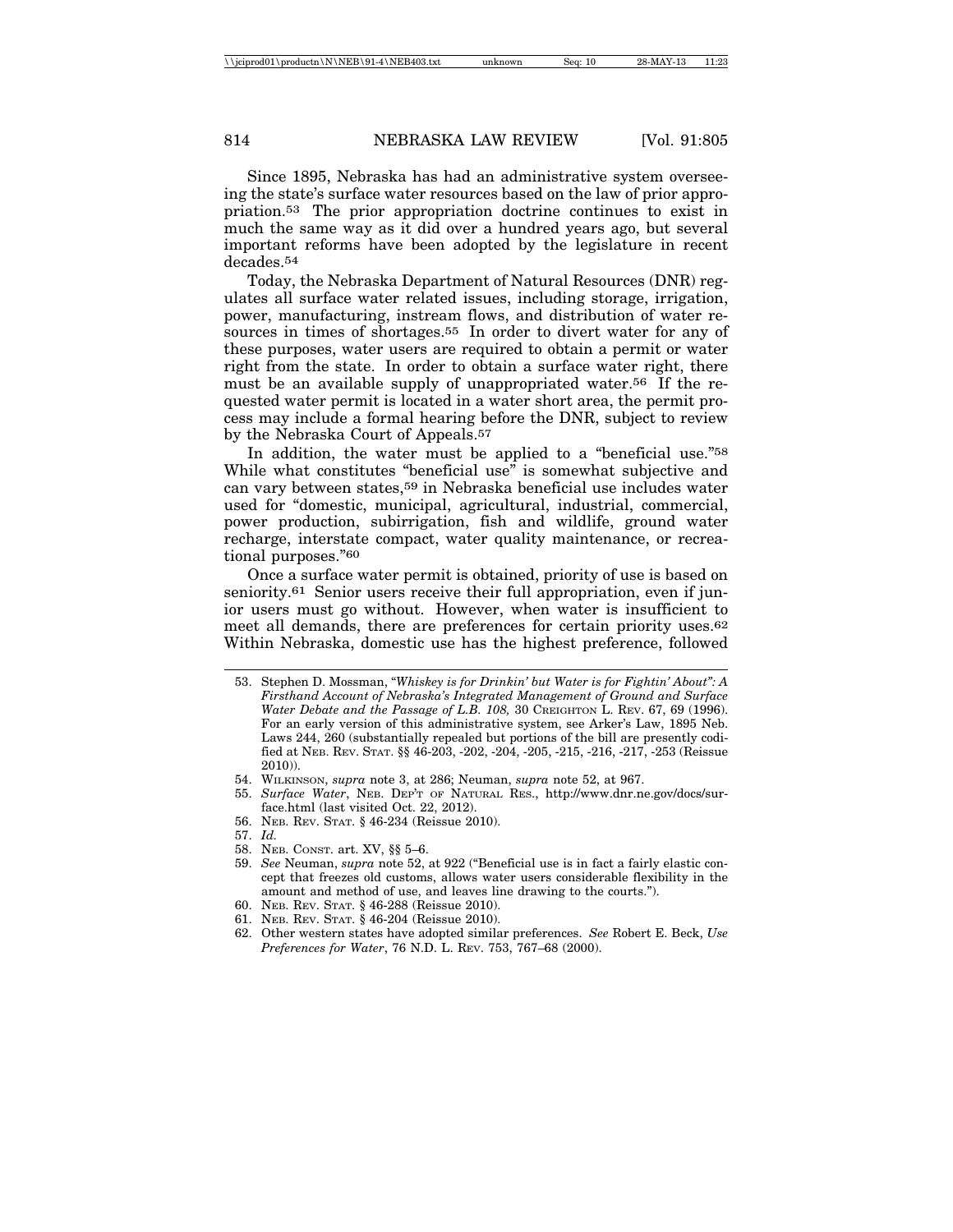by agriculture, and then manufacturing.63 To exercise a preference to the injury of a senior appropriator, the preferred user must provide just compensation.64 Environmental or recreational uses are not listed within Nebraska's preference clause, effectively giving those uses low priority.

## *2. Management of Groundwater Resources*

Groundwater resources within Nebraska are managed by twentythree locally run NRDs. Created in 1969 with the passage of LB 1357, NRDs were the outcome of an effort to consolidate 154 special purpose districts then in existence throughout the state.65 Prior to consolidation, these single-interest districts ranged in purpose from watershed planning boards to rural water districts to flood control districts, generating a complexity of authorities, overlapping functions, and boundaries.66 As a result, coordination across sectors and between local and state agencies was awkward and inefficient.

Until the mid-1970s, Nebraska maintained a laissez-faire groundwater policy.<sup>67</sup> Few regulations were imposed on groundwater users, and they enjoyed relatively free and unrestricted access to the wealth of Nebraska's groundwater resources. Only if their use unreasonably interfered with use by other groundwater users would their use be restricted by judicial intervention.68 However, during the 1960s and 1970s, Nebraska experienced a series of dry years. Around this time, center pivot groundwater irrigation systems were becoming more economical and were rising in popularity.69 Many farmers invested in the development of groundwater resources to reduce their dependence on less reliable surface water resources, which vary depending on local

<sup>63.</sup> NEB. REV. STAT. § 46-235.02(1)–(2) (Reissue 2010).

<sup>64.</sup> NEB. REV. STAT. § 46-204 (Reissue 2010); Keating v. Neb. Pub. Power Dist., 713 F. Supp. 2d 849, 852 (D. Neb. 2010), *aff'd*, 660 F.3d 1014 (8th Cir. 2011).

<sup>65.</sup> HAZEL M. JENKINS, NEB. DEP'T OF NATURAL RES., A HISTORY OF NEBRASKA'S NATU-RAL RESOURCES DISTRICTS 1 (Robert B. Hyer ed., 2009).

<sup>66.</sup> David Cash, *Innovative Natural Resource Management: Nebraska's Model for Linking Science and Decisionmaking*, ENVIRONMENT, Dec. 2003, at 8, 13.

<sup>67.</sup> Kurt Stephenson, *Groundwater Management in Nebraska*, 36 NAT. RESOURCES J. 761, 763 (1996); J. David Aiken, *Nebraska Groundwater Law and Administration*, 59 NEB. L. REV. 917, 923–24 (1980); Fricke & Pederson, *supra* note 33, at 545.

<sup>68.</sup> *See* Olson v. City of Wahoo, 124 Neb. 802, 811, 248 N.W. 304, 308 (1933) (adopting the American "reasonable use" rule of groundwater law with a "correlative" twist, which provides that, in the event of insufficient groundwater supply, each user is entitled to a reasonable proportion of the whole groundwater supply).

<sup>69.</sup> *See* ROBERT GLENNON, WATER FOLLIES: GROUNDWATER PUMPING AND THE FATE OF AMERICA'S FRESH WATER 26 (2002); WILKINSON, *supra* note 3, at 266.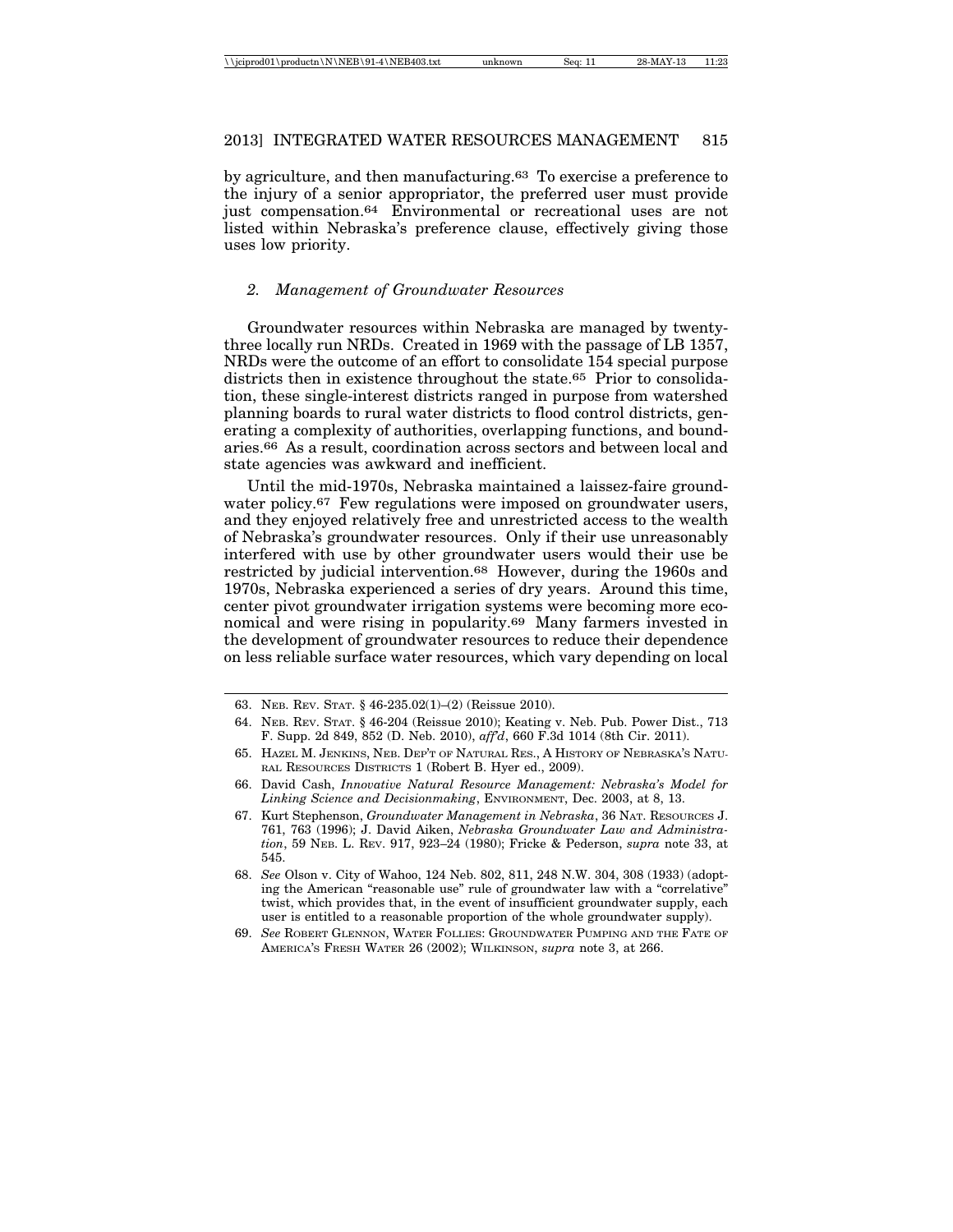precipitation, annual runoff from the Rockies, and availability after senior water rights are satisfied.70

Rapid growth and development of groundwater resources throughout the state, as well as concerns about groundwater level declines, led to the passage of the Groundwater Management Act (GWMA) of 1975.71 This Act represented a first step towards addressing groundwater use on a more comprehensive basis.

Not surprisingly, the GWMA was controversial when it was first introduced because it instilled fear that the vast quantities of previously unregulated groundwater resources would be subject to stringent restrictions.72 In its approach to groundwater allocation, however, the GWMA did not effectuate a major change in existing law, but rather simply codified the system of reasonable use and correlative rights that had already been adopted by Nebraska courts.73 According to the GWMA, "every landowner shall be entitled to reasonable and beneficial use of the ground water underlying his or her land."<sup>74</sup> However, the landowner's right to use groundwater is "correlative . . . of other land owners when the ground water supply is insufficient for all users."75 Essentially, this means that groundwater can be pumped freely as long as the use is deemed "reasonable and beneficial,"76 and the water is used on overlying land (unless a transfer permit is obtained). Water is only shared when there is not enough water to go around. While the doctrines of reasonable use and correlative rights provide a great deal of freedom to the landowner, little protection is offered against impairment of neighbors and little power is held by the state to protect declining water tables.<sup>77</sup>

The administrative provisions of the GWMA were more remarkable in terms of making major changes in Nebraska water law. The GWMA gave NRDs the authority to petition to establish groundwater

- 72. *See* Fricke & Pederson, *supra* note 33, at 547.
- 73. *See* Olson v. City of Wahoo, 124 Neb. 802, 248 N.W. 304 (1933).
- 74. NEB. REV. STAT*.* § 46-702 (Reissue 2010).
- 75. *Id.*
- 76. For a list of designated beneficial uses of water within Nebraska, see *supra* note 60.
- 77. John C. Peck, *Groundwater Management in the High Plains Aquifer in the USA: Legal Problems and Innovations*, *in* 3 THE AGRICULTURAL GROUNDWATER REVOLU-TION 296, 311 (M. Giordano & K.G. Villholth eds., 2007).

<sup>70.</sup> From 1960 to 1970, the number of irrigation wells registered in Nebraska increased from approximately 23,000 to 70,000. As of December 8, 2010, the number of registered well in Nebraska stood at 107,017. *See* NEB. DEP'T OF NATURAL RES., *supra* note 37*.*

<sup>71.</sup> Nebraska Ground Water Management and Protection Act, NEB. REV. STAT. §§ 46- 656 to -674.20 (Reissue 2010); *see* Fricke & Pederson, *supra* note 33, at 546 (discussing the history and passage of the Act).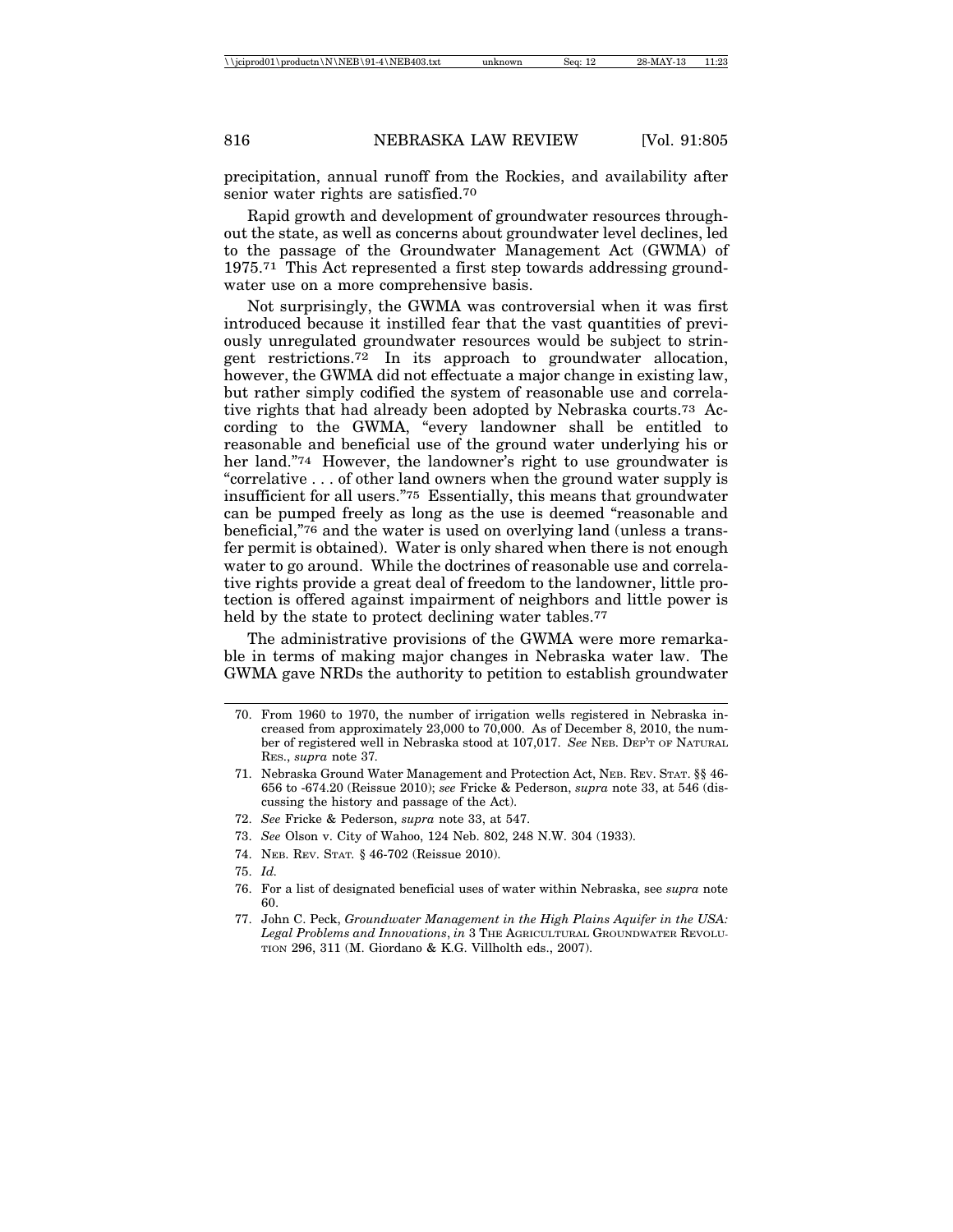"management" or "control" areas within the state<sup>78</sup> as a means of protecting groundwater quantity or quality and preventing or resolving conflicts between users of hydrologically connected surface and groundwater resources.79 To institute a groundwater control area, the locally elected NRD Board of Directors petitioned the Department of Water Resources (now the DNR) to hold a public hearing to determine whether a groundwater control area should be put in place. If established, the local NRD had broad authority over the groundwater control area (subject to approval by the Department of Water Resources), including responsibility to implement: (1) well spacing restrictions; (2) rotation of pumping wells; (3) limitations on groundwater pumping, including imposing moratoriums on drilling; and (4) other reasonable groundwater controls not listed in the Act.80

When restrictions were put in place by the Upper Republican NRD, a group of groundwater users brought a constitutional challenge to the GWMA. The Nebraska Supreme Court soundly rejected their plea: "[G]round water . . . is owned by the public, and the only right held by an overlying landowner is in the use of the ground water. Furthermore, placing limitations upon withdrawals of ground water in times of shortage is a proper exercise of the State's police power."81

The NRD structure redefined natural resource management within the state by giving local agencies broad authority for a diversity of natural resource management responsibilities.82 However, the

- 80. Fricke & Pederson, *supra* note 33, at 547. Responsibility for implementing the Groundwater Management Act was held by the NRD Board of Directors. The supervisory role of the Department of Water Resources was merely to "prevent hasty or unreasonable action by an NRD and to initiate action when an NRD fails to act." *Id.* at 548.
- 81. Bamford v. Upper Republican Natural Res. Dist., 245 Neb. 299, 313, 512 N.W.2d 642, 652 (1994) (citation omitted).
- 82. *See* Mossman, *supra* note 53, at 99 ("Nebraska's natural resources districts . . . are still held up nationwide as a model for maintaining local control of natural resources decisions."); Warren Viessman Jr., *A Framework for Reshaping Water Management*, ENVIRONMENT, May 1990, at 14 ("the Nebraska Natural Resource Districts . . . are examples of effective regional institutions"). By statute, NRDs are directed

to develop and execute, through the exercise of powers and authorities granted by law, plans, facilities, works, and programs relating to (1) erosion prevention and control, (2) prevention of damages from flood water and sediment, (3) flood prevention and control, (4) soil conservation, (5) water supply for any beneficial uses, (6) development, management, utilization, and conservation of ground water and surface water, (7) pollu-

<sup>78.</sup> The NRDs were created by the legislature in 1969 and came into being in 1972. Mossman, *supra* note 53, at 78; *see also* Fricke & Pederson, *supra* note 33, at 547 ("Th[e] fear [of regulation] was so strong that a provision giving the Department of Water Resources sole authority to establish ground-water controls areas was deleted from the Act by the Legislature, leaving the initiation of ground-water control procedures solely to individual NRD Boards.").

<sup>79.</sup> NEB. REV. STAT. § 46-712 (Reissue 2010).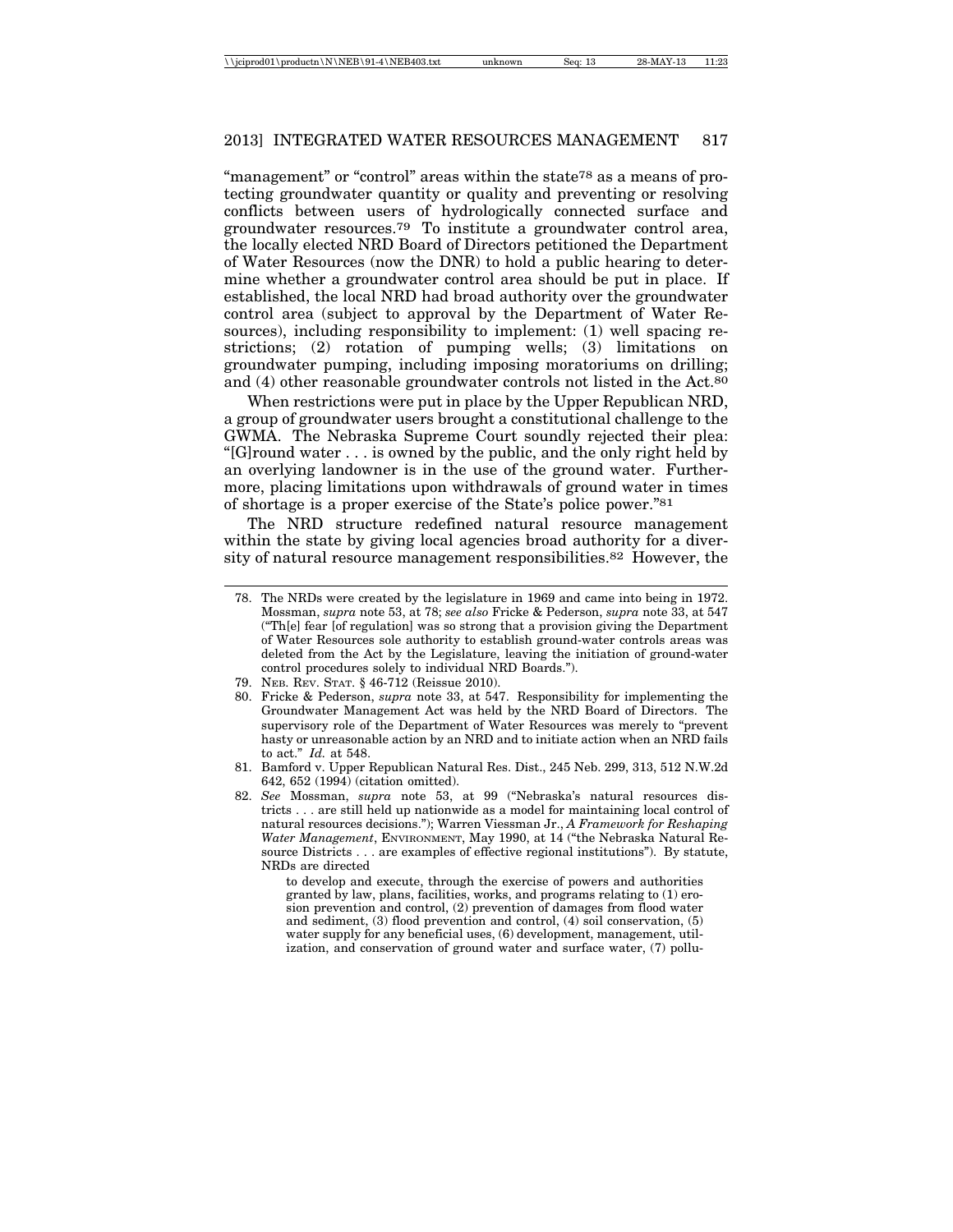GWMA did not go far enough. Neither the recently devised NRD system nor the GWMA itself encouraged integrated management of surface and groundwater resources within the state. Indeed, one of the main limitations of the GWMA was that it failed to encourage conjunctive use of surface and groundwater resources.83

#### *3. Toward Integrated Management: LB 962*

Despite the adoption of the GWMA, Nebraska's divided management system and a continually expanding number of water users with mounting demands fueled concerns about water conflicts throughout the state. The state recognized that there were "significant issues" relating to the laws governing surface and groundwater use and management and, in response, the Nebraska Unicameral passed LB 1003 in 2002 mandating the creation of a Water Policy Task Force.84 The task force was appointed by the Governor and was charged with reviewing LB 108, which officially recognized the connection between surface and groundwater, to determine if any changes were necessary to "adequately address Nebraska's conjunctive use management issues," and to assess how inequities between surface and groundwater users should be addressed by the state.85

> tion control, (8) solid waste disposal and sanitary drainage, (9) drainage improvement and channel rectification, (10) development and management of fish and wildlife habitat, (11) development and management of recreational and park facilities, and  $(12)$  forestry and range management.

NEB. REV. STAT. § 2-3229 (Reissue 2007).

- 83. Fricke & Pederson, *supra* note 33, at 548. Conjunctive use refers to the coordinated management of surface and groundwater resources in a manner that produces greater and more sustained yields than if the system were managed in an uncoordinated fashion. Jack Coe, *Conjunctive Use—Advantages, Constraints, and Examples*, 3 J. IRRIGATION & DRAINAGE ENGINEERING 427, 427 (1990). However, "[n]o phrase has been more consistently misapplied and wrongfully maligned . . . . At its most basic, 'conjunctive' use means little more than the use of either ground or surface water . . . [but] not . . . regulation or management of those supplies of water." Mossman, *supra* note 53, at 67; *see* Frank J. Trelease, *Conjunctive Use of Groundwater and Surface Water*, 27 ROCKY MTN. MIN. L. INST. 1853, 1853 (1982) (noting that "[n]o one has formulated an all-inclusive definition" of conjunctive use).
- 84. L.B. 1003, 97th Leg., 1st Sess. (Neb. 2002). The task force was composed of stakeholders representing a wide variety of water interests across the state, including "irrigators from each of the state's 13 major river basins as well as representatives of natural resources districts, public power districts, municipalities, agricultural organizations, recreation users, environmental interests, the public at large, the Legislature's Natural Resources Committee, the Attorney General's Office and the Department of Natural Resources . . . ." *See* NEB. DEP'T OF NATU-RAL RES., LB962 IMPLEMENTATION 1 (2005), *available at* http://dnr.ne.gov/IWM/ Newsletter/Newsletter\_June05\_Print.pdf.
- 85. L.B. 1003, 97th Leg., 1st Sess. (Neb. 2002).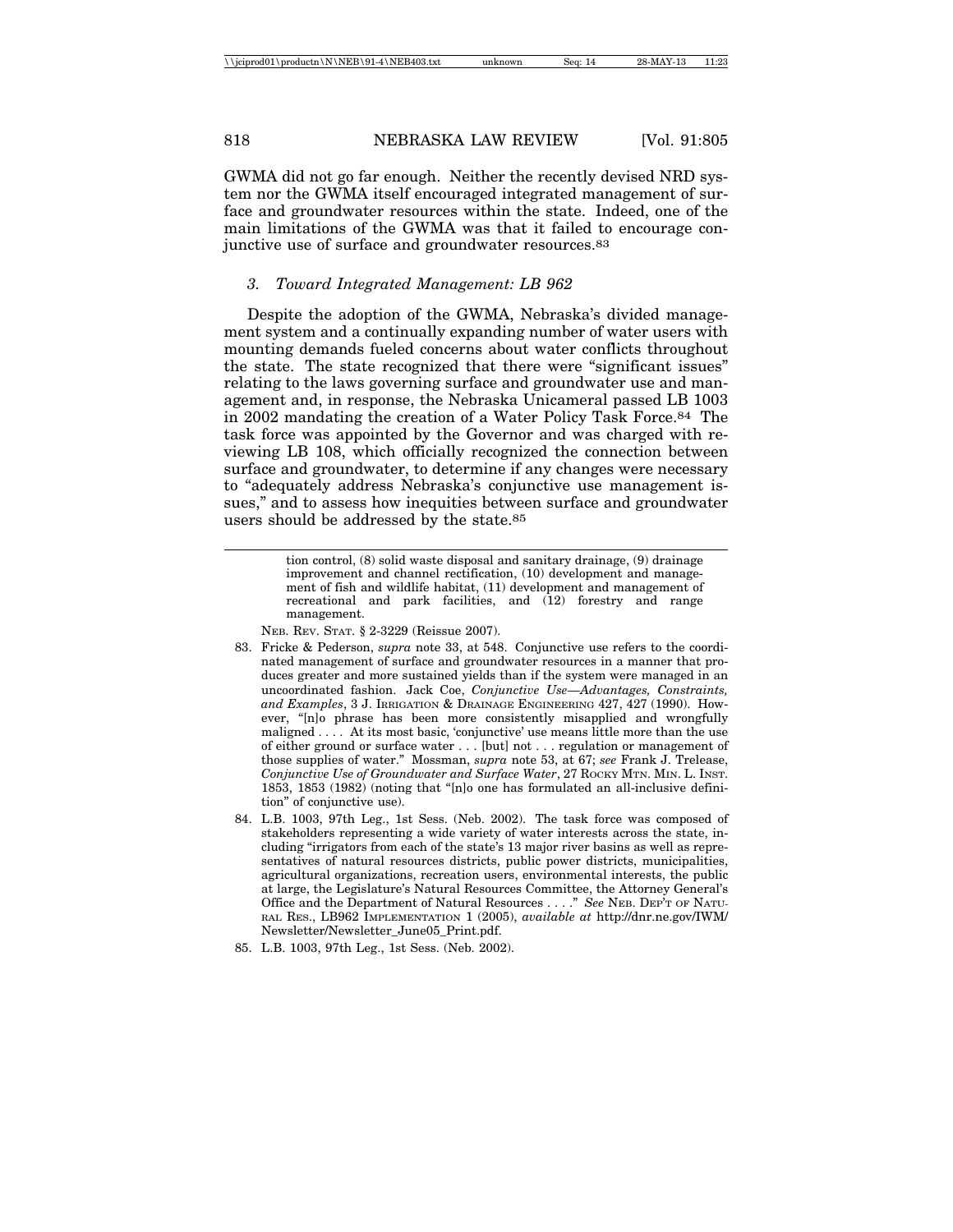As a result of this process, landmark legislation known as LB 962 was passed in 2004.86 LB 962 adopted most of the Task Force's recommendations by establishing a system of integrated management planning and by requiring the state and local NRDs to work together in developing water management plans for water-scarce basins.87 LB 962 gave the state DNR an enhanced role in the management of hydrologically connected groundwater resources, but it still left the lion's share of groundwater management authority to the NRDs.88

Through this legislation, the state DNR annually evaluates basins to determine whether the water resources within the system can sustain further development.89 Basin evaluations consider both surface and groundwater supplies and uses when making a determination as to which basins are fully appropriated<sup>90</sup> or overappropriated.<sup>91</sup> If basins are given either of these designations, the local NRD and the DNR are required to engage in integrated management planning<sup>92</sup>

90. A river basin, subbasin, or reach is deemed fully appropriated if the DNR determines that

> then-current uses of hydrologically connected surface water and ground water in the river basin, subbasin, or reach cause or will in the reasonably foreseeable future cause (a) the surface water supply to be insufficient to sustain over the long term the beneficial or useful purposes for which existing natural-flow or storage appropriations were granted and the beneficial or useful purposes for which, at the time of approval, any existing instream appropriation was granted, (b) the streamflow to be insufficient to sustain over the long term the beneficial uses from wells constructed in aquifers dependent on recharge from the river or stream involved, or (c) reduction in the flow of a river or stream sufficient to cause noncompliance by Nebraska with an interstate compact or decree, other formal state contract or agreement, or applicable state or federal laws.

NEB. REV. STAT. § 46-713(3) (Reissue 2010).

- 91. A river basin is considered overappropriated, if on July16, 2004, the river basin is subject to an interstate cooperative agreement among three or more states and if, prior to this date, the state has declared a moratorium on issuance of new surface water appropriations and requested the NRDs to not issue well permits. NEB. REV. STAT. § 46-713(4)(a) (Reissue 2010).
- 92. Within fully appropriated and overappropriated basins, affected NRDs are required to work in conjunction with the state DNR to collectively develop an IMP. NEB. REV. STAT.  $§$  46-715(1)(a) (Reissue 2010). Further, for a river basin designated as overappropriated, the affected NRDs and the DNR must jointly develop

<sup>86. 1996</sup> Neb. Laws 46, 49.

<sup>87.</sup> *See* AM. BAR ASS'N, YEAR IN REVIEW 2004: ENVIRONMENT, ENERGY, AND RE-SOURCES LAW 301, 317 (2005) ("The 179-page bill implemented much of what a forty-nine member Water Policy Task Force had recommended. Absent, however, were two key provisions: establishment of a dedicated funding source to provide a steady source of revenue to pay for the costs of the new initiatives and full funding for the measures adopted.").

<sup>88.</sup> Douglas L. Grant, *Conjunctive Management of Hydrologically Connected Surface Water and Ground Water: The Problem of Sustainable Use*, 54 ROCKY MTN. MIN. L. INST. 14-1, 14-27 to 14-28 (2008).

<sup>89.</sup> NEB. REV. STAT. § 46-713(1) (Reissue 2010).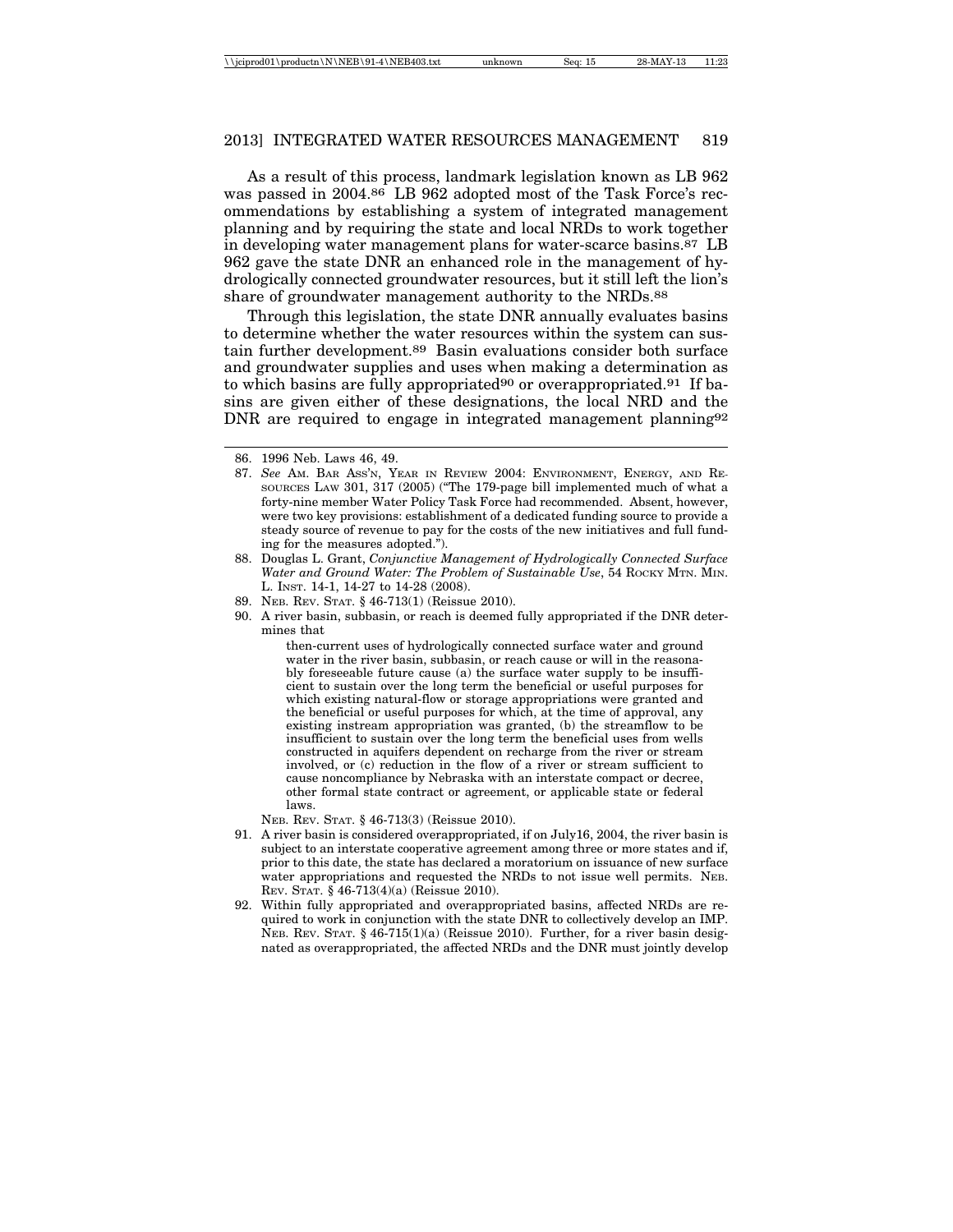with the goal of sustaining a balance between basin supplies and uses so that economic viability, as well as the social and environmental health, safety, and welfare of the affected area, can be maintained for both the near and long term.93 For basins that have neither of these designations, NRDs still have the option of pursuing integrated management planning, although this course of action must be initiated and approved by the NRD Board of Directors.94

Under LB 962, when the DNR makes a preliminary determination that a river basin, subbasin, or reach has become fully appropriated, the DNR is required to place an immediate stay on the issuance of any new natural-flow, storage, or storage-use appropriations in the affected areas.95 Additionally, upon official notice of the preliminary designation, the NRD must place a stay on the issuance of well construction permits in the geographic area determined to include hydrologically connected96 surface and groundwater in the designated basin, subbasin or reach.97 Further, if an overappropriated designation is made, any previously declared moratorium on the issuance of surface water appropriations must continue and a stay is to be placed on the issuance of new well construction permits. Stays remain in effect until (1) termination occurs following a formal hearing; (2) an integrated management plan (IMP) for the affected area has been adopted and put in place; (3) a reevaluation finds that the area is not fully appropriated or overappropriated; or  $(4)$  the stay expires.<sup>98</sup>

Currently, a moratorium is in place for all new surface water appropriations within the following Nebraska river basins and their associated subbasins: Republican; North Platte; South Platte; Platte above the mouth of the Loup River; White; and Hat Creek.99 Enough petitions may be filed with the DNR to reconsider the moratorium des-

93. NEB. REV. STAT. § 46-715(2)(a) (Reissue 2010).

95. NEB. REV. STAT. § 46-714 (Reissue 2010).

a basin-wide plan for the area designated as overappropriated concurrently with each individual NRD IMP. NEB. REV. STAT. § 46-715(5)(a) (Reissue 2010).

<sup>94.</sup> NEB. REV. STAT. § 46-715(1)(b) (Reissue 2010).

<sup>96.</sup> Hydrologically connected wells are defined as those which, if pumped "for 50 years will deplete the river or a base flow tributary thereof by at least 10% of the amount [of groundwater] pumped in that time." 547 NEB. ADMIN. CODE § 24- 001.02 (2006).

<sup>97.</sup> NEB. REV. STAT. § 46-714 (Reissue 2010). For a map of areas determined to be hydrologically connected within Nebraska, see NEB. DEP'T OF NATURAL RES., GEO-GRAPHIC AREAS DETERMINED TO HAVE SURFACE WATER HYDROLOGICALLY CON-NECTED TO GROUND WATER FOR THE PURPOSE OF FULLY APPROPRIATED OR OVERAPPROPRIATED DESIGNATIONS 1 (2009), *available at* http://dnr.ne.gov/Surface Water/HydrologicallyConnectedAreaStatewide\_0409.pdf.

<sup>98.</sup> NEB. REV. STAT. § 46-714 (Reissue 2010).

<sup>99.</sup> NEB. DEP'T OF NATURAL RES., ORDER DECLARING FORMAL MORATORIUMS (2004), *available at* http://dnr.ne.gov/SurfaceWater/FormalMoratorium\_0804.pdf. The Order declares that the moratorium is in the public interest under NEB. CONST. art. XV, § 6 since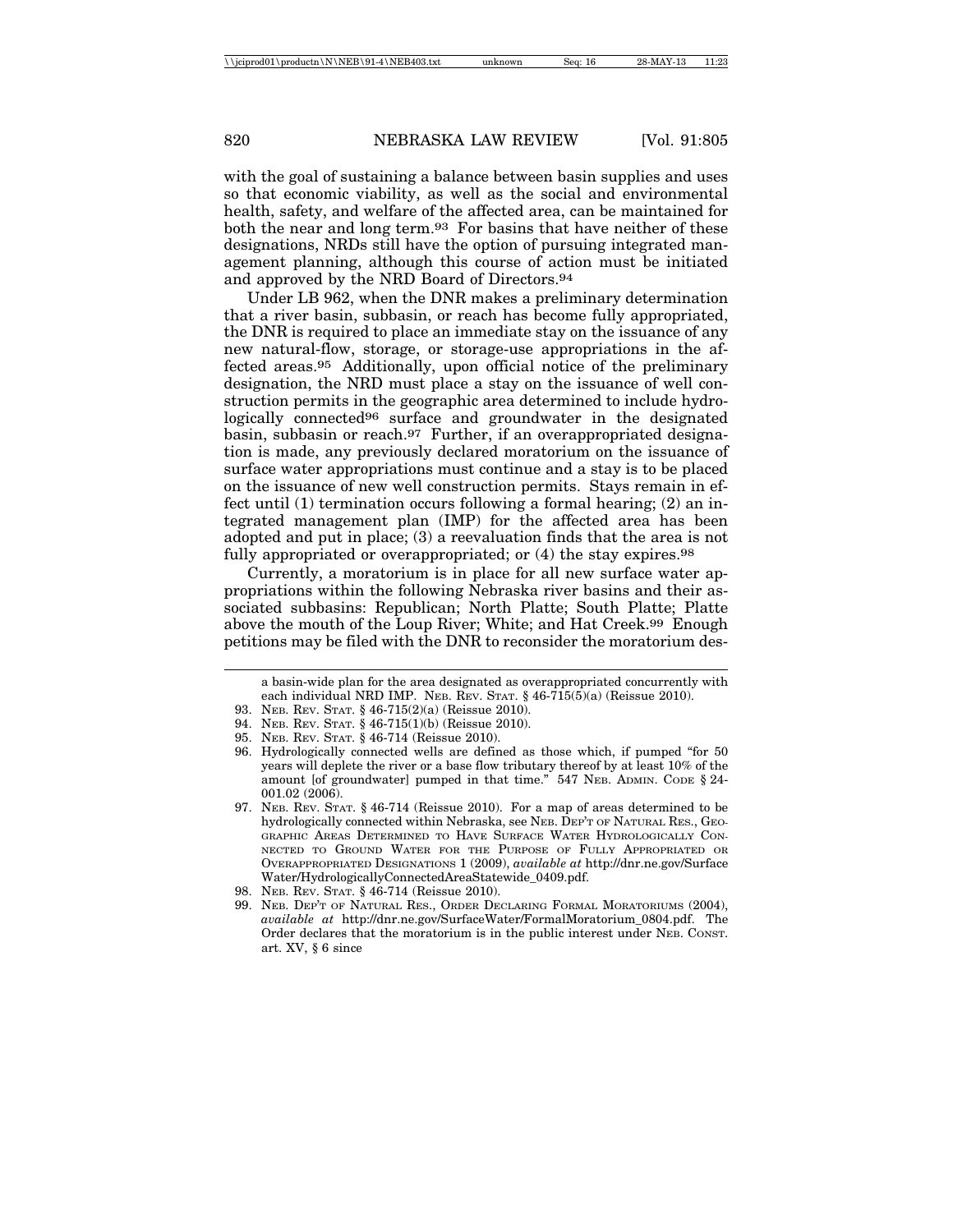ignation for specific projects,100 LB 962 has made easy access to water in the western two-thirds of the state a thing of the past.101

While both the state and local NRDs are involved in integrated management planning, ultimately NRDs, guided by their elected Board of Directors, have the legal authority to regulate groundwater activities and, as local entities, are the preferred regulators of activities that may contribute to groundwater depletion.102 Meanwhile, the DNR remains the primary agency responsible for regulating surface water. In the event of a stalemate between the DNR and the NRD, either party may bring the dispute to the Governor who then can appoint an Interrelated Water Review Board to resolve the dispute.103

#### *4. Federal Law*

## *a. The Endangered Species Act*

The federal Endangered Species Act (ESA) of 1973104 has had substantial impacts on natural resources management across the nation, including water resource management in Nebraska.105 Subsection  $7(a)(2)$  of the Act requires each federal agency to ensure that any action authorized, funded, or carried out by such agency is not likely to jeopardize the continued existence of any endangered or threatened species.106 Further, § 9 makes it unlawful for anyone to "take" a listed species, and this includes significantly modifying its habitat.107 As Professor Getches observed, "[since] the construction, alteration, or

> the public would not be well served by the continuance of granting permits where sufficient water is not available. This action would result in "paper water rights" that would cause additional costs to the taxpayer because of the costs of processing such applications, the costs of administering such applications, and the costs of canceling such appropriations in the future.

NEB. DEP'T OF NATURAL RES., *supra*, at 3. For a map depicting the areas where moratoriums and stays have been issued, see *Surface Water*, *supra* note 55.

- 100. NEB. REV. STAT. § 46-714(3) (Reissue 2010).
- 101. *See* GOEKE, *supra* note 26, at 33.
- 102. NEB. REV. STAT. § 46-702 (Reissue 2010).
- 103. NEB. REV. STAT. § 46-719 (Reissue 2010). To date, the Interrelated Water Review Board has never met.
- 104. 16 U.S.C. §§ 1531–1544 (2006).
- 105. *See* David H. Getches, *The Metamorphosis of Western Water Policy: Have Federal Laws and Local Decisions Eclipsed the States' Role?*, 20 STANFORD ENVTL. L.J. 3, 54 (2001) (describing several outside-the-box initiatives that have arisen out of fear of potential ESA enforcement on the Platte, Snake, Columbia, and Colorado Rivers and the California Bay–Delta).
- 106. 16 U.S.C. § 1536(a)(2) (2006).
- 107. 16 U.S.C. § 1538 (2006). "'Take' means to harass, harm, pursue, hunt, shoot, wound, kill, trap, capture, or collect, or to attempt to engage in any such conduct." 16 U.S.C. § 1532(19) (2006). "Harm" includes habitat modification that injures a listed species. Babbitt v. Sweet Home Chapter of Cmtys. for a Great Or., 515 U.S. 687, 692 (1995).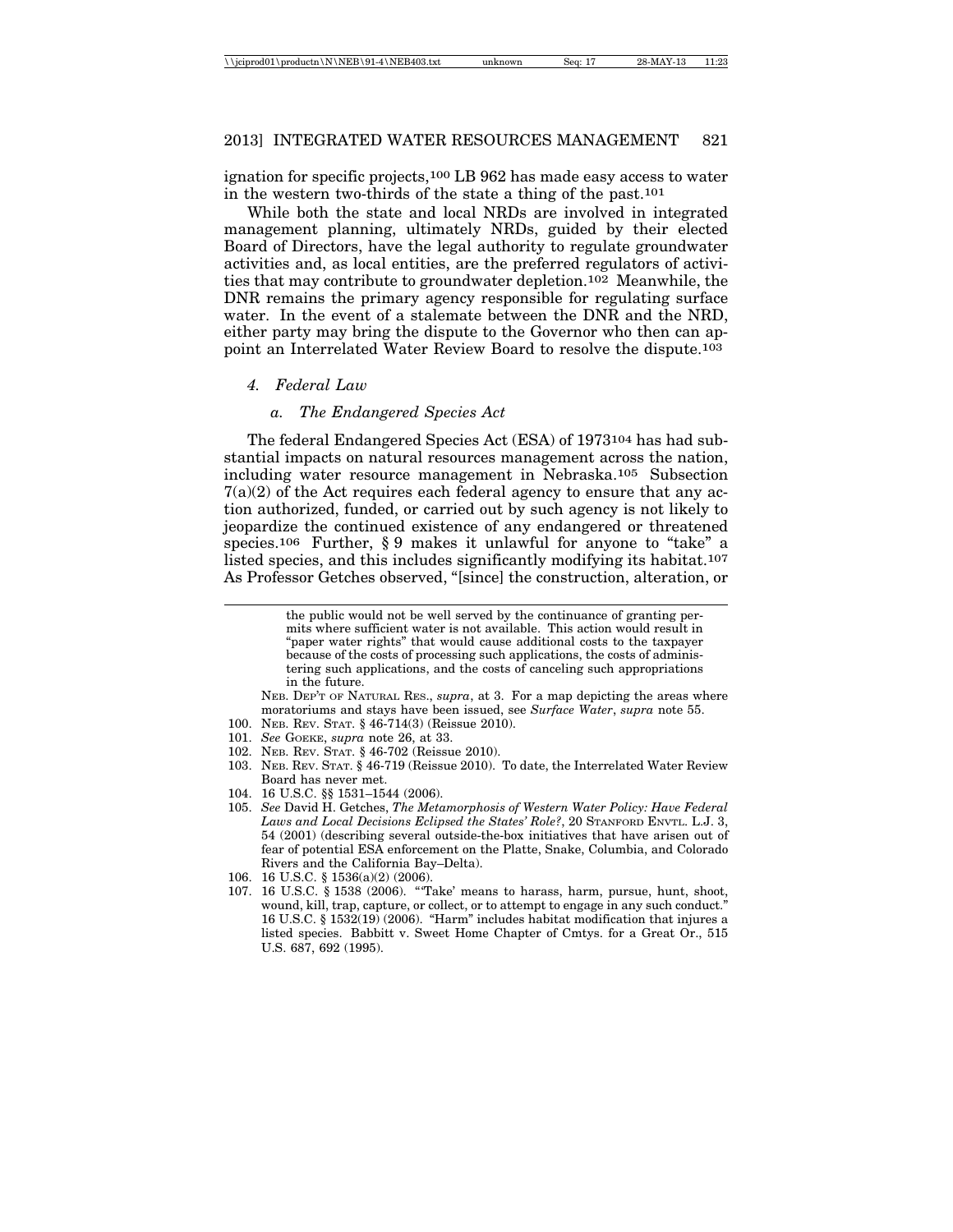operation of virtually every major water facility, whether public or private, requires some kind of federal permit, and much of the undeveloped water in the West affects sensitive habitat, the ESA is often implicated."108

The role of the ESA in Nebraska water management is perhaps most vividly seen on the Central Platte River, where in 1984 Federal Energy Regulatory Commission (FERC) relicensing was required for continued operation of the Central Nebraska Public Power and Irrigation District's (CNPPID) hydroelectric project.109 CNPPID generates irrigation water for approximately 223,000 acres of land surrounding the Platte River, in addition to producing electricity from hydropower.110 During the relicensing process,111 the U.S. Fish and Wildlife Service (FWS), the agency charged with implementing the ESA, found that CNPPID's water diversions and the resulting changes in land use throughout the Platte Basin posed potential jeopardy to the threatened piping plover and the endangered whooping crane, least tern, and pallid sturgeon.112 The repercussions of these findings not only threatened CNPPID's operation but also extended beyond the state of Nebraska to Colorado and Wyoming, who also share in the use and benefits of Platte River water.

As a means to comply with ESA regulations and to improve the management of Platte River water resources, Nebraska, Colorado, Wyoming, and the FWS entered into a Cooperative Agreement in 1997.113 The Cooperative Agreement was an important component of a settlement agreement that ultimately led to the relicensing of CNP-PID's hydropower projects in 1998. Further, the Cooperative Agreement resulted in the establishment of the Platte River Recovery Implementation Program, an adaptive management initiative whose main charge is to aid in the recovery of the listed species. Platte River Program efforts include re-timing and improving river flows, which

111. *Id.*

<sup>108.</sup> Getches, *supra* note 104, at 53.

<sup>109.</sup> *See* 16 U.S.C. § 808 (2006).

<sup>110.</sup> For an overview of the relicensing process, see generally *A Brief History of the Central Nebraska Public Power and Irrigation District*, CENT. NEB. PUB. POWER & IRRIGATION DIST., http://www.cnppid.com/History\_Central\_P2.htm (last modified December 2, 2011).

<sup>112.</sup> Nebraska v. Rural Electrification Admin., 23 F.3d 1336, 1339 (8th Cir. 1994); Platte River Whooping Crane Critical Habitat Maint. Trust v. Fed. Energy Regulatory Comm'n, 962 F.2d 27, 31 (D.C. Cir. 1992); U.S. DEP'T OF THE INTERIOR, FISH & WILDLIFE SERV., BIOLOGICAL OPINION ON THE PLATTE RIVER RECOVERY IM-PLEMENTATION PROGRAM 17 (2006).

<sup>113.</sup> U.S. DEP'T OF THE INTERIOR, COOPERATIVE AGREEMENT FOR PLATTE RIVER RE-SEARCH AND OTHER EFFORTS RELATING TO ENDANGERED SPECIES HABITATS ALONG THE CENTRAL PLATTE RIVER, NEBRASKA (1997).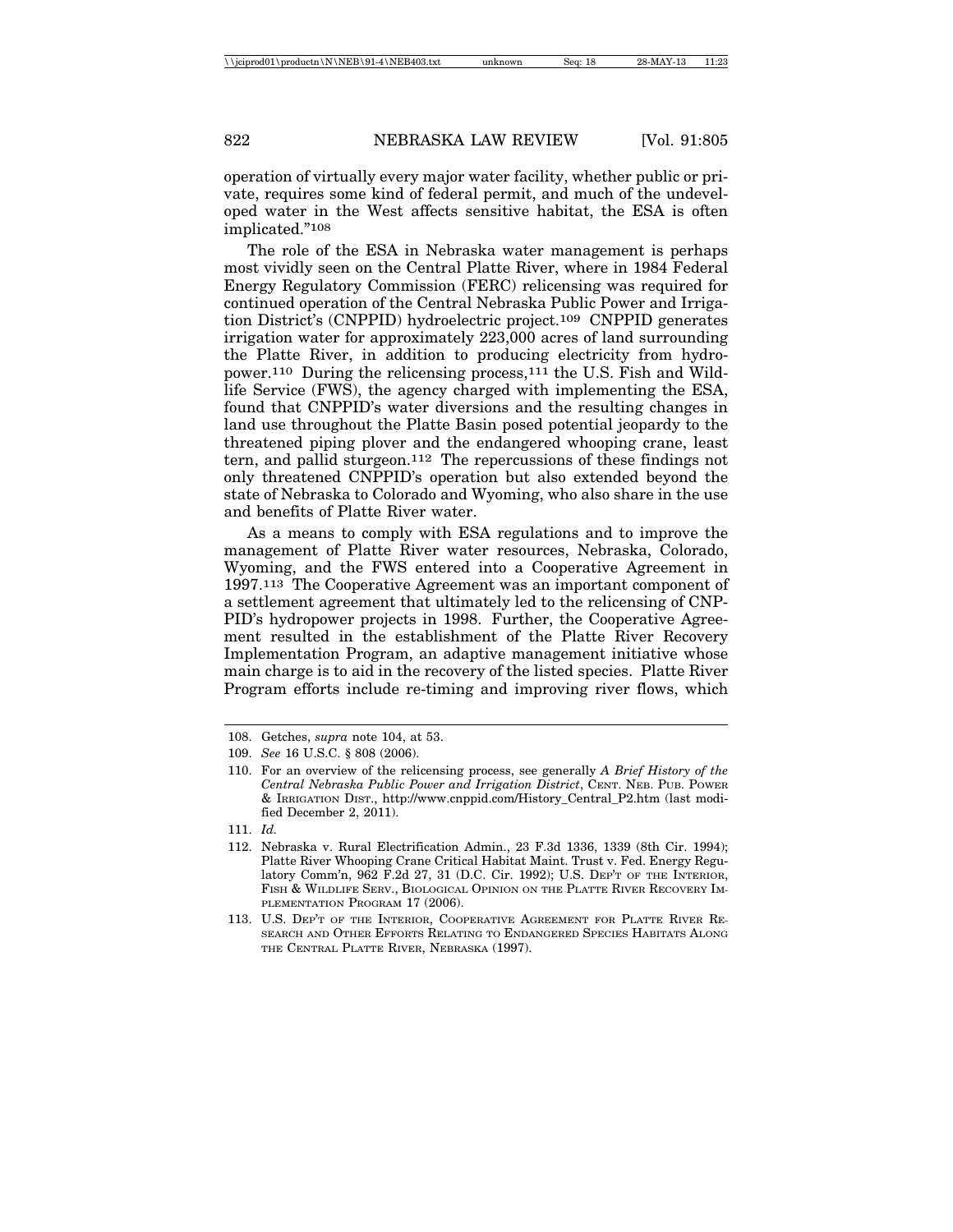entails obligations to provide 130,000 to 150,000 acre feet per year of water for ESA habitat (as determined by the FWS) by 2019.114

## *b. The Clean Water Act*

Adopted in its current form in 1972, the federal Clean Water Act is aimed primarily at water quality rather than water quantity.115 Indeed, the Act contains an explicit provision that strives to recognize state prerogatives over water quantity:

It is the policy of Congress that the authority of each State to allocate quantities of water within its jurisdiction shall not be superseded, abrogated or otherwise impaired by this chapter. It is the further policy of Congress that nothing in this chapter shall be construed to supersede or abrogate rights to quantities of water which have been established by any State. Federal agencies shall co-operate with State and local agencies to develop comprehensive solutions to prevent, reduce and eliminate pollution in concert with programs for managing water resources.116

The Act's requirements for preventing discharges of pollutants that undermine or defeat the designated uses of a surface water body, however, have sometimes necessitated instream flow protections to avoid concentrations of pollutants in the water column.117 Clean Water Act permits have also been required for water transfers in some circumstances.118 In addition, the Act's restrictions on dredge and fill activities can impede the development of water storage and delivery

- 115. 33 U.S.C. § 1251 (2006)*.*
- 116. 33 U.S.C. § 1251(g); *see* Gregory J. Hobbs Jr. & Bennett W. Raley, *Water Rights Protection in Water Quality Law*, 60 U. COLO. L. REV. 841 (1989) (discussing federalism concerns raised by federal water quality regulation).
- 117. 33 U.S.C. §§ 1313, 1342 (2006); *see* Mary Jane Angelo, *Stumbling Toward Success: A Story of Adaptive Law and Ecological Resilience*, 87 NEB. L. REV. 950 (2009); *see also* PUD No. 1 of Jefferson Cnty. v. Wash. Dep't of Ecology, 511 U.S. 700 (1994) (concluding that reductions in stream flows can result in water quality impairment in violation of the CWA); Application A-16642 v. 25 Corp., 236 Neb. 671, 678, 463 N.W.2d 591, 598 (1990) (citing NEB. REV. STAT. § 46-2,115(1) (Reissue 1988)) (upholding an instream flow appropriation for Long Pine Creek, a tributary of the Niobrara River, as being in the public interest, and citing "water quality maintenance" as a relevant factor).
- 118. *See, e.g.*, Catskill Mountains Chapter of Trout Unlimited, Inc. v. City of New York (*Catskills II*), 451 F.3d 77, 81 (2d Cir. 2006); Catskill Mountains Chapter of Trout Unlimited, Inc. v. City of New York (*Catskills I*), 273 F.3d 481, 491 (2d Cir. 2001); DuBois v. U.S. Dep't of Agric., 102 F.3d 1273, 1299 (1st Cir. 1996). *But see* Friends of the Everglades v. S. Fla. Water Mgmt. Dist., 570 F.3d 1210 (11th Cir. 2009) (upholding U.S. EPA regulation that transferring water via pumps and canals was not an "addition to navigable waters"); Miccosukee Tribe of Indians of Fla. v. S. Fla. Water Mgmt. Dist., 280 F.3d 1364 (11th Cir. 2002), *vacated sub nom.* 541 U.S. 95 (2004). For analysis, see Laura A. Schroeder & Kendall A. Woodcock, *Turbid Waters: The Interaction Between Interbasin Transfers and the Clean Water Act*, NEV. LAW., Jan. 2011, at 12.

<sup>114.</sup> *Water Plan*, PLATTE RIVER RECOVERY AND IMPLEMENTATION PROGRAM, http:// www.platteriverprogram.org/AboutPRRIP/Pages/WaterPlan.aspx (last visited Oct. 23, 2012).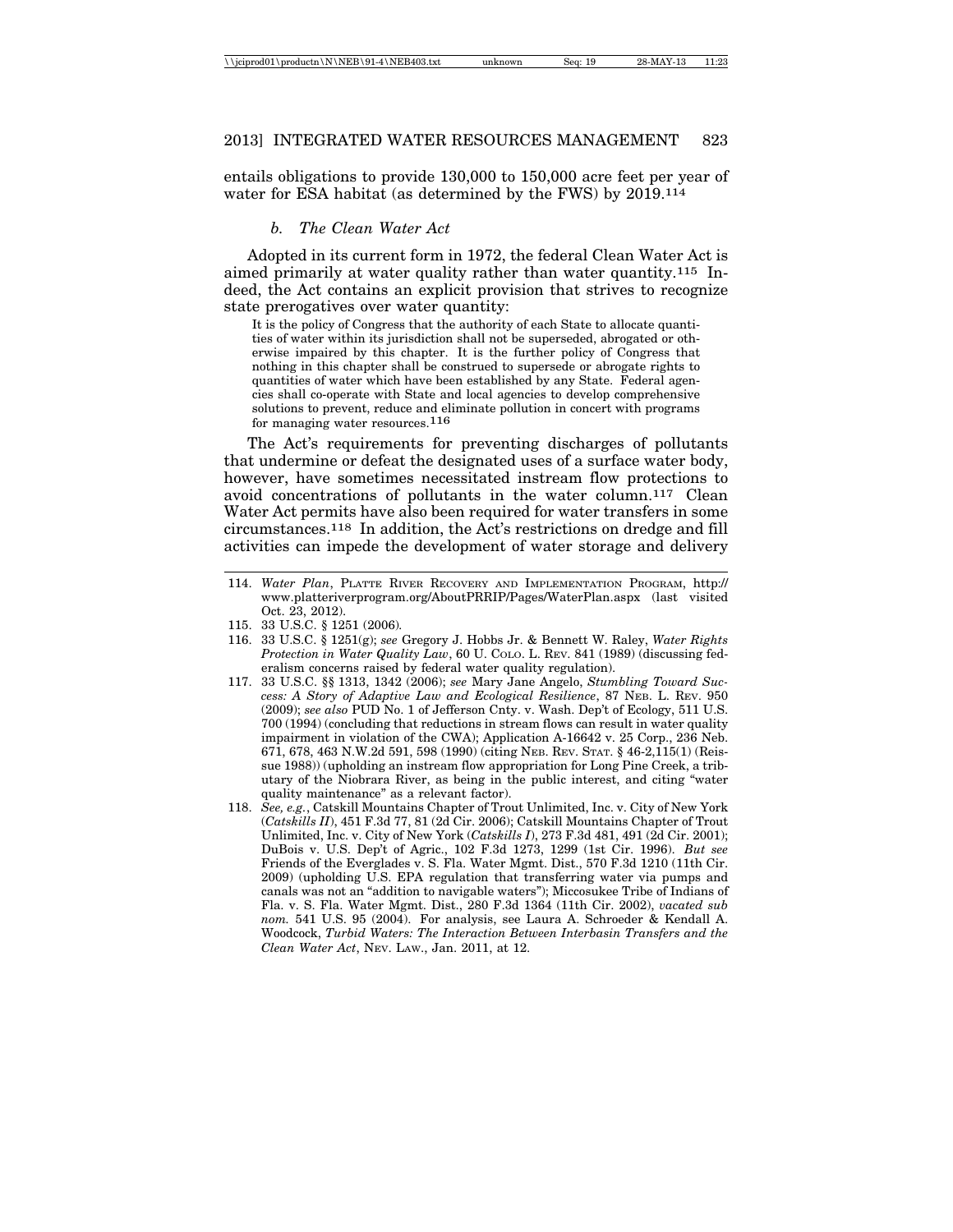infrastructure.119 For example, the proposed Two Forks Dam on the South Platte River was shelved in 1990 when the U.S. Environmental Protection Agency exercised its veto authority under § 404 of the Clean Water Act due to the dam's potential for adverse environmental impacts.120

All of Nebraska's major water bodies include stream segments as well as lakes or reservoirs that are listed as water-quality impaired under the Clean Water Act.121 The 2012 Nebraska Department of Environmental Quality Report reveals that, out of the 4,029 miles of streams assessed (55% of all stream miles within the state), 25% are water-quality impaired. Further, of the 140,054 acres of lakes and reservoirs that were assessed (94% of all lakes within the state), 72% are water-quality impaired.122 Discharges into these waters, and perhaps even withdrawals from these waters, may be restricted by the Clean Water Act's requirements.123

#### *c. Interstate Compacts and Judicial Decrees*

Nebraska is a signatory to four interstate compacts and one judicial decree: the Upper Niobrara River Compact between Wyoming and Nebraska;124 the South Platte River Compact between Colorado and Nebraska;125 the Republican River Compact between Colorado, Nebraska, and Kansas;126 the Big Blue River Compact between Kansas

- 120. Final Determination Pursuant to Section 404(c) of the Clean Water Act Concerning the Two Forks Water Supply Impoundments in Jefferson and Douglas Counties, CO, 56 Fed. Reg. 76 (Jan. 2, 1991); *see* Daniel F. Luecke, *Two Forks: The Rise and Fall of a Dam,* 14 NAT. RESOURCES & ENV'T 24, 24 (1999) (discussing the Two Forks dispute and assessing "the institutional, economic and environmental issues arising in the context of large dam projects").
- 121. *See* NEB. DEP'T OF ENVTL. QUALITY, 2012 WATER QUALITY INTEGRATED REPORT 7 (2012), *available at* http://www.deq.state.ne.us/Publica.nsf/23e5e39594c064ee852 564ae004fa010/7d8da25c1c1d0825862579f10054cfb0/\$FILE/NE%202012%20WQ %20Integrated%20Report.pdf.
- 122. *Id.* at 8.
- 123. For an analysis of the CWA's provisions preventing degradation of high-quality waters, see Sandra B. Zellmer & Robert L. Glicksman, *Improving Water Quality Anti-Degradation Policies*, 4 GEO. WASH. J. ENERGY & ENVTL. L. 1 (2013).
- 124. Wyoming-Nebraska Compact on Upper Niobrara River, 1963 Neb. Laws 1063, *reprinted in* NEB. REV. STAT. app.  $\S$  1-112 (Reissue 2010).
- 125. South Platte River Compact, 1939 Neb. Laws 223, *reprinted in* NEB. REV. STAT. app. § 1-105 (Reissue 2010).
- 126. Republic River Compact, 1943 Neb. Laws 377, *reprinted in* NEB. REV. STAT. app. § 1-106 (Reissue 2010).

<sup>119.</sup> *See PUD No. 1 of Jefferson Cnty.*, 511 U.S. at 722–23 (holding that § 401 of the CWA could be utilized to restrict FERC's licensing authority under the Federal Power Act in order to protect water quality); *see also* Debra L. Donahue, *The Untapped Power of Clean Water Act Section 401,* 23 ECOLOGY L.Q. 201, 206 (1996) (discussing the implications of *PUD No. 1* and arguing that § 401 should apply to any federally permitted activity that may cause water pollution, regardless of whether the pollution is from a point or nonpoint source).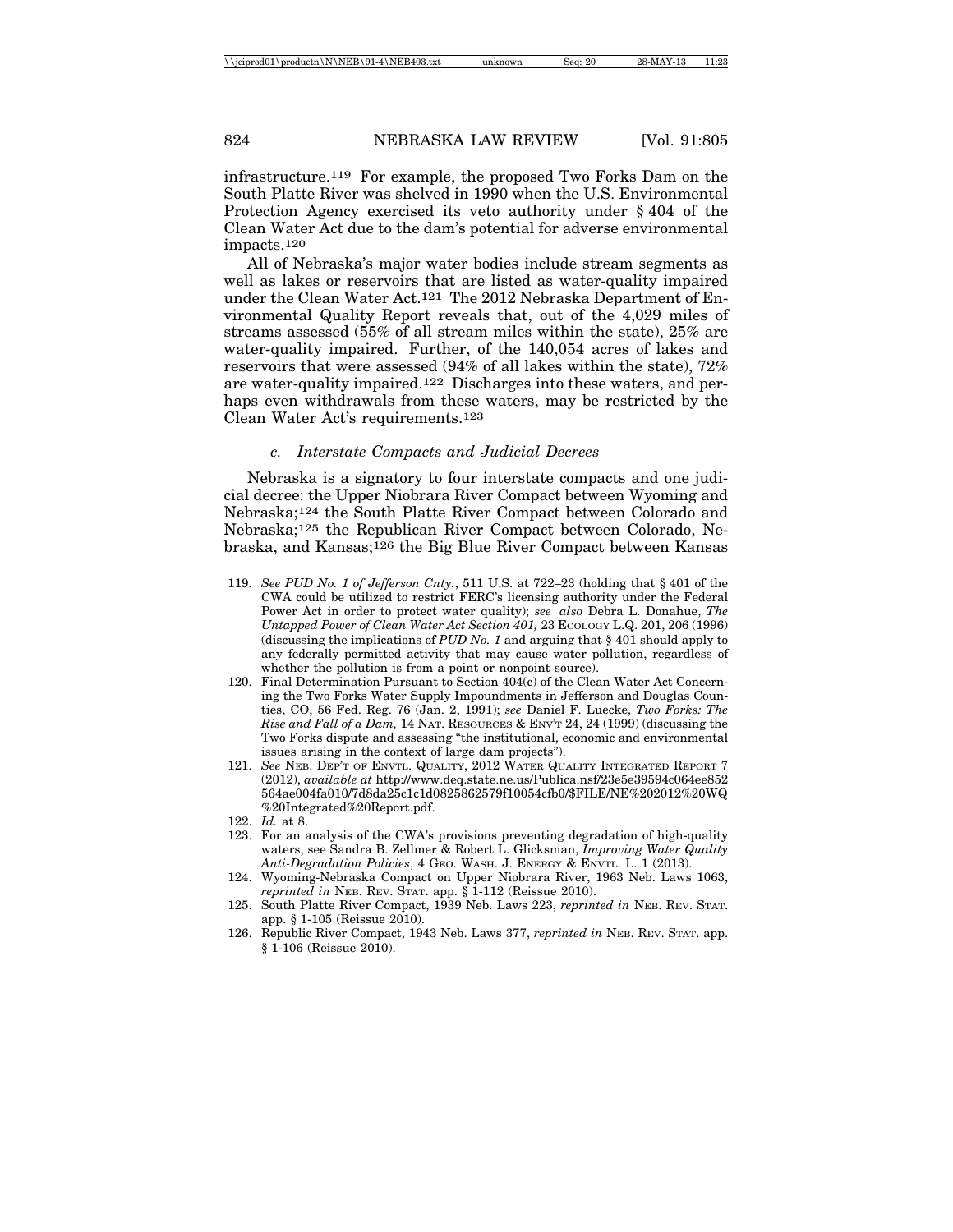and Nebraska;127 and the North Platte Decree between Colorado, Nebraska, and Wyoming.128 These compacts and decrees dictate how water will be allocated between the states. Decrees like the North Platte decree are issued by the U.S. Supreme Court when litigation between the states over the equitable apportionment of transboundary water resources comes before it.129 Compacts, by contrast, must be ratified by the state legislatures and by Congress, at which point they are enforceable under state and federal law.130

As pressures on water resources within the state continue to mount, the ability to meet interstate obligations has become ever more difficult.131 Professor Noah Hall notes that while "water resources governed by interstate compacts have been relatively stable and unaffected by drastic changes in long-term weather patterns . . . climate change will force water managers to address new problems, including enormous changes in supply and demand."132 Hall evaluates twentyseven interstate water compacts with respect to their vulnerability to climate change impacts.133 In his review of the four interstate compacts to which Nebraska is a party, the Big Blue River, the South Platte, and the Upper Niobrara are deemed inadequate due to their inability to allow for any significant adaptive management for changed conditions.134

The Republican River Compact fares scarcely better. It is deemed only somewhat adequate in its ability to address current and future water supply challenges and it fails to "offer enough proactive management to avoid future conflicts and uncertainties."135 Disagreements over Republican River water use continue to provoke acrimonious litigation before the U.S. Supreme Court. In 1999, Kansas sued Nebraska, claiming that Nebraska was exceeding its compact allocation by allowing unregulated groundwater pumping in the Republican River Basin. This action eventually led to a settlement agreement that resulted in a moratorium on new large-capacity well drilling upstream of Guide Rock, Nebraska, increased regulation on existing wells, and a requirement for improved groundwater account-

<sup>127.</sup> Blue River Basin Compact, NEB. REV. STAT. app. § 1-115 (Reissue 2010).

<sup>128.</sup> Nebraska v. Wyoming, 325 U.S. 589, 665 (1945).

<sup>129.</sup> *Id.*

<sup>130.</sup> Cuyler v. Adams, 449 U.S. 433, 434 (1981).

<sup>131.</sup> Hall, *supra* note 28, at 243.

<sup>132.</sup> *Id.* at 240.

<sup>133.</sup> *Id.* at 263–65. Hall uses the following factors to evaluate interstate compacts' adaptability to climate change: (1) data collection and reporting; (2) geographic and hydrologic scope; (3) flexibility and adjustability of allocation; (4) water conservation; (5) ecosystem protection; (6) restrictions on transbasin diversions; (7) watershed governance institutions; and (8) duration, revision, and rescission. *Id.* at 241–42.

<sup>134.</sup> *Id.* at 295–318.

<sup>135.</sup> *Id.* at 304.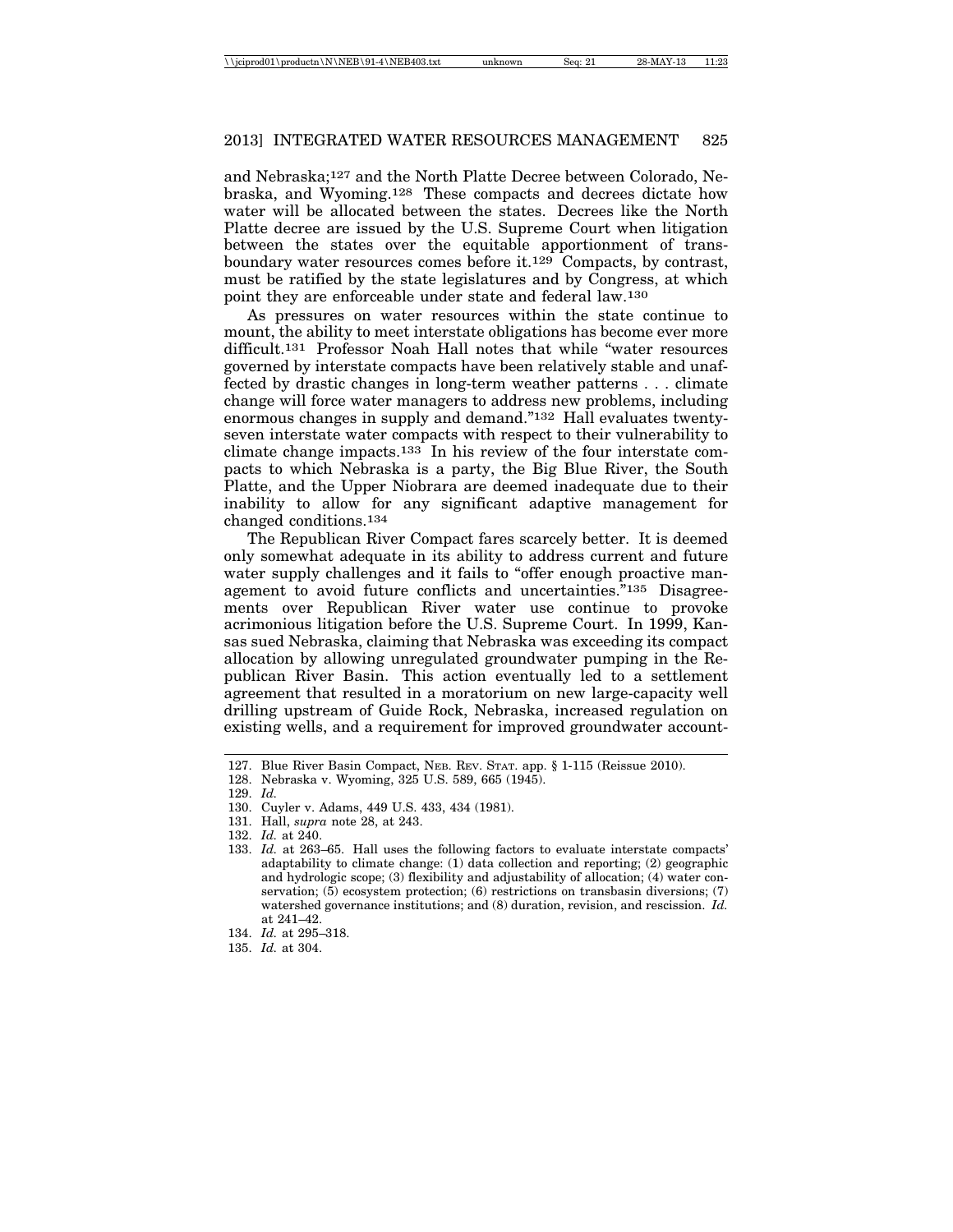ing.136 Recently, litigation has resurfaced before the Supreme Court over claims by Kansas that Nebraska violated the terms of the settlement agreement by overusing 78,960 acre feet of water from 2005 to 2006.137 The Supreme Court has appointed a Special Master to hear the case.138 Ultimately, Kansas is seeking the shutdown of 300,000 acres of groundwater irrigation in Nebraska.139

#### *5. Water Management Moving Forward*

State and federal laws as well as the various governing agencies continue to play a significant role in the development of Nebraska's water management system. While recent legislation such as LB 962 has made strides in better integrating management of interconnected surface and groundwater resources, clear challenges remain in maintaining an inherently divided institutional system. A recent Nebraska Supreme Court case, *Spear T Ranch, Inc. v Knaub*,140 presents a judicial look at how groundwater and surface water disputes will be resolved in the future, given the disparate nature of Nebraska's water management framework.

*Spear T Ranch* was initiated by a claim that pumping by junior groundwater users was depleting senior surface water rights in the Pumpkin Creek drainage basin, resulting in the inability of the surface water user to use appropriated rights dating back to 1954 and 1956. Ultimately, the court found that then-existing law did not resolve such issues because surface water priorities did not apply to groundwater use.141 Further, the court ruled that claims for conversion or trespass are not valid because surface water rights are a use right rather than a vested property right protected by those common law legal doctrines. Instead, the court embraced the *Restatement (Second) of Torts* § 858 in an attempt to balance the competing equities of groundwater and surface water appropriators.142

In order to prove a claim under the *Restatement*, the surface water appropriator must show that groundwater pumping has a "direct and substantial effect" on the river or stream which "unreasonably causes

<sup>136.</sup> *Republican River Settlement Documents*, NEB. DEP'T OF NATURAL RES., http:// dnr.ne.gov/docs/RepSettlement.html (last visited Oct. 23, 2012).

<sup>137.</sup> *Republican River Case Back to Court,* MCCOOK DAILY GAZETTE, May 25, 2012, http://www.mccookgazette.com/story/1853501.html.

<sup>138.</sup> *Id.*

<sup>139.</sup> *Id.*; Russ Pankonin, *Trial Date Set for Second Kansas-Nebraska Water Suit*, IMPE-RIAL REPUBLICAN, May 31, 2012, http://www.imperialrepublican.com/index.php? option=com\_content&view=article&id=4187:trial-date-set-for-second-kansas-nebraska-water-suit&catid=41:agbusiness&Itemid=53.

<sup>140. 269</sup> Neb. 177, 691 N.W.2d 116 (2005).

<sup>141.</sup> *Id.* at 185, 691 N.W.2d at 126.

<sup>142.</sup> *Id.* at 194, 691 N.W.2d at 132.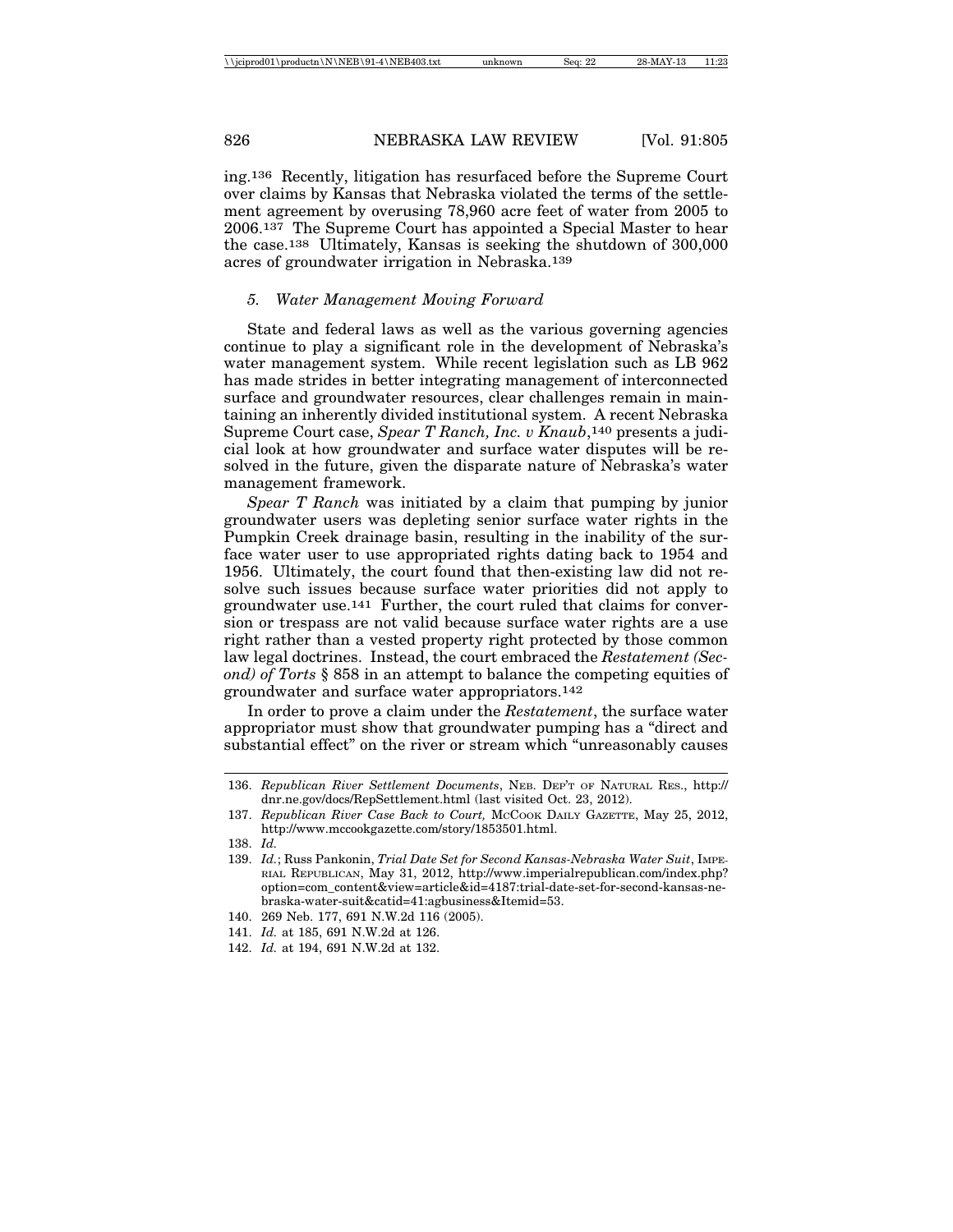harm" to the surface water user.<sup>143</sup> Reasonableness is decided on a case-by-case basis and considers an array of factors, including the purpose and suitability of the use; the economic and social value of the use; the extent and amount of harm the use causes; the practicality of avoiding harm or adjusting the quantity of water used; the protection of existing values of water uses, land, and investments; and whether justice requires the user causing harm to bear the loss.144 While some cases may achieve equity between the parties, the *Restatement* approach not only adds uncertainty as to how each instance might be decided, but is also likely to be very fact- and time-intensive, as well as costly.145 Furthermore, in its decision, the court recognized that the legislature would be better suited than the judiciary to resolve such conflicts on a broader scale. The court also noted that the newly adopted LB 962 does not solve preexisting conflicts or provide private redress for surface water users whose rights are impaired by groundwater pumpers.146

While LB 962 is limited in its ability to solve preexisting conflicts outside of the court system, new requirements for proactive, integrated management offer opportunities to head off future conflicts. In working together to develop IMPs, state and local water management agencies can begin to develop relationships, leverage resources, pursue more innovative management methodologies, and possibly even avoid or minimize conflicts between private users. The requirement of IMPs for fully appropriated and overappropriated basins affords managers the opportunity to revisit traditional management approaches and provides a platform from which to explore and integrate more flexible practices deemed critical in managing water resources. Adaptive management, discussed in the following Part, is increasingly recognized as a promising strategy in addressing uncertainty,

- 143. *Id.* at 189, 691 N.W.2d at 129. While Nebraska appears to be the only western state to apply the *Restatement* to disputes between surface and groundwater users, several eastern states have applied the *Restatement*'s criteria to water conflicts. *See* Robin Kundis Craig, *Defining Riparian Rights as "Property" Through Takings Litigation*, 42 ENVTL. L. 115, 118 (2012); J. David Aiken, *Hydrologically-Connected Ground Water, Section 858, and the Spear T Ranch Decision,* 84 NEB. L. REV. 962, 992–94 (2006).
- 144. RESTATEMENT (SECOND) OF TORTS § 850A (1979).
- 145. *See* Sandra Zellmer, *Floods, Famines, or Feasts: Too Much, Too Little, or Just Right*, NAT. RESOURCES & ENV'T, Winter 2010, at 20, 22 ("interference with neighboring wells and with surface water appropriations has become common, generating protracted litigation but few sustainable solutions"); Grant, *supra* note 88, at 14–28 ("*Spear T Ranch* creates notable uncertainties"); Aiken, *supra* note 143, at 994–96 (assessing the implications of litigation under the *Restatement* criteria and concluding that, although "some justice" may result, it would be "treacherous to predict the outcome of a specific conflict").
- 146. *Spear T Ranch, Inc.*, 269 Neb. at 178, 691 N.W.2d at 122.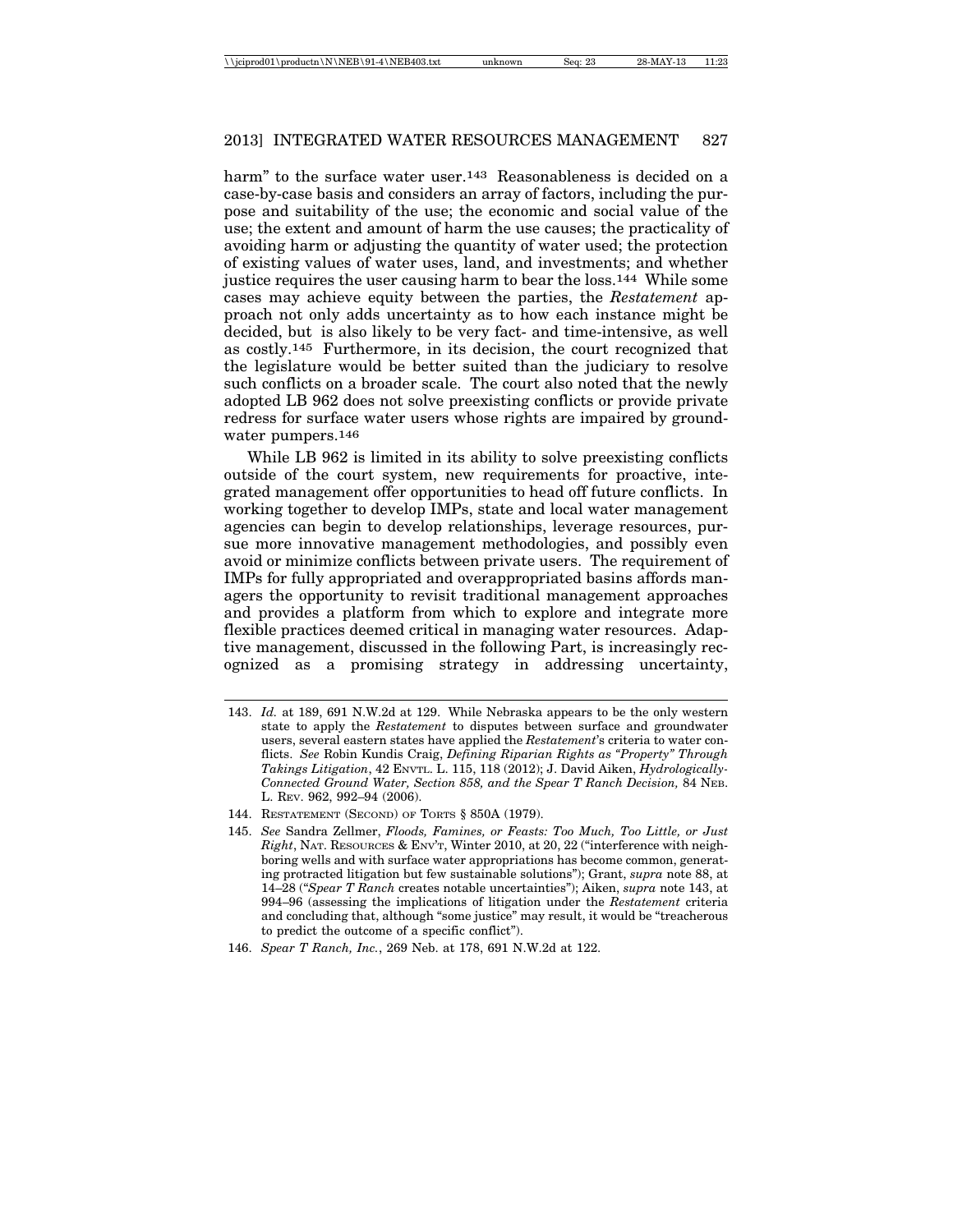augmenting flexibility, and promoting learning in natural resources management.

#### III. ADAPTIVE MANAGEMENT

Adaptive management is no panacea for all natural resource problems, but the concept is gaining popularity as a means to reduce uncertainty through an iterative process of learning, reflection, and mid-course corrections. This Part provides an introduction to the concept of adaptive management as well as insights into the benefits and challenges that accompany it. It then looks at when it is most appropriate to apply adaptive management methodologies. Finally, it considers whether adaptive management strategies can be pursued effectively under Nebraska's current institutional framework.

#### **A. Defining Adaptive Management**

The concept of adaptive management was first introduced into academic literature in 1978 by ecologist C.S. Holling147 and was further developed by Carl Walters in the 1980s.148 Employed as a scientific approach to address uncertainty in natural resources management, adaptive management revolves around the idea of using experimentation and monitoring to inform management actions. Professor Derek Armitage defines the term as a "strategic learning-by-doing or quasiexperimental approach to the management of natural resources encouraged by institutional flexibility."149 According to Professors J.B. Ruhl and Robert Fischman, adaptive management can be useful in the law of resource management as a process that emphasizes the "definition of goals, description of policy decisions models, active experimentation with monitoring of conditions, and adjustment of implementation decisions."150

Since its inception, the concept has gained traction both in academic circles and in the realm of natural resources management policy and law. However, adaptive management has become a highly "malleable term . . . [that] has been defined and applied in a variety of ways," ranging from general interpretations to very detailed descrip-

<sup>147.</sup> *See* INT'L INST. FOR APPLIED SYS. ANALYSIS, ADAPTIVE ENVIRONMENTAL ASSESS-MENT AND MANAGEMENT (C.S. Holling ed., 1978).

<sup>148.</sup> *See* CARL WALTERS, ADAPTIVE MANAGEMENT OF RENEWABLE RESOURCES (1986).

<sup>149.</sup> *See* ARMITAGE ET AL., *supra* note 1, at 328.

<sup>150.</sup> Ruhl & Fischman, *supra* note 11, at 424; *see* Janet C. Neuman, *Adaptive Management: How Water Law Needs to Change*, 31 ENVTL. L. REP. 11432 (2001) (describing the need to incorporate adaptive management principles into the prior appropriation system).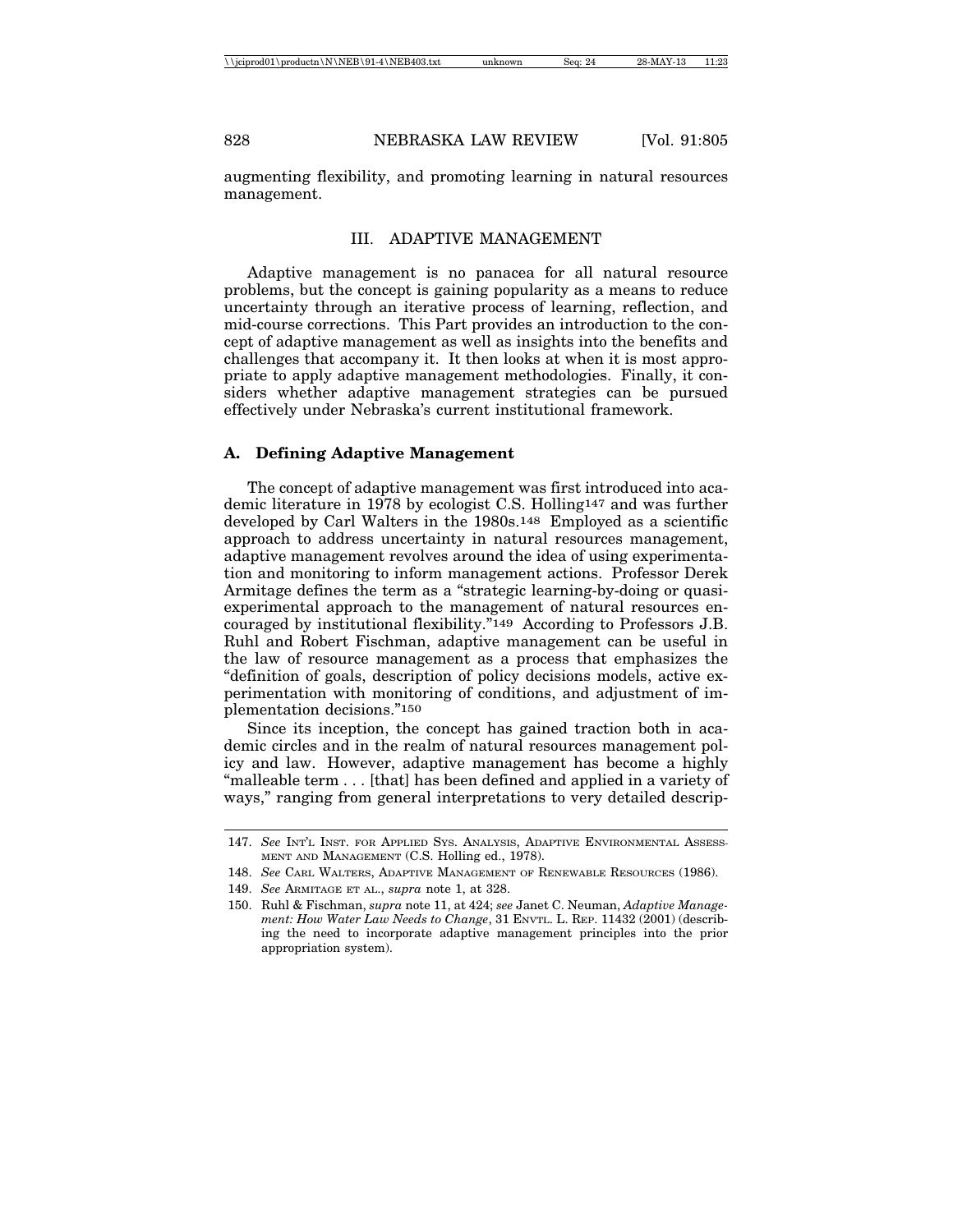tions.151 While there seems to be no universal definition of what adaptive management requires,152 it is generally agreed that adaptive management, in its most basic form, entails active "learning by doing."153

## **B. Assessing Adaptive Management**

The current system of natural resource management within the United States, including both the legal framework and regulatory decision-making processes for water management, severely limits the capacity of institutions to manage change and uncertainty.154 The law tends to promote stability and the satisfaction of reasonable expectations, thereby encouraging regulatory inaction in the face of uncertainty,155 due at least in part to the "application of legal devices relating to standard of review and burden of proof in regulatory proceedings."156 The premium placed by the American legal system on "firm rules of law" makes it difficult to incorporate adaptive approaches into environmental and other types of regulation, especially where property rights or other forms of entitlements are at stake.<sup>157</sup> While stability and certainty are essential characteristics of Western water law, efforts need to be made to facilitate management initiatives capable of addressing uncertainty and enhancing our understanding of ecosystem dynamics. Moreover, there is a fundamental need to promote agency and stakeholder learning within the natural resources decision-making process in order to reduce uncertainty and achieve more sustainable outcomes over time. Adaptive management approaches may respond to these challenges by fostering increased learning and flexibility in managing social-ecological systems that are

- 155. Zellmer & Gunderson, *supra* note 12, at 895.
- 156. Thomas T. Ankersen & Richard Hamann, *Ecosystem Management and the Everglades: A Legal and Institutional Analysis*, 11 J. LAND USE & ENVTL. L. 473, 493  $(1996)$ .
- 157. Timothy H. Profeta, *Managing Without a Balance: Environmental Regulation in Light of Ecological Advances*, 7 DUKE ENVTL. L. & POL'Y F. 71, 86 (1996).

<sup>151.</sup> Holly Doremus, *Adaptive Management, the Endangered Species Act, and the Institutional Challenges of "New Age" Environmental Protection*, 41 WASHBURN L.J. 50, 52 (2001).

<sup>152.</sup> *Id.* at 52; *see also* HOLLY DOREMUS ET AL., CTR. FOR PROGRESSIVE REFORM, MAKING GOOD USE OF ADAPTIVE MANAGEMENT 2 (2011) (describing the contexts in which adaptive management is appropriate).

<sup>153.</sup> Carl J. Walters & C.S. Holling, *Large-Scale Management Experiments and Learning by Doing*, 71 ECOLOGY 2060, 2060–61 (1990).

<sup>154.</sup> Alejandro E. Camacho, *Transforming the Means and Ends of Natural Resources Management*, 89 N.C. L. REV. 1405, 1408–09 (2011).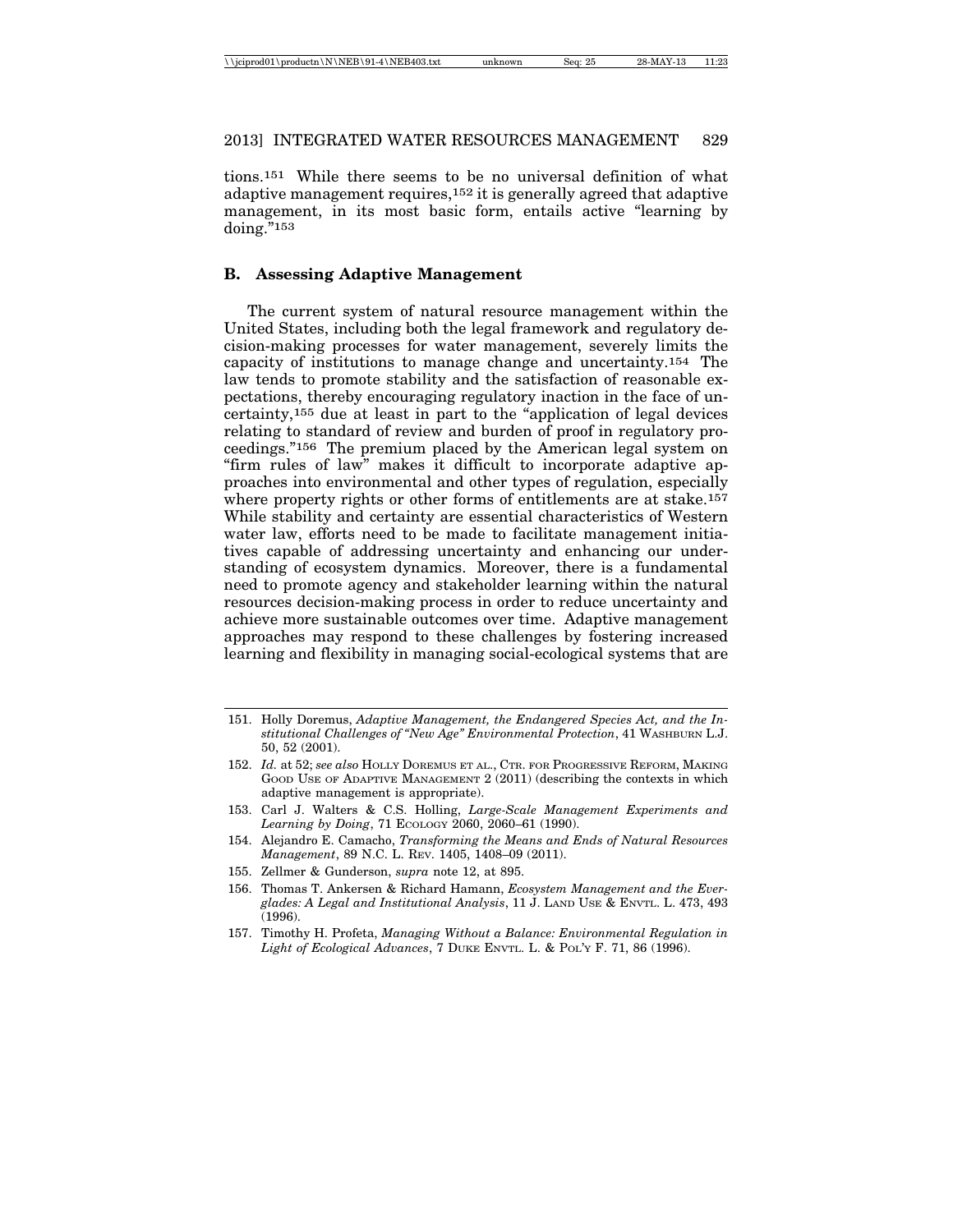non-linear in nature, cross-scale in time and in space, and change over time.158

At first glance, basing management decisions on experimentation, learning, monitoring, and adaptation appears to be a sensible practice, especially given the numerous uncertainties associated with managing natural resources. Yet, there have been a number of cases where adaptive management efforts have failed.159 Walters reasons that some of these failures may be attributable to the difficulties in modeling cross-scale effects and insufficient data on key ecological processes; the potential risk and cost associated with experimentation; the perceived threat to existing research programs and management regimes; and conflicts in values.160 Further, agencies sometimes employ adaptive management as a means of placating requests for environmental protection when, in practice, they are imposing few, if any, enforceable constraints to ensure protection.161

As a result, adaptive management is at the center of the debate on whether it is possible to design and implement more flexible management approaches and regulations that still provide reasonable certainty to resource users and promote accountability in decisionmaking.162 A white paper by Doremus and a group of Center for Progressive Reform scholars offers a framework that can aid resource managers in deciding whether and when to pursue adaptive management to achieve management goals.163 As general prerequisites, there must be: (1) an information gap that needs to be filled to inform management decisions; (2) good prospects for learning within an acceptable time scale; and (3) realistic opportunities for adjustments based on learning.164 Once these prerequisites have been met, a more in-depth analysis is required that weighs benefits of implementing adaptive management against the costs and potential complications that may arise.165 Such analysis should be "in writing, available to the public for comment and, for large-scale, long-term or highly controversial projects, reviewed by independent experts."<sup>166</sup>

- 160. Walters, *supra* note 159, at 1.
- 161. Doremus, *supra* note 151, at 53.
- 162. J.B. Ruhl, *Adaptive Management for Natural Resources—Inevitable, Impossible, or Both?*, 54 ROCKY MTN. MIN. L. INST. 11-1, 11-10 (2008).
- 163. Doremus, *supra* note 151, at 53.
- 164. *Id*.; *see* DOREMUS ET AL., *supra* note 152, at 7.
- 165. *Id* at 8.
- 166. *Id.*

<sup>158.</sup> C.S. Holling et al., *Science, Sustainability and Resource Management*, *in* LINKING SOCIAL AND ECOLOGICAL SYSTEMS 342, 342–62 (Fikret Berkes & Carl Folke eds., 1998).

<sup>159.</sup> *See* Zellmer & Gunderson, *supra* note 12, at 947; Doremus, *supra* note 153, at 54; Carl Walters, *Challenges in Adaptive Management of Riparian and Coastal Ecosystems*, 1 ECOLOGY & SOC'Y [1, 2] (1997).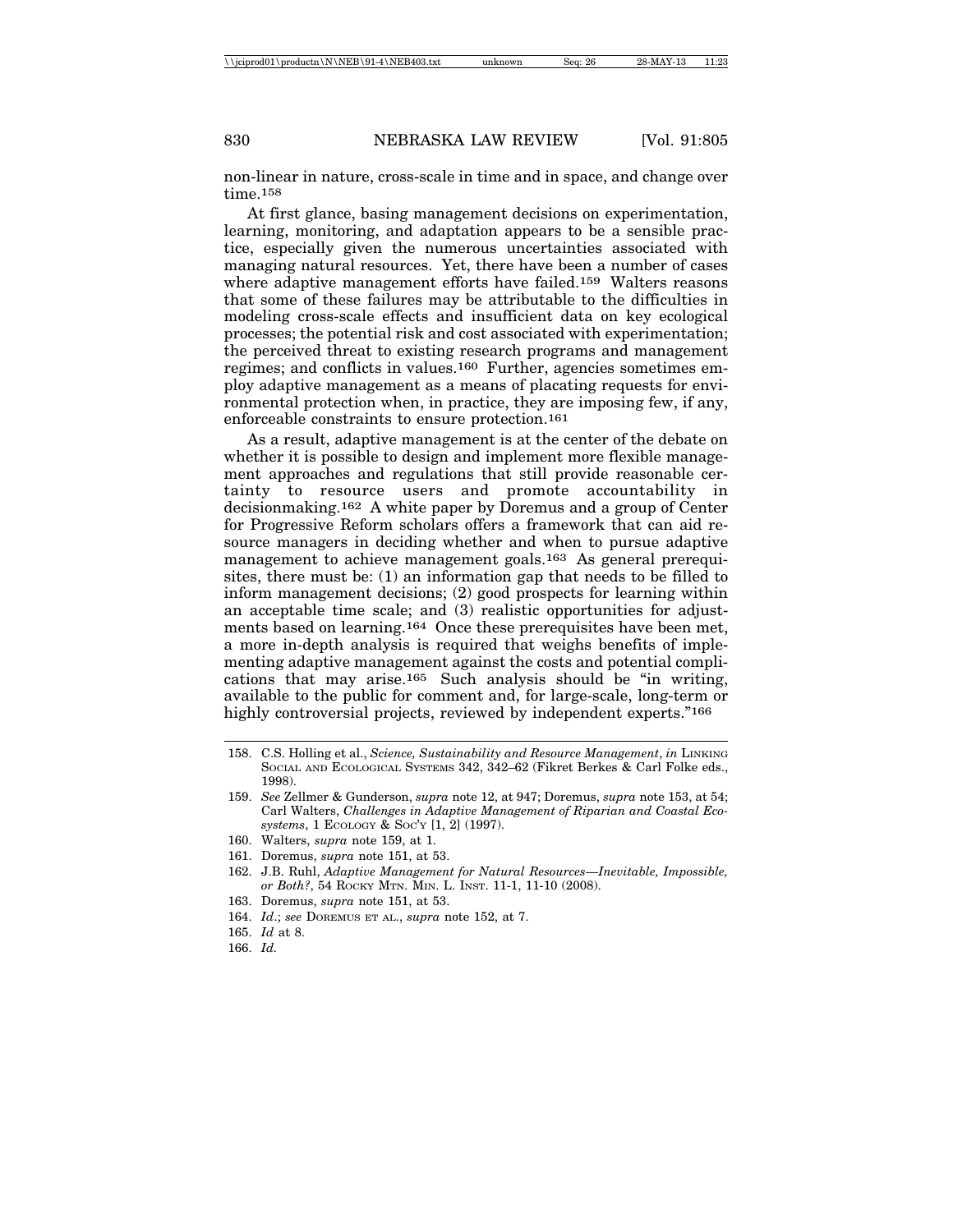If the decision is to go forward with adaptive management, the white paper offers the following four principles as a guideline for implementing the program: (1) Tailor the strategy to the problem;<sup>167</sup>  $(2)$ ensure accountability and enforceability;168 (3) promote directed learning;169 and (4) ensure sufficient funding.170

However, in determining whether to pursue adaptive management, it is vital to understand whether the existing institutional framework will support implementation of these principles. Within Nebraska, the recent move towards integration of surface and groundwater management might provide a platform from which to pursue adaptive approaches in managing water resources. The state's partial effort towards integration provides a unique lens through which to look at the opportunities and challenges of building adaptive capacity for integrated water management in systems where full legal integration of surface and groundwater resources may not be a realistic goal. In the following Part, the criteria provided above are used to evaluate the ability of Nebraska's current water management framework to support adaptive management efforts.

## IV. CAN NEBRASKA'S INSTITUTIONS SUPPORT ADAPTIVE, INTEGRATED WATER MANAGEMENT?

Nebraska, like many regions around the world, is faced with the challenge of adapting to a new era in water management. While Nebraska is considered to be a state rich in surface and groundwater resources, a significant portion of Nebraska's river basins are either fully appropriated or overappropriated.171 Increasing demands for water resources, mounting concerns over threatened and endangered species, water quality, and obligations to abide by interstate water allocation agreements have forced Nebraska to revisit traditional approaches for water management within the state.

Choosing a definitive management path within the context of a continuously changing and uncertain social-ecological system is a daunting but necessary task. Numerous information gaps exist and much is unknown about a diversity of water resources issues, such as how groundwater and surface water interact through time; the potential implications of climate change on the availability of water resources (both seasonally and into the future) and how this might impact agricultural practices and demands; and how management actions affect the ecosystem, including threatened and endangered spe-

<sup>167.</sup> *Id.* at 10.

<sup>168.</sup> *Id.* at 11–12.

<sup>169.</sup> *Id.* at 12.

<sup>170.</sup> *Id.* at 13.

<sup>171.</sup> *See supra* notes 48, 98 and accompanying text.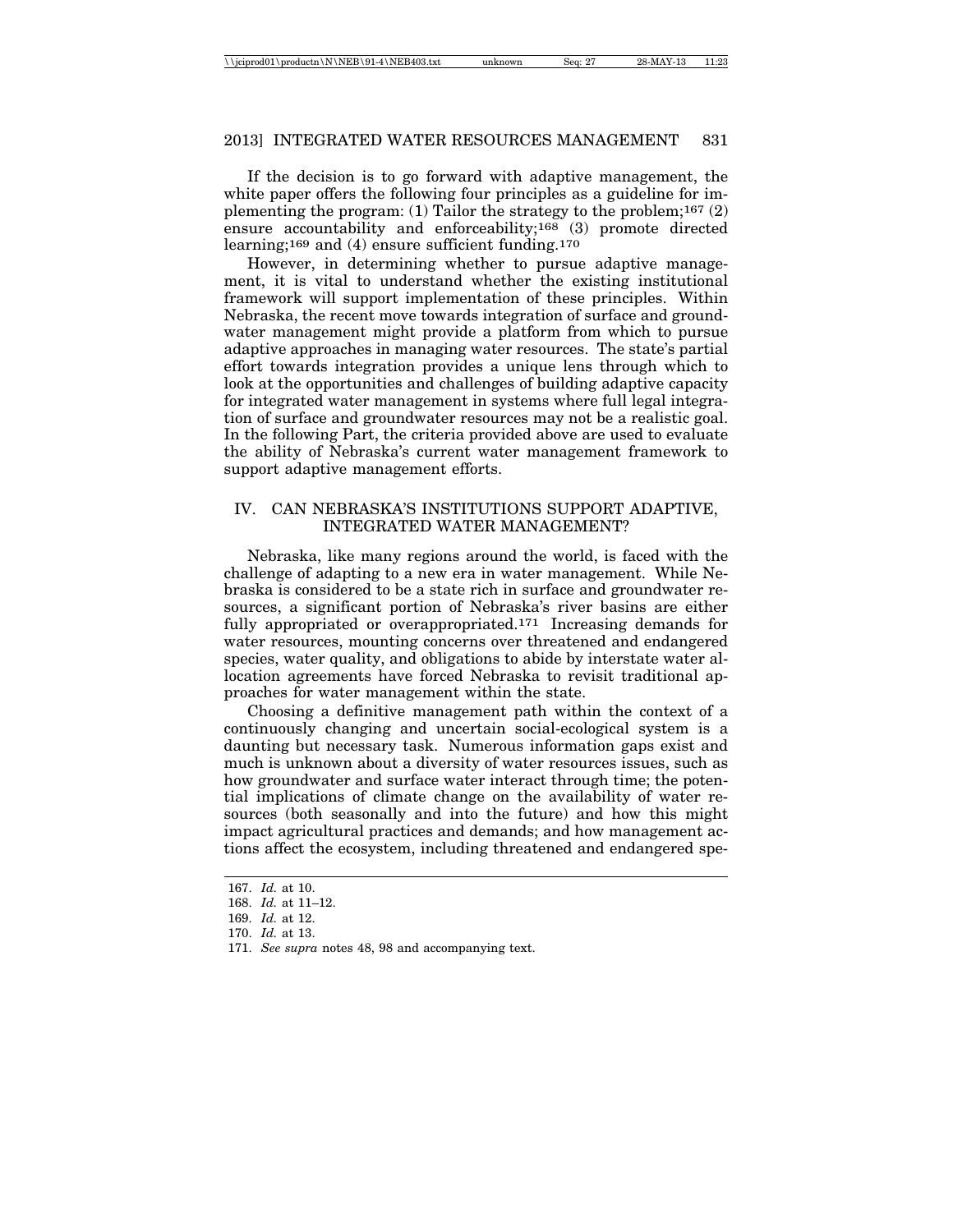cies. The list goes on and on.172 Nonetheless, perhaps equal to the unknowns are the prospects for learning and opportunities for adjustments that exist within the state. The development of Nebraska's integrated management system within water-scarce river basins has the potential to both facilitate learning and implement real change in water resources management, both locally and across the state through collaborative local, state, and federal efforts. Since water does not respect political boundary lines, scaling the project or institution to the appropriate level of authority and fostering cooperation among linked or nested authorities are vital.173

The following analysis uses the adaptive management criteria proposed by Doremus174 as a jumping off point to more closely examine Nebraska's institutional capacity to pursue adaptive management under the state's recently adopted integrated management scheme. Maintaining a framework that is only partially integrated to manage a resource that is, for the most part, intrinsically hydrologically integrated presents substantial challenges.175 Recent institutional efforts, however, offer real promise in building adaptive capacity.

#### **A. Tailoring the Strategy to the Problem**

As described above in section II.A, there is immense variability in water resources across the state. In an effort to recognize these variations, Nebraska's NRDs were developed based more or less along watershed boundaries and given authority to "provide effective coordination, planning, development, and general management of areas which have related resources problems."176 Within their boundaries, each NRD has the recognized authority to manage groundwater as best suited to each district's particular needs. As a result, NRDs have the ability to develop clear and explicit management goals more readily informed by local knowledge and community values. Moreover, the NRDs have the ability to engage in collaborative educational, research, and planning efforts with fellow NRDs, as well as with state and federal agencies, educational institutions, and other organizations, to better address uncertainties and issues that transcend local

- 175. *See* Sophocleous, *supra* note 2, at 572.
- 176. NEB. REV. STAT. § 2-3203(1) (Reissue 2007).

<sup>172.</sup> *See* Sandra Zellmer, *Wilderness, Water, and Climate Change*, 42 ENVTL. L. 313 (2012); Craig, *supra* note 10; A. Dan Tarlock, *Water Demand and Energy Production in a Time of Climate Change*, 5 ENVTL. & ENERGY L. & POL'Y J. 325 (2010).

<sup>173.</sup> *See* Craig Anthony Arnold, *Adaptive Watershed Planning and Climate Change*, 5 ENVTL. & ENERGY L. & POL'Y J. 417, 441 (2010) (identifying as a key component of adaptive planning "participatory social interaction among multiple participants at various levels of organizational structure and through multi-organization networks (including scaling up and down and using dynamic decision making processes)").

<sup>174.</sup> *See* DOREMUS ET AL., *supra* note 151, at 8–13.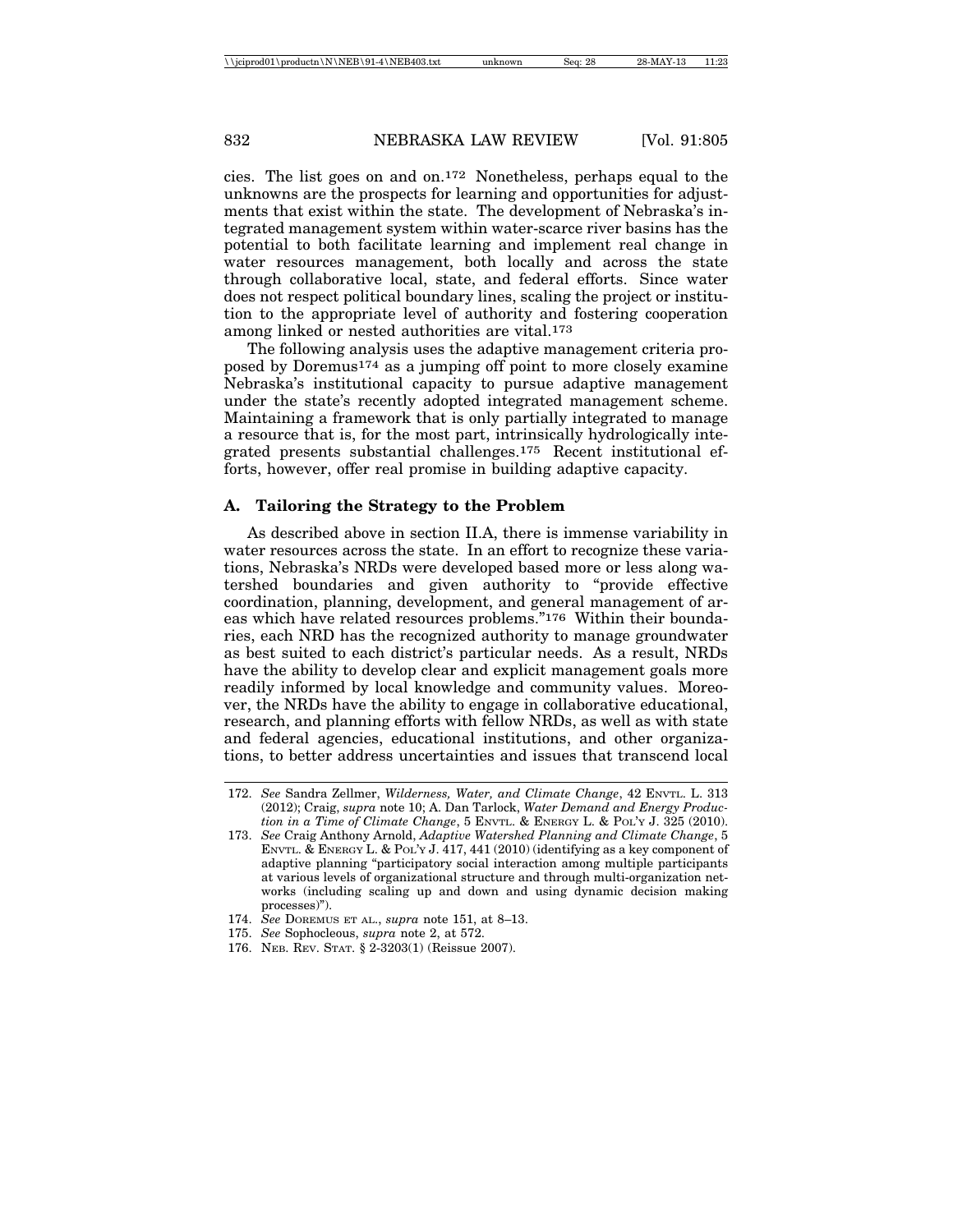boundaries.177 For instance, some NRDs regularly collaborate with the federal Natural Resources Conservation Service on administering the Conservation Reserve Program, the University of Nebraska's extension system on researching best management practices, and private firms on developing new technologies.178

Through IMPs, which are mandatory for basins designated as fully appropriated or overappropriated and optional for all other basins, NRDs and the state DNR must collaboratively develop clear goals and objectives in managing hydrologically connected water resources.179 Further, each IMP must include the adoption of one or more groundwater controls<sup>180</sup> as well as one or more surface water controls.<sup>181</sup>

Choice in which types of groundwater controls to adopt offers the NRD flexibility in pursuing options best suited to local needs. Examples of authorized groundwater controls include allocations, rotations, reductions in irrigated acres, restrictions on groundwater irrigation expansion, transfers, municipal or industrial tracking, well-spacing requirements, installation of meters, educational requirements, and certification of irrigated acres.182 By the same token, flexibility in choosing appropriate and effective surface water controls also exists at the state level and can include increased monitoring of diversions, moratoriums on new surface water appropriations, and conservation measures.183 Flexibility in adapting regulatory mechanisms tailored to the specific needs of the physical and socio-economic environment can enhance adaptive capacity and may foster more effective scaling, as some of these controls may be more effective or more appropriate in some basins than in others, given each basin's unique topography, hydrology, and demographic features.

Moreover, by working together, each agency can more readily begin to understand the management challenges and needs placed on both surface and groundwater resources. Through an integrated management approach, uncertainties can be identified and strategies employed to increase learning in an effort to improve management results.

However, Nebraska requires the state DNR and local NRDs to address water quantity issues in a collaborative, integrated fashion only *after* the area has been designated as fully appropriated or overappropriated;184 there are no requirements for non-designated basins to

182. NEB. REV. STAT. § 46-739 (Reissue 2010).

<sup>177.</sup> NEB. REV. STAT. § 2-3235 (Reissue 2007).

<sup>178.</sup> Cash, *supra* note 66, at 16.

<sup>179.</sup> NEB. REV. STAT*.* § 46-715 (Reissue 2010).

<sup>180.</sup> NEB. REV. STAT*.* § 46-715(2)(c) (Reissue 2010).

<sup>181.</sup> NEB. REV. STAT. § 46-715(2)(d) (Reissue 2010).

<sup>183.</sup> NEB. REV. STAT. § 46-716 (Reissue 2010).

<sup>184.</sup> Of the twenty-three NRDs, ten have implemented legally mandated IMPs. Further, one legally mandated basin-wide IMP for the overappropriated portion of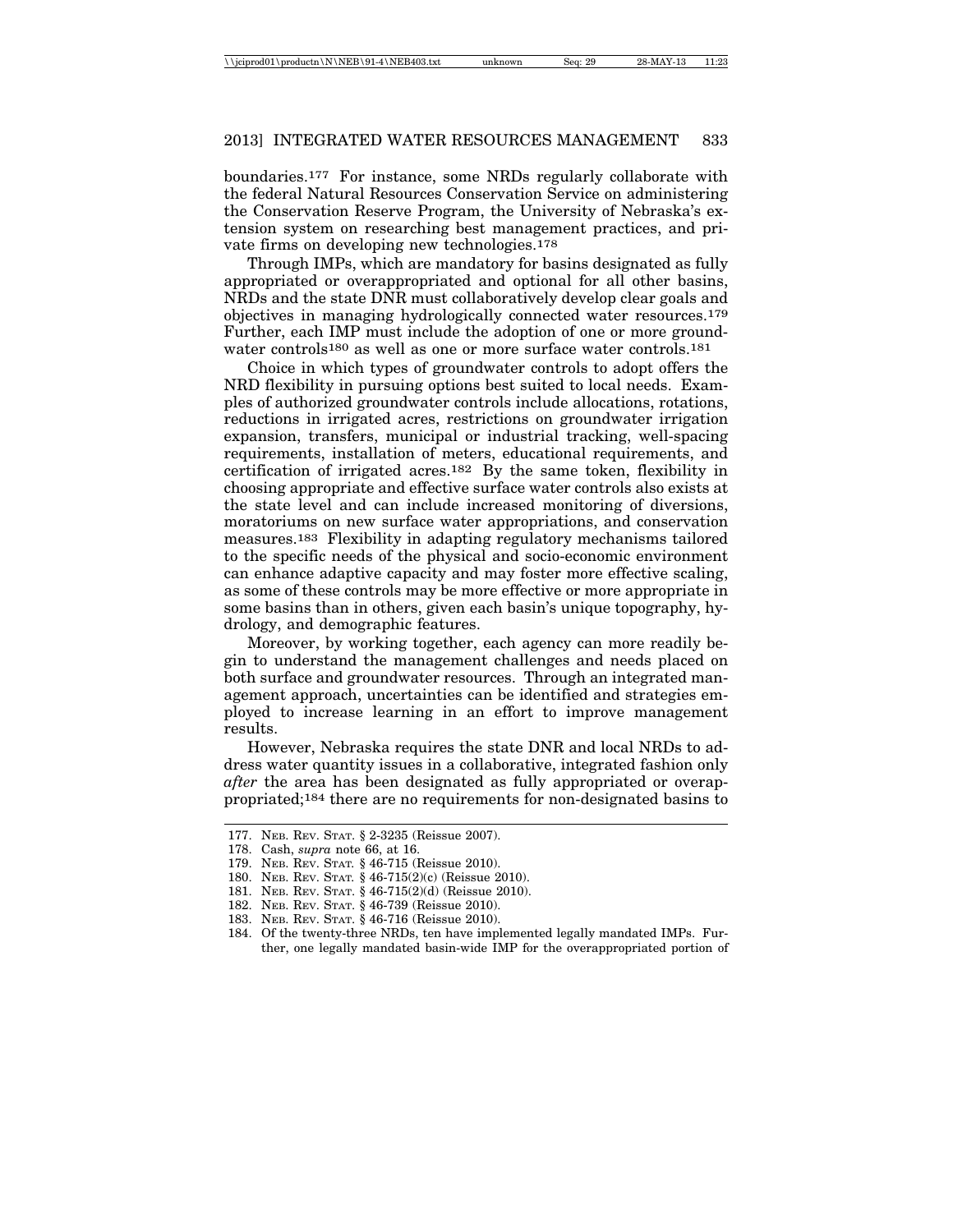proactively pursue integrated management as a means of preventing a fully appropriated or overappropriated status. Decisions to pursue voluntary planning are left to the discretion of the NRD Board of Directors, highlighting the power the Board holds with respect to proactive, integrated planning.185 Nonetheless, several NRDs are currently working with the DNR to pursue voluntary IMPs, including the Lower Elkhorn, Lower Niobrara, Lower Platte South, Lower Platte North, and Papio-Missouri River NRDs.186 The main difference between mandatory and voluntary IMPs lies in the development of action items to meet each plan's specific goals and objectives. While IMPs for fully appropriated and overappropriated districts must include at least one surface and one groundwater control mechanism,187 no such requirements exist for voluntary plans. The choice to adopt, or to not adopt, control mechanisms is left to the NRD Board of Directors.

A case in point is the Niobrara River, one of only two rivers within Nebraska designated as a Wild and Scenic River.188 While greatly valued within the state for its recreational opportunities and tourism,189 the river was placed among the top ten most threatened rivers by the non-profit organization American Rivers due to "excessive irrigation diversions" which are threatening the River's ecological integrity.190 However, in 2011 the Nebraska Supreme Court struck down a DNR decision designating a portion of the Lower Niobrara River as fully appropriated, subsequently eliminating a requirement for the affected districts to engage in integrated management planning.191 The portion of the Lower Niobrara River originally designated as "fully appropriated" crossed the borders of five NRDs,192 only one of which is

the Platte River Basin has also been implemented. *See generally Integrated Water Management: Approved Plans*, NEB. DEP'T OF NATURAL RES., http:// dnr.ne.gov/IWM/docs/IWM\_ApprovedPlans.html (last visited Oct. 23, 2012).

- 185. NEB. REV. STAT. § 46-715(1)(b) (Reissue 2010). For a description of the characteristics of NRD Boards, see *infra* section IV.B*.*
- 186. NEB. DEP'T OF NATURAL RES., NATURAL RESOURCES DISTRICTS INITIATING VOLUN-TARY INTEGRATED MANAGEMENT PLANS (2012), *available at* http://dnr.ne.gov/NewsReleases/20120514\_NewsRelease\_volIMPs.pdf.
- 187. NEB. REV. STAT. § 46-715(2)(c)–(d) (Reissue 2010).
- 188. *Explore Designated Rivers: Nebraska*, NAT'L WILD & SCENIC RIVERS SYS., http:// www.rivers.gov/rivers/nebraska.php (last visited Oct. 23, 2012).
- 189. *See* SHULTZ, *supra* note 46.
- 190. *America's Most Endangered Rivers: Niobrara River*, AM. RIVERS, http://www.nxt book.com/nxtbooks/americanrivers/endangeredrivers/index.php?startid=38 (last visited Oct. 23, 2012).
- 191. Middle Niobrara Natural Res. Dist. v. Dep't of Natural Res., 281 Neb. 634, 799 N.W.2d 305 (2011).
- 192. NEB. DEP'T OF NATURAL RES., ORDER OF FINAL DETERMINATION THAT A PORTION OF THE LOWER NIOBRARA RIVER BASIN IS FULLY APPROPRIATED (2008), *available at* http://dnr.ne.gov/legal/notices/Niobrara\_OrderFinal\_012508.pdf.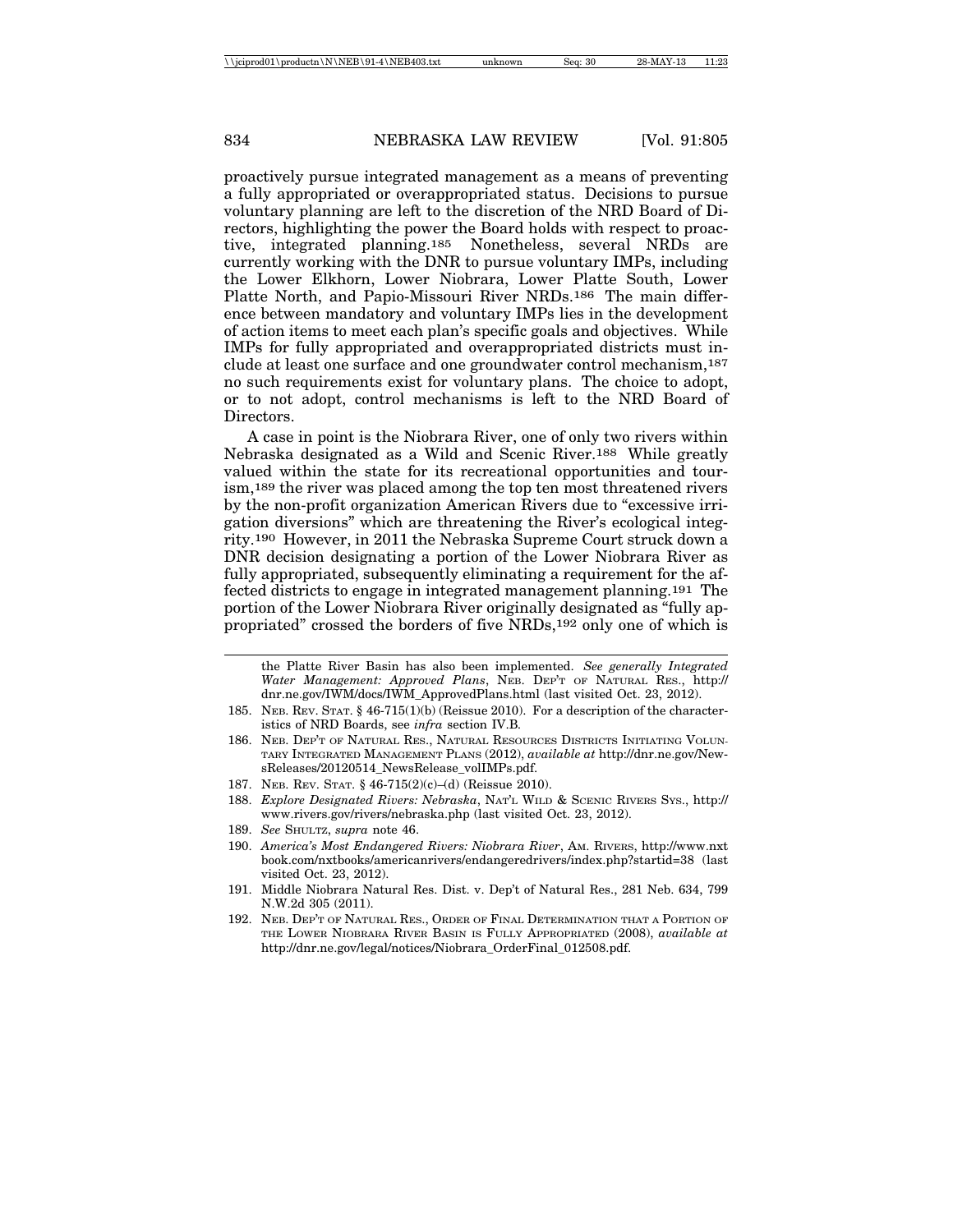currently pursuing integrated management planning.193 Under the existing management system, basin-wide surface and groundwater resources will continue to be managed in a fragmented, disparate manner with potentially very little consideration as to how actions in one NRD may impact the resources of others and the basin as a whole. Fully integrated planning is unlikely unless each NRD takes action and pursues development of an IMP or, even better, a basin-wide plan, that looks beyond individual NRD boundaries and current demands to future scenarios and desired conditions.194

## **B. Ensuring Accountability and Enforceability**

NRDs are governed by an elected Board of Directors, ranging in size from five to twenty-one members, depending on the population and land area of the district, as well as the complexity of the resource programs overseen by the NRD.195 Board members are elected for four-year terms.196 In order to be elected, members must be registered voters residing within the district or subdistrict that they represent.197

Board members have a broad range of legislative authority, including powers to tax and to issue and enforce regulations.198 Across Nebraska, NRD Boards are made up in large part of agricultural interests. While local control is one of the key principles of long-enduring common-pool resource institutions,199 one criticism of the NRD system is that Board members are in a position to represent their own (mostly agricultural) interests or those of their neighbors, especially when it comes to regulating, or not regulating, groundwater use. For

<sup>193.</sup> NEB. DEP'T OF NATURAL RES., *supra* note 186.

<sup>194.</sup> The Platte River Basin is the only basin that can be declared overappropriated under NEB. REV. STAT. § 46-713(4)(a) (Reissue 2010) ("A river basin, subbasin, or reach shall be deemed overappropriated if, on July 16, 2004, the river basin, subbasin, or reach is subject to an interstate cooperative agreement among three or more states and if, prior to such date, the department has declared a moratorium on the issuance of new surface water appropriations . . ." and has requested the affected NRDs to not issue well permits.). Therefore, the Platte River Basin is the only basin required to develop and implement a basin-wide IMP under current legislation.

<sup>195.</sup> NEB. REV. STAT. § 2-3213(1) (Reissue 2007); NEB. REV. STAT. § 32-513 (Reissue 2008).

<sup>196.</sup> NEB. REV. STAT. § 32-513.

<sup>197.</sup> *Id.*; NEB. REV. STAT. § 2-3214(1) (Reissue 2007).

<sup>198.</sup> Cash, *supra* note 66, at 15.

<sup>199.</sup> A common-pool resource is "a natural or man-made resource system that is sufficiently large as to make it costly (but not impossible) to exclude potential beneficiaries from obtaining benefits from its use." ELINOR OSTROM, GOVERNING THE COMMONS 30 (1990). Ostrom identifies collective-choice arrangements where "[m]ost individuals affected by the operational rules can participate in modifying the operational rules" as a key design principle for successfully managing common pool resources, such as water. *Id.* at 90.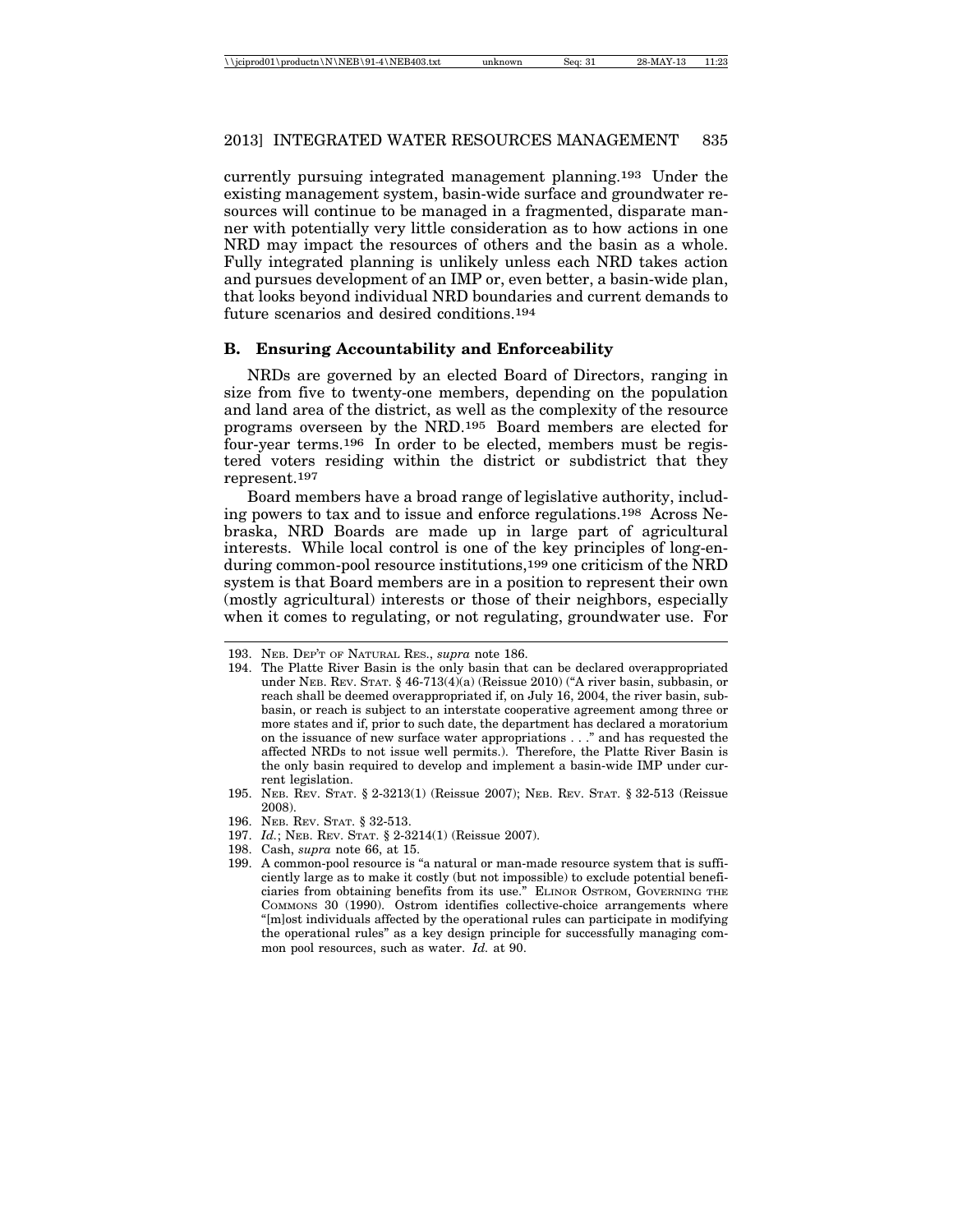these reasons, "severe overdraft requires severe measures which local residents are reluctant to impose upon themselves or each other."200

Importantly, the integrated management planning process transcends individual Boards and Board members by requiring consultation with "irrigation districts, reclamation districts, public power and irrigation districts, mutual irrigation companies, canal companies, and municipalities that rely on water from within the affected area . . ." as well as "designated representatives of other stakeholders" identified by either the DNR or NRD.201 The DNR and affected NRDs must also "actively solicit public comments and opinions through public meetings and other means."202 Furthermore, the plan must be collectively approved by the affected NRDs and DNR and, if an agreement cannot be reached, the issues are elevated to the Interrelated Water Review Board.203

Although NRDs are the preferred regulators of groundwater resources under Nebraska law,204 state oversight has increased in recent years with the passage of LB 962, which requires the state DNR to annually evaluate basins to determine if areas are either fully appropriated or overappropriated, thereby kicking off the integrated planning process, and to work with NRDs in developing IMPs.205 Annual basin evaluations as well as efforts toward integrated planning enhance accountability of both the state and the local NRD to address water resource issues through the development of goals and objectives ultimately agreed upon by both agencies. Moreover, by requiring the DNR and NRD to work together to collectively develop a plan, the process strengthens accountability between the respective agencies and facilitates scaling the authority to the appropriate level.

Nonetheless, under the current water management system, NRDs continue to have much discretion in shaping groundwater management within their district. NRDs have the authority to decide which groundwater control mechanisms to implement and are responsible for enforcement of these regulations. Of the ten NRDs required to implement IMPs, only six have chosen to implement allocations and to install meters to monitor groundwater use in at least a portion of their district.206 The other NRDs have chosen to focus on alternative

<sup>200.</sup> James W. Johnson, *The 1980 Arizona Groundwater Management Act and Trends in Western States Groundwater Administration and Management: A Minerals Industry Perspective*, 26 ROCKY MTN. MIN. L. INST. 1031, 1049 (1980).

<sup>201.</sup> NEB. REV. STAT. § 46-715(5)(b) (Reissue 2010).

<sup>202.</sup> NEB. REV. STAT. § 46-717(2) (Reissue 2010).

<sup>203.</sup> NEB. REV. STAT. § 46-718(3) (Reissue 2010).

<sup>204.</sup> NEB. REV. STAT. § 46-702 (Reissue 2010).

<sup>205.</sup> *See supra* subsection II.B.3.

<sup>206.</sup> The following NRDs require metering of surface and groundwater diversions and have implemented allocations, in at least part of their district: the South Platte NRD, a part of the larger Platte River Basin; the Tri-Basin NRD (only the portion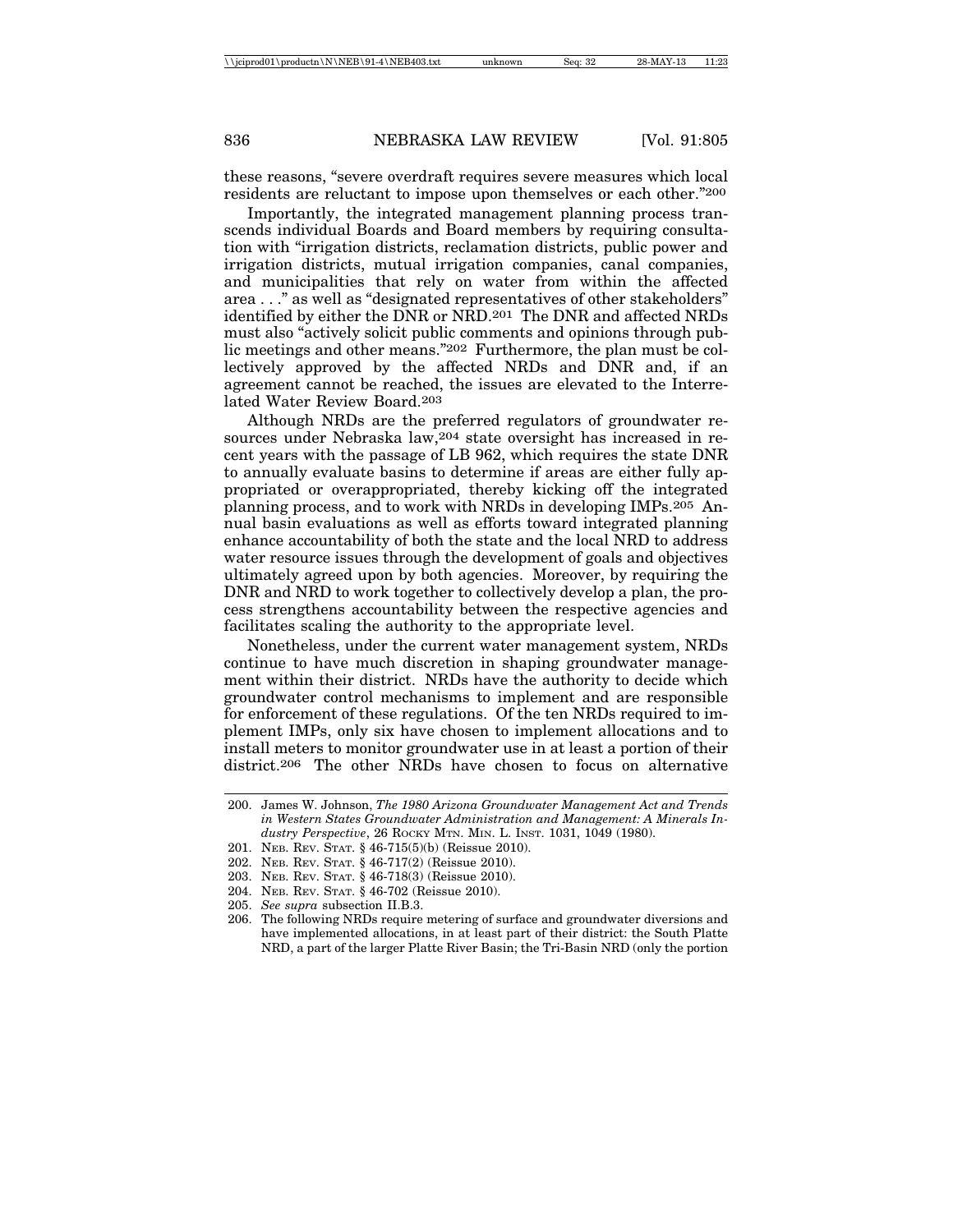groundwater control options, ranging from reductions in irrigated acres to water transfers.207 Moreover, enforcement of groundwater control mechanisms is left to the judgment of the NRD Board of Directors and has the potential to vary from one NRD to the other since each Board is composed of a unique set of members. Further, NRDs that are not engaged in integrated management planning are solely responsible for groundwater management within their boundaries and are not accountable to the state or to other NRDs.

In summary, efforts towards integrated management planning as a whole have strengthened accountability and enforceability in managing water resources in Nebraska, at least to some extent. The development of IMPs increases accountability at both the state and local level. From a procedural standpoint, providing a voice to stakeholders and other interested members of the public is a vital first step in building adaptive capacity to better manage natural resources.<sup>208</sup> Increased involvement in the IMP process allows a diverse array of interests to voice their opinions and concerns. However, as the current system stands, the DNR and respective NRD are only required to consult with outside interests; there is no subsequent obligation for either entity to respond to external recommendations or concerns. A failure to address such concerns in a meaningful way can leave stakeholders and the public unsatisfied with the process and unaccepting of the outcomes.

Substantively, IMPs must include set goals and objectives and must incorporate at least one surface water control mechanism and at least one groundwater control mechanism in an effort to reduce water use.209 By establishing goals and objectives and by identifying control mechanisms by which to achieve them, IMPs specify clearly defined actions that must be implemented. On the other hand, accountability and enforceability are heavily influenced by the DNR and NRD's fortitude to follow through, implement, and enforce the IMP's requirements. As a result, the current system promotes, but does not guarantee, accountability and enforceability in water resources management.

of the district residing in the Republican River Basin); and the Lower, Middle, and Upper Republican NRDs, all part of the larger Republican River Basin. For access to all of the approved IMPs, see *Integrated Water Management: Approved Plans*, *supra* note 186.

<sup>207.</sup> *Id.*

<sup>208.</sup> *See* Claudia Pahl-Wostl et al., *Social Learning and Water Resources Management*, 12 ECOLOGY & SOC'Y [1, 2] (2007) ("complex issues and integrated management approaches cannot be tackled without taking into account stakeholders' information and perspectives and without their collaboration").

<sup>209.</sup> *See* NEB. REV. STAT. § 46-715(2) (Reissue 2010).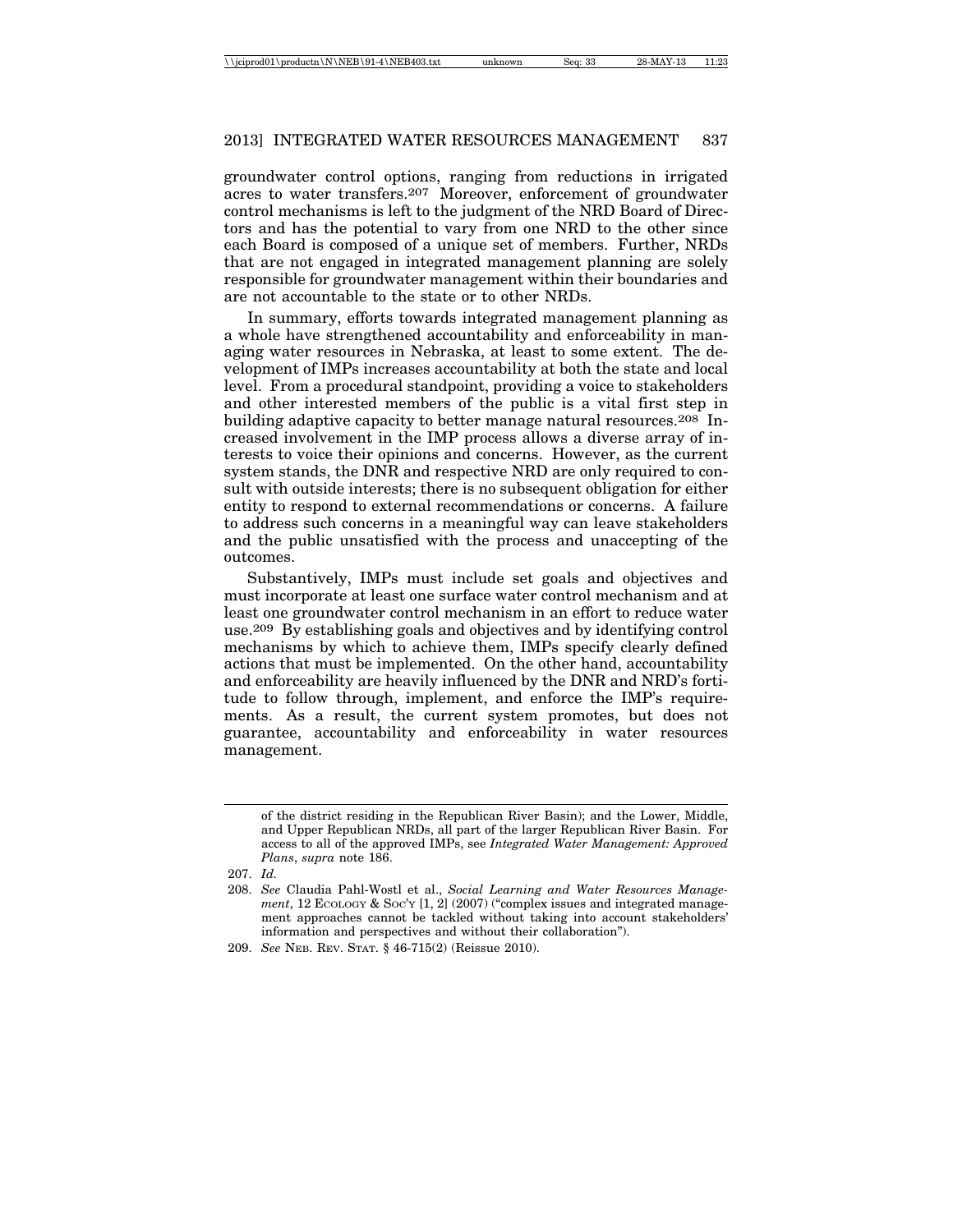## **C. Promoting Directed Learning**

Developing and maintaining an institutional framework that values learning not only has the potential to promote knowledge and strengthen accountability, but also to facilitate deliberation among agency personnel, stakeholders, and policy makers so that tradeoffs between management strategies can be identified and taken into consideration.210 In order to engage in effective adaptive management programs, organizations must have the ability and the incentive to identify and pursue opportunities for learning that will improve management.211 Further, there must be systematic data collection and evaluation and a steady flow of data sharing between agencies.212

Directed learning is possible under Nebraska's institutional structures for managing water resources213 and, to a significant extent, it is occurring. First, all IMPs are required to incorporate a "plan to gather and evaluate data, information, and methodologies" that could be used to implement surface and groundwater control mechanisms, increase understanding of hydrologically connected surface and groundwater resources, and "test the validity of the conclusions and information upon which the IMP is based."214

In addition, for overappropriated basins that cover more than one NRD, LB 962 requires the DNR and the affected NRDs to adopt an iterative assessment process to measure progress toward the IMP's goals. They must take an incremental approach to achieve the goals and objectives of the statute (i.e., a water balance) and, during the ten years following the adoption of each incremental step, must "conduct a technical analysis of the actions taken in [each] such increment to determine the progress towards meeting the goals and objectives . . . ." Specifically:

The analysis shall include an examination of (A) available supplies and changes in long-term availability, (B) the effects of conservation practices and natural causes, including, but not limited to, drought, and (C) the effects of the plan on reducing the overall difference between the current and fully appropriated levels of development. . . . The analysis shall determine whether a subsequent increment is necessary in the integrated management plan to

<sup>210.</sup> Camacho, *supra* note 154, at 1453.

<sup>211.</sup> DOREMUS ET AL., *supra* note 152, at 12.

<sup>212.</sup> *Id.*

<sup>213.</sup> NEB. REV. STAT. § 2-3232 (Reissue 2007) states:

Each district shall have the power and authority to: (1) Make studies, investigations, or surveys and do research as may be necessary to carry out its authorized purposes . . . for the purpose of conducting such studies, investigations, surveys, and research, and publish and disseminate the results . . . To avoid duplication of effort, any such studies, investigations, surveys, research, or dissemination shall be in cooperation and coordination with the programs of the University of Nebraska, or any department thereof, and any other appropriate state agencies . . . .

<sup>214.</sup> NEB. REV. STAT. § 46-715(2)(e) (Reissue 2010).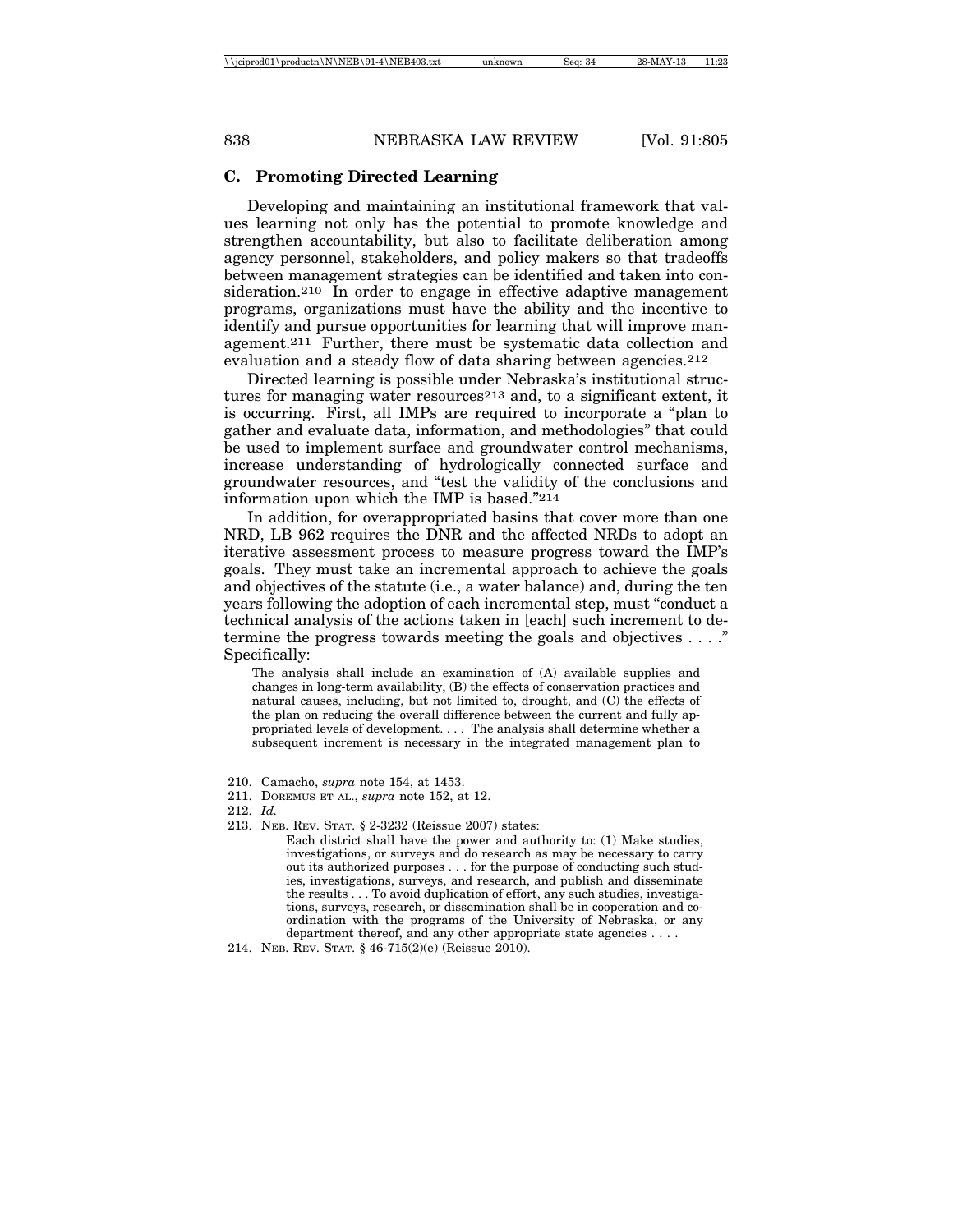meet the goals and objectives . . . and reduce the overall difference between the current and fully appropriated levels of development. . . . If necessary, the steps . . . shall be repeated until the department and the affected natural resources districts agree that the goals and objectives ... have been met.  $215$ 

In addition to expertise at the state level, many NRDs have their own technical staff that, to varying degrees, includes hydrologists, soil scientists, and foresters.216 State, federal, and local agencies have the opportunity to draw upon each other for data and expertise, and can collaborate on research initiatives involving educational institutions, agencies, and a variety of other organizations. To date, there are several examples of ongoing research-oriented projects. One of the most notable is the Platte River Cooperative Hydrology Study (COHYST), a collaborative effort between Nebraska, Wyoming, Colorado, and the Department of the Interior to improve hydrological and geological understanding of the Upper Platte River Basin and to help meet the objectives of the Platte River Recovery Program.217

Further, the state has recently launched a new program, the Integrated Network of Scientific Information and GeoHydrologica Tools (INSIGHT), to provide water managers and the public with a one-stop shop for water related data.218 The main objective of the INSIGHT program is to "aid water managers in understanding current and future demands, evaluating the effectiveness of water management strategies, and assessing the most critical areas of water shortage."219 There are also a multitude of collaborative groundwater modeling efforts throughout the state, including the Republican River Model, the COHYST model and the Western Water Use Model in the Upper Platte River Basin, as well as models for the Elkhorn, Loup, Lower Platte, Lower Niobrara, and Blue Basins.220

The institutional expertise and capability of Nebraska's water resource institutions, combined with the ongoing technical efforts underway in partnership with other state and federal entities, offer support for directed learning and implementation of more adaptive approaches towards water resources management. Moreover, the

<sup>215.</sup> NEB. REV. STAT. § 46-715(5)(d)(iii)–(v) (Reissue 2010).

<sup>216.</sup> *Id.* The extent to which each NRD can employ valuable technical, scientific, and administrative support staff is largely dependent on the financial resources of the particular NRD, which varies from district to district. Revenue generated from taxing irrigated acres means that districts with a larger number of irrigated acres will likely have a larger financial resource basis from which to hire staff.

<sup>217.</sup> *See Platte River Cooperative Hydrology Study*, NEB. DEP'T OF NATURAL RES., http://cohyst.dnr.ne.gov/ (last visited Oct. 23, 2012). For details on the Recovery Plan, see *supra* notes 113–14 and accompanying text.

<sup>218.</sup> Stephanie Ashley et al., *An Integrated Network of Scientific Information and GeoHydrologic Tools*, WATER MATTERS, Sept. 2011, at 1–2, *available at* http://dnr.ne. gov/IWM/WaterMatters/WaterMatters\_No6.pdf.

<sup>219.</sup> *Id.* at 2.

<sup>220.</sup> *Id.* at 3–4.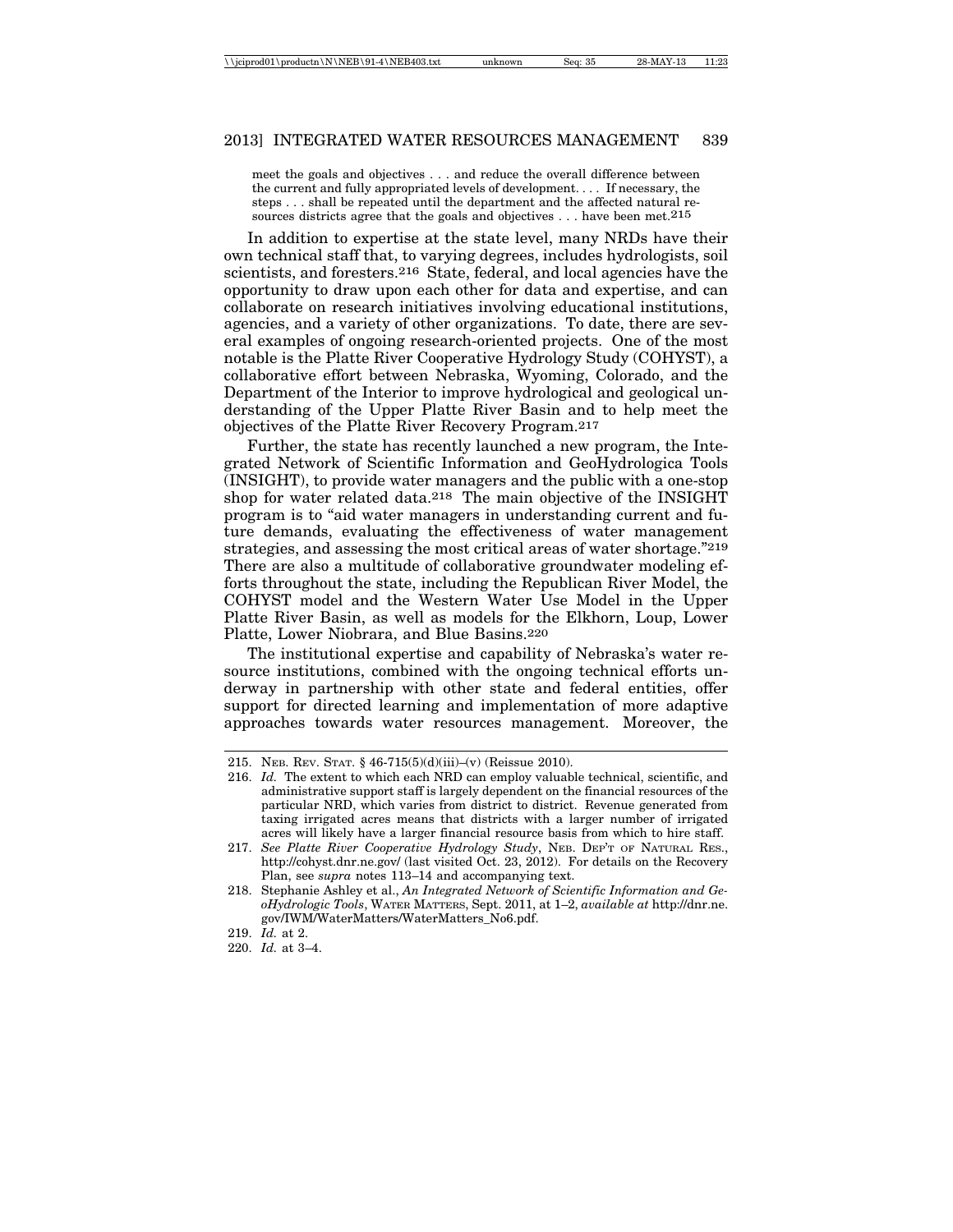NRD managers and staff have the unique capability of communicating research goals to the local community, which can build support and add legitimacy to projects while also serving as a means of obtaining local knowledge to inform research efforts.221 However, these initiatives could be improved and reinforced by implementing a comprehensive and standardized state-wide water use monitoring and reporting program to aid scientifically-based decision making. Currently, only a small percentage of NRDs require groundwater users to install meters to monitor water use.222 This is regrettable, for "[o]ne of the keys to good water regulation and management depends on having accurate information about water use on which to base decisions."223

#### **D. Ensuring Sufficient Funding**

Employing adaptive approaches to natural resources management can be an expensive endeavor. There must be stable and sufficient sources of funding to support project implementation, which includes data collection and analysis, monitoring, and implementation of management changes.224 One of the unique aspects of NRDs is their access to funding sources.225 NRDs have the authority to levy taxes on property owners for NRD related activities226 and to issue bonds.227 There are also several grant programs available to NRDs as a mechanism to fund natural resource and water related projects, including the Nebraska Resources Development Fund, the Nebraska Environmental Trust, the Water Resources Trust Fund, and the Interrelated Water Management Plan Program. Additionally, NRDs can leverage their own funding from state and federal agencies to collaborate on joint projects.228

Two recent Nebraska Supreme Court cases illustrate the parameters of NRD taxing authority. Both cases dealt with the constitutionality of LB 701,229 which allowed Republican River NRDs to issue bonds to fund river management activities intended to keep Nebraska in compliance with regulations imposed by the Republican River Compact between Kansas, Colorado, and Nebraska. The first case, *Garey v. Nebraska Department of Natural Resources*,230 arose over an annual property tax (up to .045 cents per 100 dollars of taxable valuation for all property within the district) that was put in place to help repay

227. NEB. REV. STAT*.* § 2-3226 (Reissue 2007).

229. L.B. 701, 100th Leg., 1st Sess. (Neb. 2007).

<sup>221.</sup> Cash, *supra* note 66, at 16.

<sup>222.</sup> *See Integrated Water Management: Approved Plans*, *supra* note 184.

<sup>223.</sup> Sophocleous, *supra* note 2, at 569.

<sup>224.</sup> DOREMUS ET AL., *supra* note 152, at 13.

<sup>225.</sup> Cash, *supra* note 66, at 15.

<sup>226.</sup> NEB. REV. STAT*.* § 2-3225(1)(a)–(b) (Supp. 2011).

<sup>228.</sup> Cash, *supra* note 66, at 17.

<sup>230. 277</sup> Neb. 149, 759 N.W.2d 919 (2009).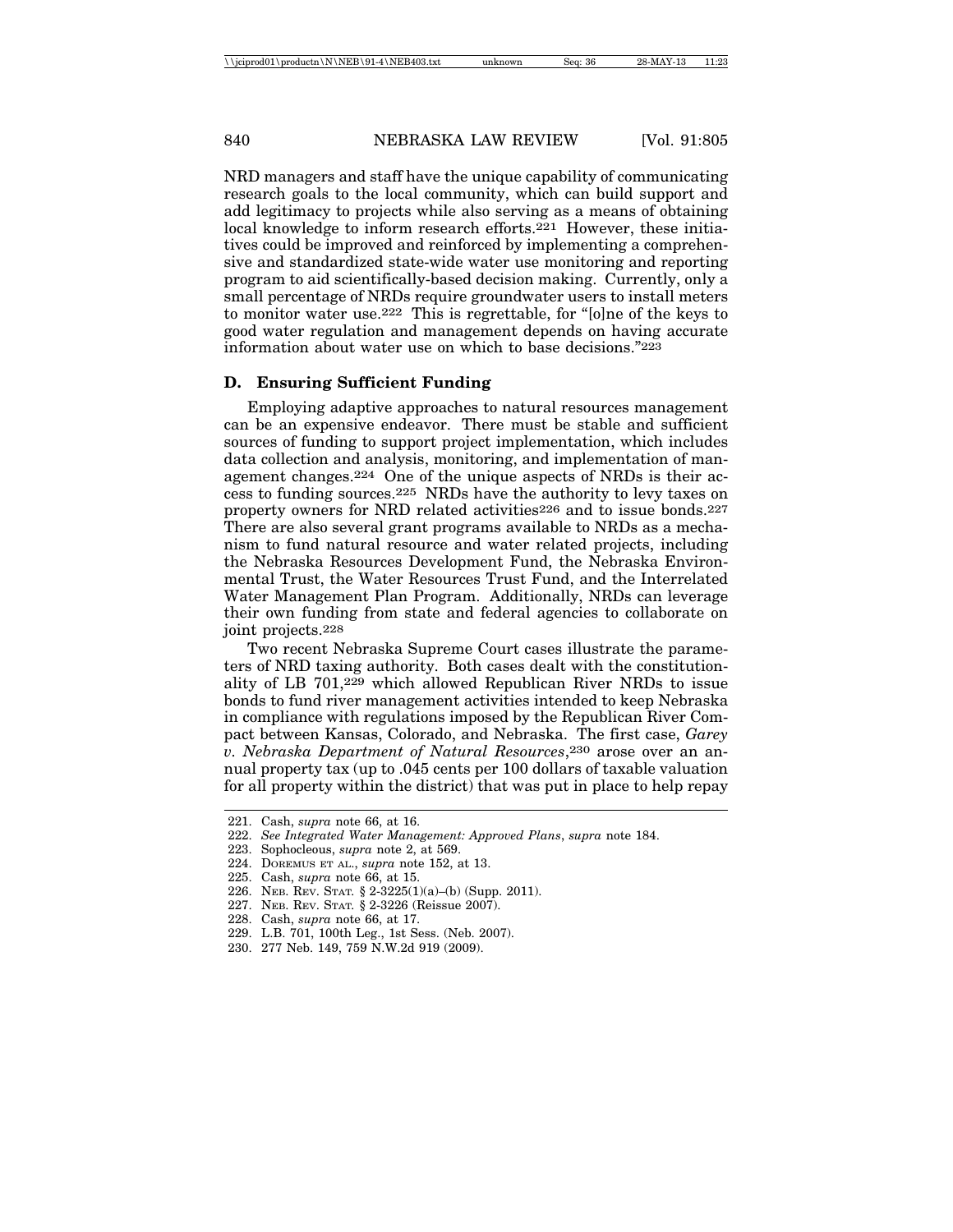river management bonds.231 The Nebraska Supreme Court held that NRDs levying a property tax to repay bonds for the purpose of acquiring water rights violated the state constitution's prohibition against "levying a property tax for a state purpose."232 In contrast, the second case, *Kiplinger v. Nebraska Department of Natural Resources*,233 upheld the constitutionality of allowing NRDs in the Republican Basin to assess an occupation tax of up to \$10 per irrigated acre as a means of paying off the bonds.234 The Nebraska Supreme Court held that the tax was not a property tax for state purposes but rather an excise tax, not associated with land values but with the "activity of irrigation."235 Further, the court ruled that the statute authorizing the tax was not special legislation and did not violate a constitutional proscription against commuting a tax.236 These cases illustrate that NRDs do not have the taxing authority to generate funds for *statewide* water management initiatives, but that they can wield the authority to generate funding for district-wide water-related activities.

Additionally, NRD boundaries are somewhat flexible in that two or more districts can merge into a single district or a single district can be divided, if approved by the affected NRDs and the DNR.237 This has only occurred once in the history of the NRD system (which originally started out with 24 NRDs) when the Middle Missouri and the Papio NRDs merged in 1989 to form the Papio-Missouri NRD. The merger was likely motivated by the fact that the districts faced relatively few complex management issues, in addition to the Middle Missouri's lack of available financial resources to manage the district on its own.238

Overall, NRDs have a diversity of options through which to pursue and secure funding. However, while the NRDs' taxing authority does offer a financial foundation from which to operate, this resource base can be dependent on the number of irrigated acres available for taxing.239 The number of irrigated acres varies considerably between NRDs, resulting in significant differences in the tax base between districts.240 Moreover, tying tax revenues to irrigated acres provides an

- 233. 282 Neb. 237, 803 N.W.2d 28 (2011).
- 234. *See* L.B. 701, § 6(a).
- 235. *See Kiplinger*, 282 Neb. at 243, 803 N.W.2d at 36.
- 236. *See id.* at 239, 803 N.W.2d at 33–34.
- 237. NEB. REV. STAT*.* § 2-3207 (Reissue 2007).
- 238. JENKINS, *supra* note 65, at 2.
- 239. *Kiplinger*, 282 Neb. at 243, 803 N.W.2d at 36.
- 240. The number of irrigated acres various extensively across Nebraska. *See* LORI MC-GINNIS, INST. OF AGRIC. & NATURAL RES., NEBRASKA'S INCREASE IN IRRIGATED ACREAGE PUTS STATE FIRST IN THE NATION 2 (2009), *available at* http://water center.unl.edu/archives/2009/2009%20Nebraska%20Increase%20Irrigated%20 Acreage.pdf ("Areas of the state not over the Ogallala Aquifer, such as extreme

<sup>231.</sup> *See* L.B. 701, § 6(a).

<sup>232.</sup> *Garey*, 277 Neb. at 150, 759 N.W.2d at 922.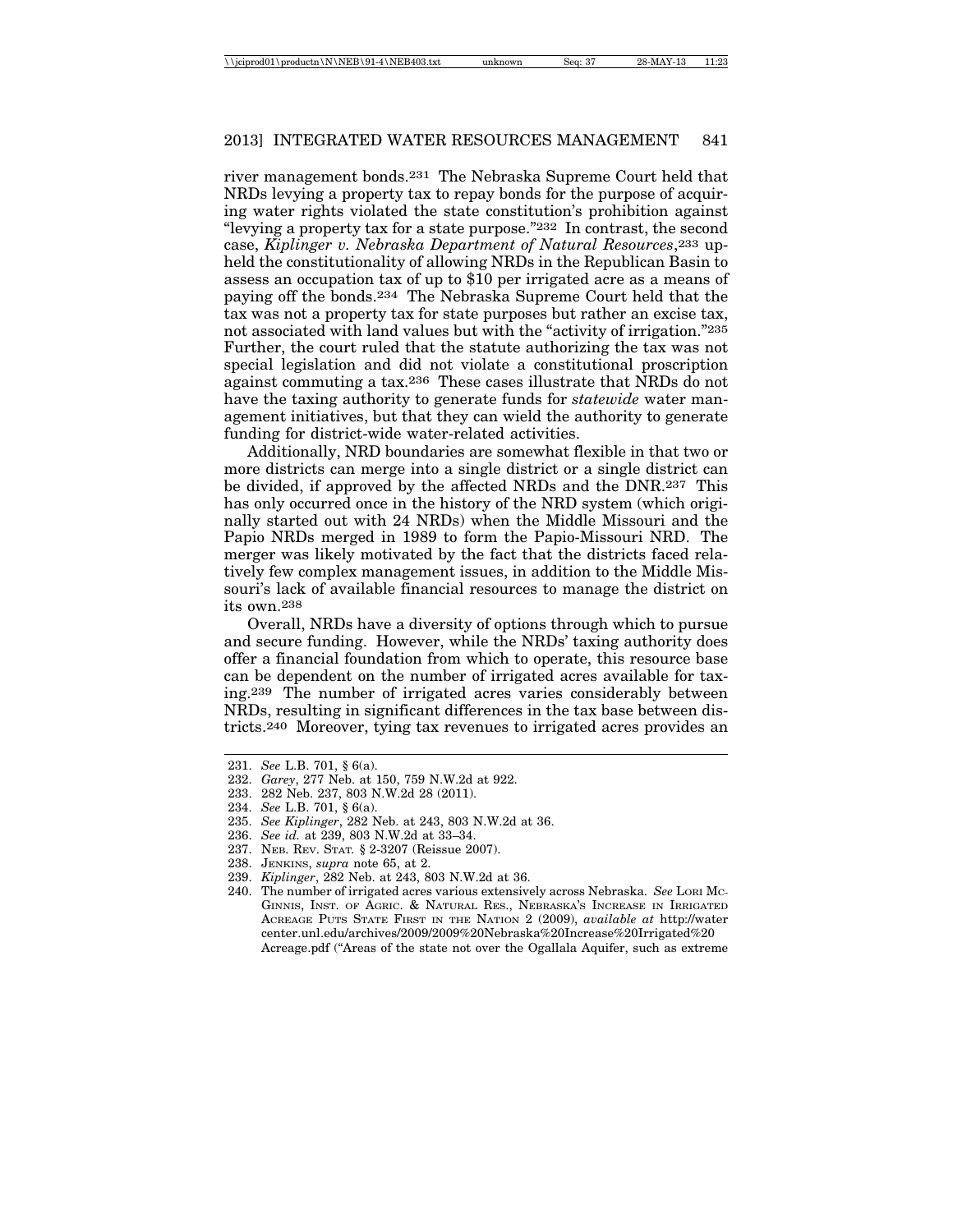incentive for NRDs to keep the number of irrigated acres within the district high (and growing) to generate funding for NRD staff and various natural resource related projects. As a result, NRDs may be unlikely to adopt one of the most effective groundwater control mechanisms in their IMPs—reducing irrigated acres.

#### **E. Supporting Adaptive, Integrated Management**

Nebraska's efforts towards integrated management have the potential to support more adaptive approaches to water resources management and could serve as a guidepost for other western states trying to find better ways to integrate divergent legal and institutional systems to manage water resources. The NRD system, in conjunction with efforts toward integrated management planning, are two major efforts that have facilitated increased flexibility within Nebraska's water management system, making it possible to pursue and support more adaptive approaches in managing water resources. In developing IMPs and in addressing natural resources related problems, the DNR and local NRDs have the opportunity to tailor strategies to the problem at hand, improve accountability and enforceability, promote direct learning, and generate funding. However, the extent to which each of these best practice strategies can be achieved depends on the ability of the DNR and NRDs to work together to holistically manage connected surface and groundwater resources and their willingness to enforce and adapt their strategies when necessary.

As highlighted in the preceding section, Nebraska's current framework for water resources management is not without faults. More needs to be done to continue to move the state towards greater integration, namely, to expand integrated planning initiatives to NRDs throughout the state. Proactively addressing surface and groundwater issues before areas become fully appropriated or overappropriated can provide resource managers with increased flexibility in finding ways to adapt to changing conditions down the road.

### V. ADAPTIVE, INTEGRATED WATER RESOURCES MANAGEMENT IN OTHER WESTERN STATES

With the realization that institutions as they existed in the past are an ill fit for addressing today's complex and continuously changing water resource scenarios, many western states have taken steps to integrate surface and groundwater systems, albeit to varying de-

southeast Nebraska, and areas with more marginal cropland like the western Sandhills region, have limited acres under irrigation. In other counties, the majority of cropland is irrigated."). For a map of irrigated acres per county, see BRUCE JOHNSON ET AL., UNIV. OF NEB.-LINCOLN DEP'T OF AGRIC. ECON., NEBRASKA IRRIGATION FACTSHEET 1, 3 (2011).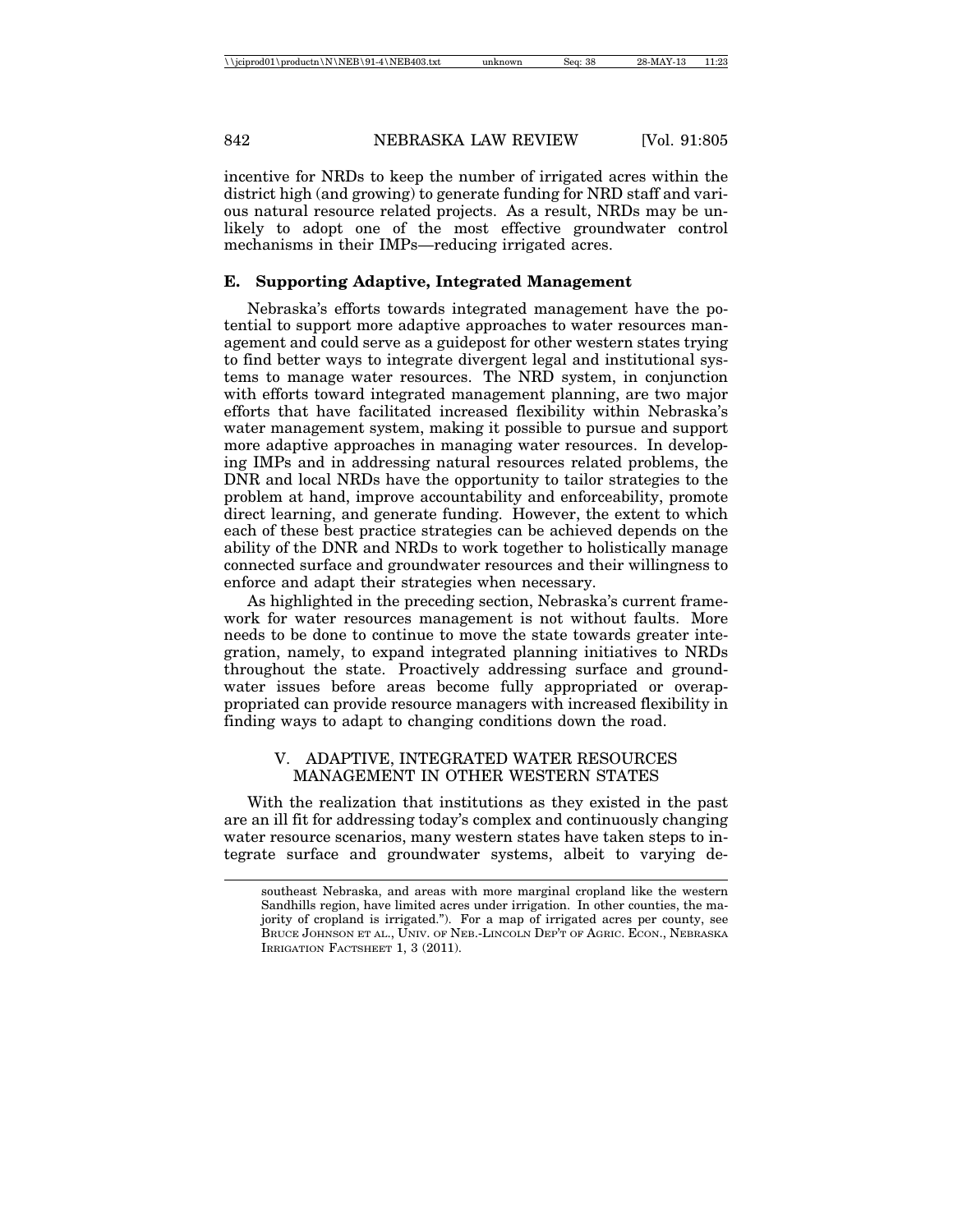grees.241 Arguably, a failure to manage surface and groundwater in an integrated manner not only has the potential to undermine security in water use, but can inhibit a state's ability to pursue more adaptive approaches to manage connected water resources. A unified system of surface and groundwater management through a single framework, a single authority, and a single schedule of priorities would be the most effective way to correlate the conservation and use of hydrologically connected water resources.242 However, the lack of data in many basins about actual usage, available supplies, seasonal variability, and hydrological interactions creates uncertainty about how to best go about integration.243 Moreover, surface water users with prior appropriation rights are loath to relinquish or even consider limits on their seniority, making it difficult if not impossible to integrate groundwater usage, much of which is more recent, into a unitary system without creating gross inequities.244

Modifying institutional designs to create more integrated management frameworks also raises the question of state versus local control over water resources. Proponents of top-down management emphasize the vital role of the state in setting overarching policy goals and performance standards, and in providing technical expertise. In addition, state involvement may be necessary because the effects of pumping transcend local boundaries245 and localized agencies often do not have the capacity or jurisdictional reach to coordinate broad-ranging transboundary actions and priorities.246 Even when empowered with regulatory authority, local agency action may be shortsighted and may give in to the pressure of local constituents who oppose regulation.247 Choices made by individual pumpers and irrigation districts whose board members include pumpers and their neighbors might neglect the interests of the larger region and of future generations.248

Conversely, advocates of bottom-up approaches assert that local entities, rather than state authorities, are better able to devise "workable operating rules"249 for managing water resources based on the region's specific physical, social, and economic conditions. Further, downsizing (or scaling down) water institutions can make agencies more accountable to local interests and needs, whereas decisions made

245. HANAK ET AL., *supra* note 21, at 393.

<sup>241.</sup> Tellman, *supra* note 15.

<sup>242.</sup> Sophocleous, *supra* note 2, at 572; Aiken, *supra* note 143, at 996.

<sup>243.</sup> Barton H. Thompson, *Beyond Connections: Pursuing Multidimensional Conjunctive Management*, 47 IDAHO L. REV. 273, 282 (2011); Grant, *supra* note 18, at 64.

<sup>244.</sup> *See supra* note 23 and accompanying text.

<sup>246.</sup> *Id.* at 195.

<sup>247.</sup> *Id.*; s*ee* Getches, *supra* note 13, at 39 (observing that "[d]ecisions that caused mining of the Ogallala Aquifer were too localized").

<sup>248.</sup> *See* HANAK ET AL., *supra* note 21, at 195.

<sup>249.</sup> *See id.*; OSTROM, *supra* note 199, at 30, 90.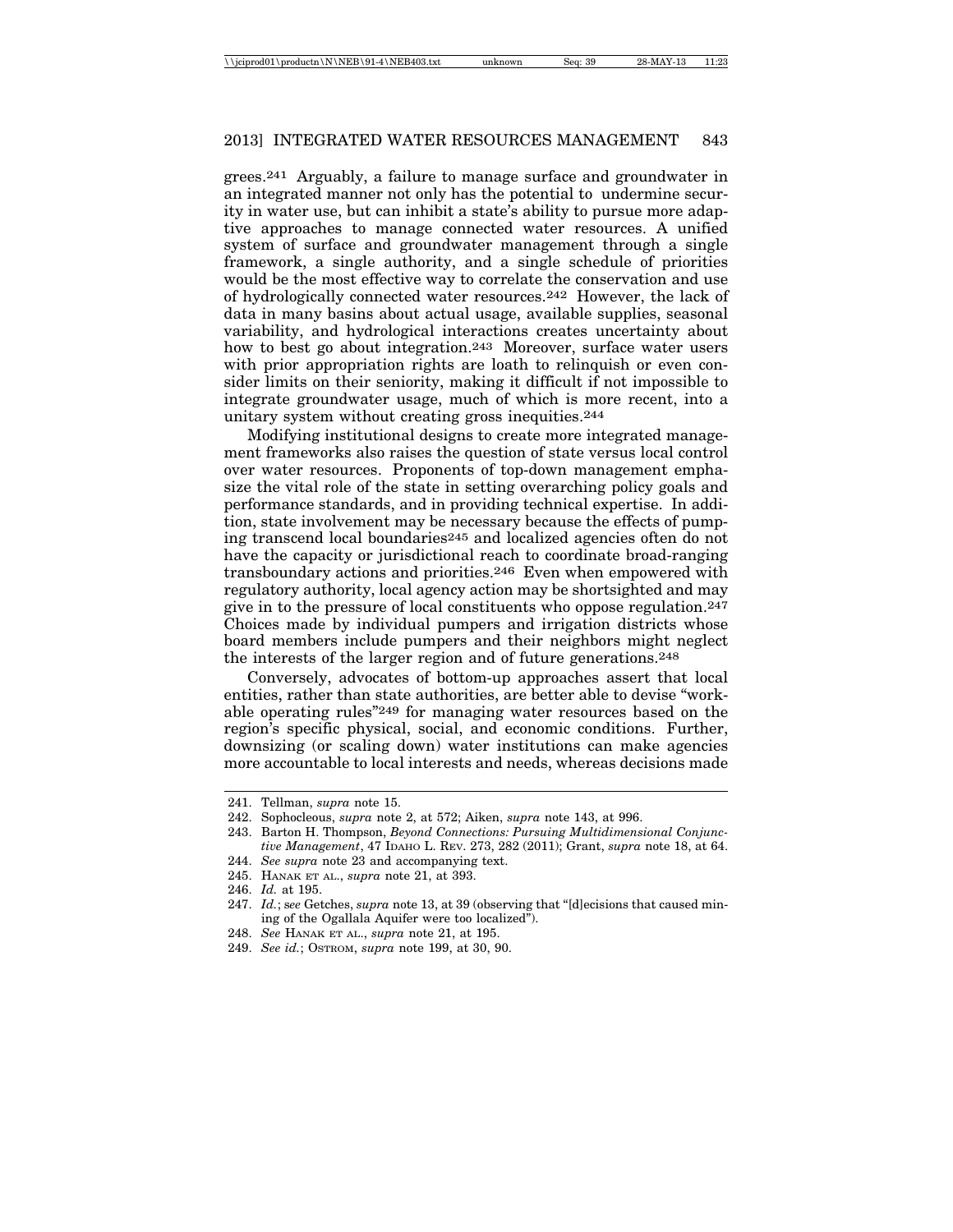at the state level can fail to realize regional variations and priorities.250

Instead of advocating for a single approach, we highlight the importance of integrating both state and local control in managing water resources.251 Finding ways to better integrate the management of surface and groundwater resources, through linked or nested local, state, and even federal institutional arrangements, will be vital in managing water resources into the future.

This Part looks at the efforts of other western states in moving toward more integrated water management strategies. Outside of Nebraska, most western states follow a statewide approach for all water resources, but a few have experimented with local control over groundwater.252 We focus most closely on Kansas and Colorado, assessing their attempts to reform their institutional frameworks to achieve a more holistic approach to water resources management. We also consider positive developments in the institutional designs of Alaska, Montana, and several other western states.

#### **A. Examples of Integrated Management Systems in the West**

Alaska, Kansas, Montana, Nevada, New Mexico, North Dakota, and Utah have adopted unified state-led systems that treat both surface and groundwater as one for management purposes.253 However, the intricacies of how each system evolved and how each currently operates vary.

In Alaska, surface and groundwater are managed conjunctively as a single resource regulated by the Alaska Department of Natural Resources, Division of Mining, Land, and Water.254 Alaska's unified system of water management dates back to its 1959 statehood when the state constitution was passed, adopting the prior appropriation system.255 This scenario makes Alaska unique in that it was able to adopt a unified system from the start, when the connection between groundwater and surface water was well established.256 Further, un-

<sup>250.</sup> Getches, *supra* note 13, at 39.

<sup>251.</sup> Thomas Dietz et al., *The Struggle to Govern the Commons*, 302 SCIENCE 1907, 1910 (2003).

<sup>252.</sup> David A. Sandino, *California's Groundwater Management Since the Governor's Commission Review: The Consolidation of Local Control*, 36 MCGEORGE L. REV. 471, 475–76 (2005).

<sup>253.</sup> Tellman, *supra* note 15, at 16. For a detailed discussion of the Kansas system, see *infra* section V.B.

<sup>254.</sup> *Water Rights in Alaska*, ALASKA DEP'T OF NATURAL RES., http://dnr.alaska.gov/ mlw/water/wrfact.cfm (last visited Oct. 24, 2012).

<sup>255. &</sup>quot;Wherever occurring in a natural state, the water is reserved to the people for common use and is subject to appropriation and beneficial use . . . ." ALASKA STAT. ANN. § 46.15.030 (West 2004).

<sup>256.</sup> Tellman, *supra* note 15, at 17.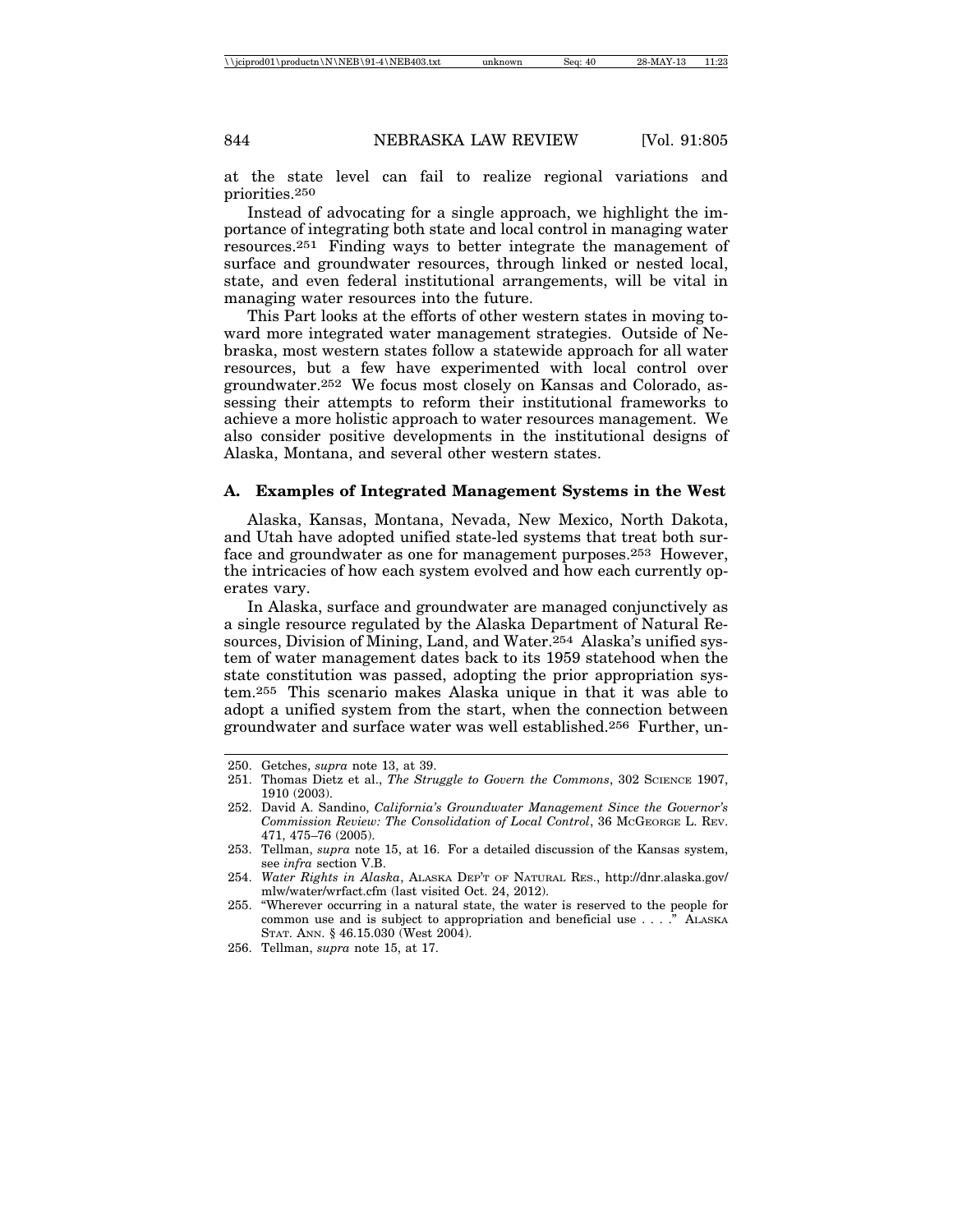like many western states, Alaska has relatively abundant water resources and a population density of just 1.2 people per square mile, the lowest in the United States.257

Montana's state constitution, like many of those adopted in the West during the nineteenth century, proclaims that all waters, including both surface and groundwater, are the property of the state and are subject to appropriation for beneficial uses.258 In 1973, the Montana Water Use Act created a permit system for obtaining new or additional water rights and also required that all water rights existing prior to July 1, 1973, be adjudicated in state courts,259 a process that is still underway almost forty years later.260 Prior to 1973, there was no system of centralized recordkeeping for water rights and the right to use water was obtained simply by putting water to a beneficial use.261 Under Montana's current system, the Department of Natural Resources and Conservation is charged with administering the Montana Water Use Act as it relates to water uses after June 30, 1973.262 However, the agency plays a limited, mainly advisory role, in adjudicating pre-1973 water rights.263 Instead, district water courts are responsible for adjudicating claims.<sup>264</sup>

Reforms in Montana have also attempted to address conjunctive water use. The doctrine of prior appropriation governs both surface and groundwater users. Applicants for a new use must show "no injury" to senior users in order to secure a permit. In practice, however, "the check on new ground water withdrawals is only invoked when senior water rights holders—surface water users—object to new permits."265 Senior users may be reluctant to object because they then "face the formidable expense of retaining legal counsel and obtaining

<sup>257.</sup> *Resident Population Data*, U.S. CENSUS BUREAU, http://2010.census.gov/2010census/data/apportionment-dens-text.php (last visited Oct. 24, 2012).

<sup>258.</sup> MONT. CONST. art. IX, § 3.

<sup>259.</sup> *See* MONT. CODE ANN. §§ 85-2-101 to -907 (1973).

<sup>260.</sup> The slow pace of the adjudication process is attributed in large part to the lack of staff and funding. In 2005, a water rights fee was placed by the legislature to increase funding to the Montana Department of Natural Resources and Conservation and the Montana Water Court to speed up the process. *See* CLARK FORK RIVER BASIN TASK FORCE, MANAGING MONTANA'S WATER: CHALLENGES FACING THE PRIOR APPROPRIATION DOCTRINE IN THE 21ST CENTURY 2 (2008), *available at* http://dnrc.mt.gov/wrd/water\_mgmt/clarkforkbasin\_taskforce/pdfs/appropriation \_paper.pdf.

<sup>261.</sup> *Id.*

<sup>262.</sup> Since 1982, the state of Montana has been working to adjudicate around 215,000 claims. John Grassy, *Montana's New Cure for a Water-Rights Problem*, MONT. LAW., Dec. 2007–Jan. 2008, at 9.

<sup>263.</sup> *See* CLARK FORK RIVER BASIN TASK FORCE, *supra* note 260, at 6.

<sup>264.</sup> *Id.*

<sup>265.</sup> Laura S. Ziemer et al., *Groundwater Management in Montana: On the Road from Beleaguered Law to Science-Based Policy*, 27 PUB. LAND & RESOURCES L. REV. 75, 79 (2006).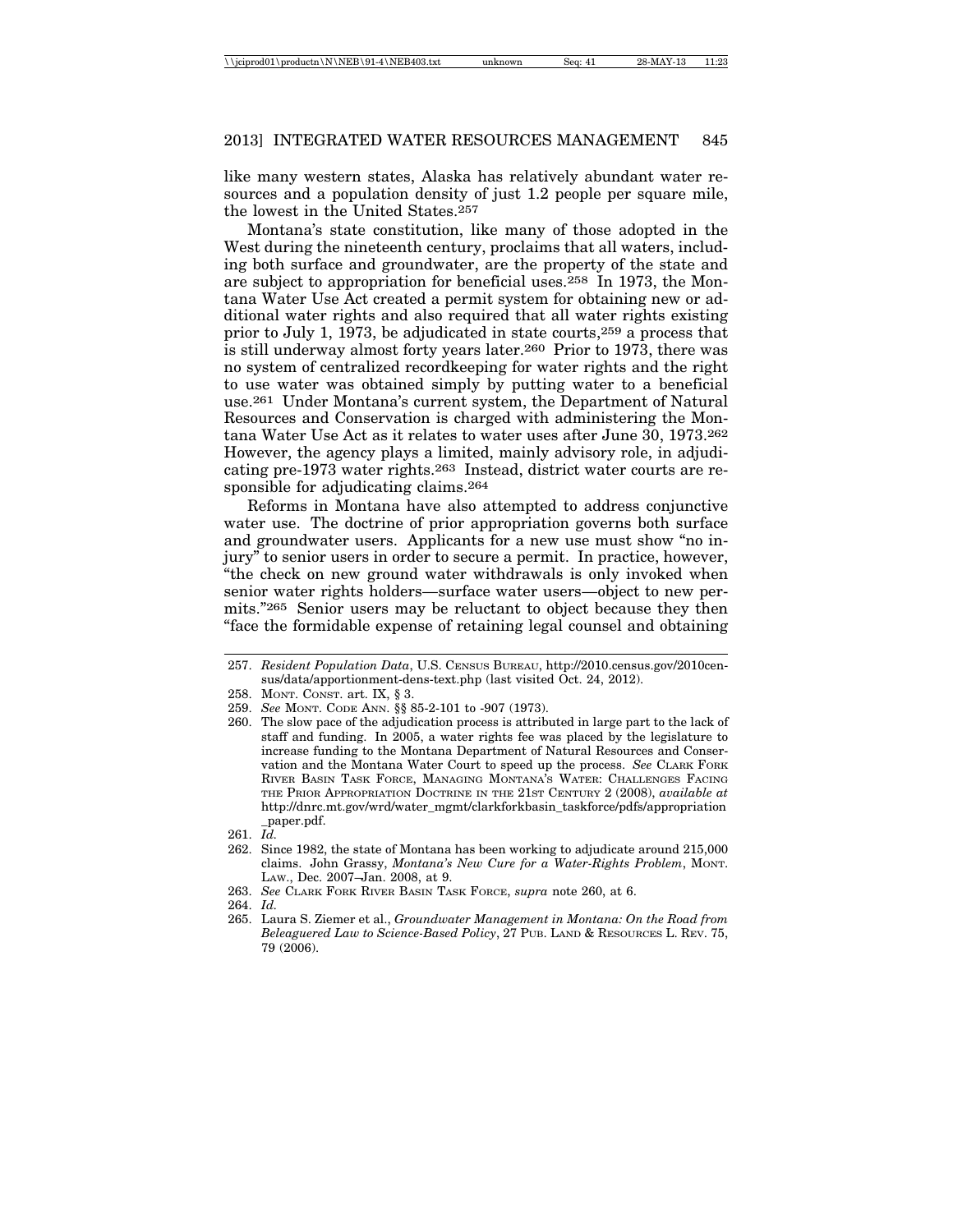expert hydrologic analyses to demonstrate 'injury' from the proposed new ground water withdrawals."266 As such, basin closures have become an alternative mechanism for surface water users to limit the impacts of groundwater pumping. To address depletion and overappropriation, by the early 1990s the Montana legislature had enacted a series of basin-closure laws that impose moratoria on the processing of new appropriation applications in specific regions of the state. The moratoria will remain in place until the final decrees of water claims in each basin are issued, which may take decades.267

A report published by the Montana Clark Fork Basin Task Force identified a major challenge of the current system: "[R]eliance on the judicial system and contested case administrative process [places] the burden on individual water users to adjudicate, enforce, protect, and make changes to existing water rights [and] can literally take years and tens of thousands of dollars."268 According to the report, the burden on individual right holders threatens the viability of the rights themselves, for a water right that "cannot be defined, enforced, protected, and/or changed, has little or no value."269 Moreover, surface water flows are still being adversely affected by increased groundwater pumping, despite the reforms.270 As a result, the system is not ideal due to the uncertainties, time, and expense of the permit proceedings.271

Under Nevada law, both surface and groundwater rights are governed by prior appropriation systems.272 The state engineer is in charge of the administration and enforcement of all surface and groundwater uses within the state.273 The state engineer was first given control over artesian wells and definable underground aquifers in 1913 with the passage of the Nevada General Water Law Act, followed by control of all groundwater in the state with the enactment of the 1939 Nevada Underground Water Act.274 Subsequent amend-

271. *Id.* at 93.

273. NEV. REV. STAT. §§ 532.010 to .230 (2007).

<sup>266.</sup> *Id.* at 79.

<sup>267.</sup> *Id.* For Montana's permitting regime, see MONT. CODE ANN. §§ 85-2-311, -321, - 330, -336, -337, -344, -342, -343 (2005) (describing the general permit criteria and particular restrictions applicable to the Milk, Teton, Upper Clark Fork, Bitterroot, and Upper Missouri River Basins).

<sup>268.</sup> *See* CLARK FORK RIVER BASIN TASK FORCE, *supra* note 260, at 7.

<sup>269.</sup> *Id.* at 15.

<sup>270.</sup> *See* Ziemer et al., *supra* note 265, at 78 ("[R]apid population growth means that the aquifer that feeds the Gallatin River is being tapped for ground water at an unprecedented rate. . . . Just in the last 20 years, the number of permitted ground water appropriations has nearly tripled. Over-tapping the aquifer can have a devastating effect on the flows in the Gallatin River.").

<sup>272.</sup> NEV. REV. STAT. § 533.030 (2007).

<sup>274.</sup> *Nevada Water Law 101*, NEV. DEP'T OF CONSERVATION & NATURAL RES., http:// dcnr.nv.gov/documents/documents/nevada-water-law-101/ (last visited Oct. 24,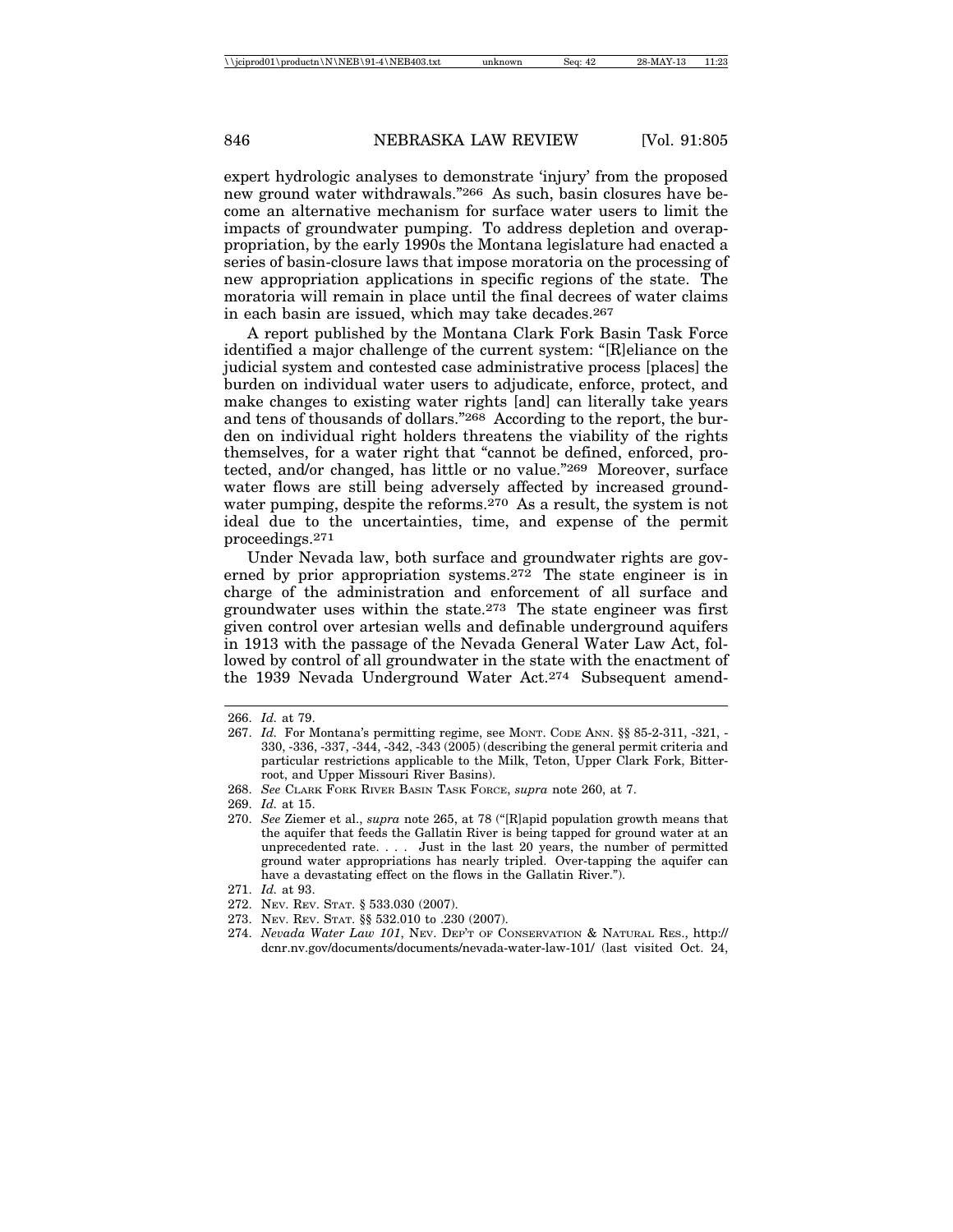ments addressed the forfeiture of groundwater rights and clarified the nature of rights to use groundwater.275 State law coexists, sometimes uneasily, with myriad federal laws governing reclamation projects and the implementation of the Colorado River Compact.276 And in Nevada, perhaps more than in any other western state, the urban interests of large cities (specifically Las Vegas) clash markedly and sometimes irreconcilably with the interests of farmers and mining concerns. These tensions plus "Nevada's relative tardiness in regulating the rights of its water users [have] produced a quagmire of competing vested rights exempted from the permit system and generated endless litigation and adjudications."277

In addition to Montana278 and New Mexico,279 whose unified approach to managing water resources came online in the 1970s, several western states adopted the prior appropriation doctrine to jointly manage both surface and groundwater resources relatively early, before extensive groundwater development took hold:280 Utah in

- 276. Doug Grant, *Water Law at the Boyd School of Law*, NEV. LAW., Sept. 2009, at 38–39.
- 277. Harrison, *supra* note 274, at 182.
- 278. In 1972, a revised Montana Constitution was adopted, recognizing and confirming all surface, underground, flood, and atmospheric waters within the boundaries of the state are the property of the state subject to appropriation for beneficial uses. MONT. CONST. art. IX, § 3; *see supra* notes 259–62.
- 279. New Mexico's Constitution provides that "[t]he unappropriated water of every natural stream, perennial or torrential, within the state of New Mexico, is hereby declared to belong to the public and to be subject to appropriation for beneficial use." N.M. CONST. art. XVI, § 2. While New Mexico's constitution fails to mention groundwater, the subject was later addressed in 1978 when the state passed a comprehensive groundwater statute proclaiming that "[t]he water of underground streams, channels, artesian basins, reservoirs or lakes, having reasonably ascertainable boundaries, is declared to belong to the public and is subject to appropriation for beneficial use." N.M. STAT. ANN. § 72-12-1 (LexisNexis Supp. 2005). Any person claiming to have a vested water right from any underground source by application of water for a beneficial use can make and file an application with the state engineer and, after verification of the information, can use the record as prima facie evidence of the truth of its contents. N.M. STAT. ANN. § 72- 12-5 LexisNexis 1997). For an early case holding that the state engineer had authority to impose conditions on groundwater permits to protect surface water supplies, see City of Albuquerque v. Reynolds, 379 P.2d 73 (N.M. 1962).
- 280. *See* GLENNON, *supra* note 69, at 26. Groundwater usage rapidly escalated in the 1940s and 1950s due to technological advances and increased availability of lowcost energy sources. *See* Peck, *supra* note 77, at 312 (describing that the dominant period of groundwater development took place following Kansas's adoption

<sup>2012).</sup> For details, see Sylvia Harrison, *The Historical Development of Nevada Water Law*, 5 U. DENV. WATER L. REV. 148, 167, 172 (2001).

<sup>275.</sup> Harrison, *supra* note 274, at 172–73 n.213. Under Nevada law, "a vested right is a water right on underground water acquired from an artesian or definable aquifer prior to March 22, 1913, and an underground water right on percolating water, the course and boundaries of which are incapable of determination, acquired prior to March 25, 1939" as determined by the state engineer. NEV. REV. STAT. § 534.100(1) (2007).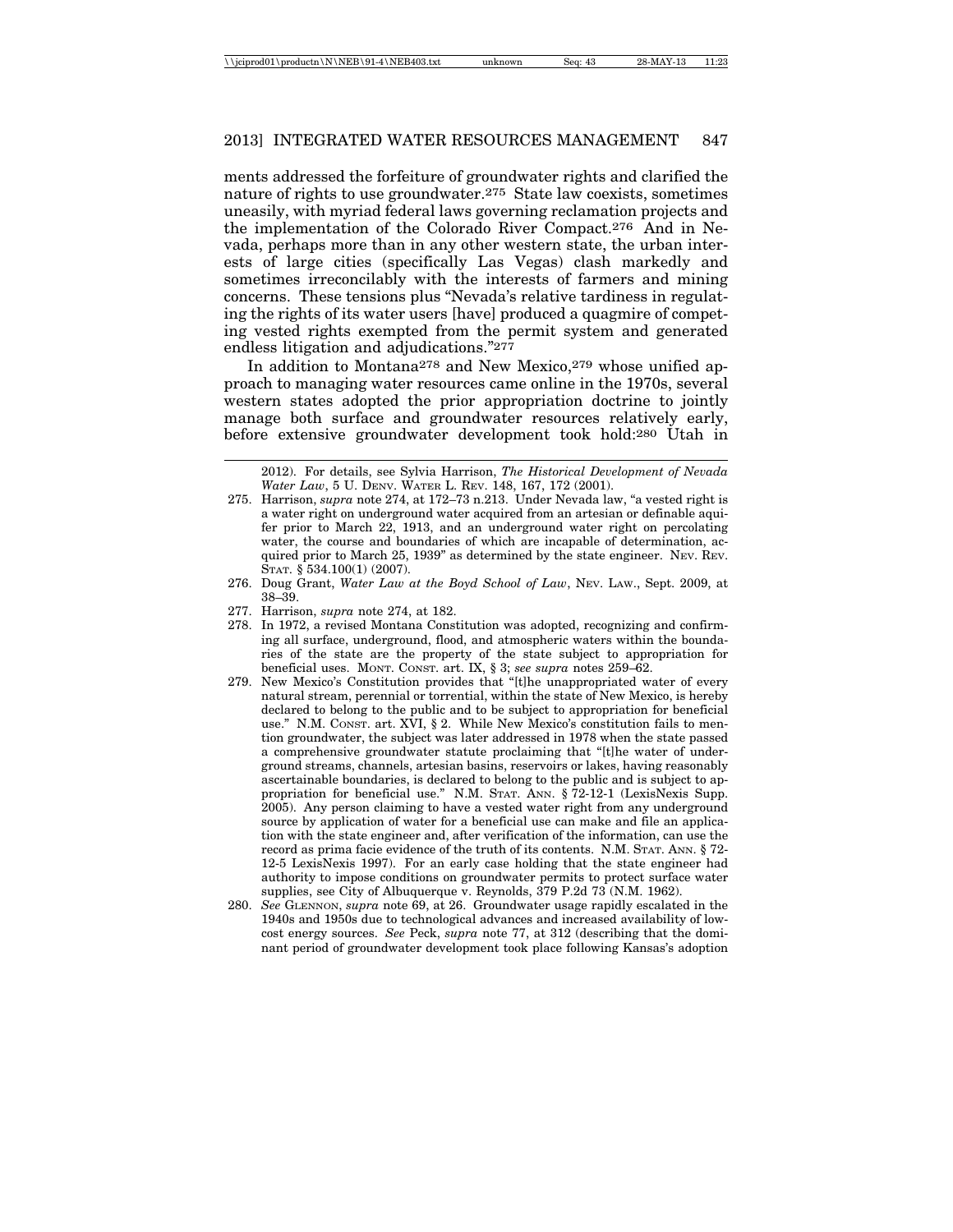1935,281 Nevada in 1939,282 Kansas in 1945,283 and North Dakota in 1955.284 Furthermore, in addition to maintaining unified water management systems, Kansas, Montana, Nevada, New Mexico, and Utah have comprehensive state water plans that address both water quality and quantity.285 Incorporating water supply planning into land use planning is a modest but useful step on the path to sustainable use. A few states, including Nevada, have gone further by conditioning new urban development on proof of an adequate water supply.286

Other states maintain a system that manages surface and groundwater resources separately, but integrates management (at least in certain areas) so that permit applications in one system are reviewed for existing or future impacts on the other type of water use.287 Varying examples of such approaches can be found in Colorado, Idaho, Oregon, South Dakota, Washington, and Wyoming.288 A unifying theme for these states is that all hydrologically connected water rights are based on the doctrine of prior appropriation.289 For instance, Wyoming follows the prior appropriation doctrine for both surface290 and groundwater291 but manages the resources separately unless they are found to be hydrologically connected, in which case they are coordi-

of the prior appropriation system for groundwater in 1945); Zellmer, *supra* note 37, at 398–99.

- 281. 1935 Utah Laws 195 (requiring a state-issued permit to appropriate groundwater); Wrathall v. Johnson, 40 P.2d 755 (Utah 1935) (holding that all groundwater within the state is subject to appropriation); *see* John Ruple, *Clear Law and Murky Facts: Utah's Approach to Conjunctive Surface and Groundwater Management*, 47 IDAHO L. REV. 217 (2010).
- 282. *See* NEV. REV. STAT. § 534.100(1) (2007).
- 283. KAN. STAT. ANN. § 82a-701 (1997). For a discussion of Kansas law, see *infra* section V.B.
- 284. Wells A. Hutchins, *Trends in the Statutory Law of Ground Water in the Western States*, 34 TEX. L. REV. 157, 170 (1955). In North Dakota, all waters *except* diffused surface waters are subject to appropriation. N.D. CENT. CODE § 61-01-01 (2003).
- 285. *See* JAMES E. KUNDELL ET AL., GA. STATE UNIV., ANDREW YOUNG SCH. OF POLICY STUDIES, DEVELOPING A COMPREHENSIVE STATE WATER MANAGEMENT PLAN 5–6 (2000). New Mexico also requires that the state prepare and implement a comprehensive state water plan, focusing on both water quantity and quality. N.M. STAT. ANN. § 72-14-3.1 (LexisNexis Supp. 2005).
- 286. Dan Tarlock & Sarah Bates, *Western Growth and Sustainable Water Use: If There Are No "Natural Limits," Should We Worry About Water Supplies?*, 38 ENVTL. L. REP. 10582, (2008). "Nevada, for example, requires that all water suppliers prepare conservation plans based 'on the climate and living conditions of' the service area, and includes weak future supply assessment duties in the state's mandatory comprehensive regional water plans. The only mandatory components are drought reserves and future growth margins." *Id.* at 10586.
- 287. *See* Tellman, *supra* note 15, at 14.
- 288. *Id.*
- 289. For a detailed discussion of Colorado law, see *infra* section VI.C*.*
- 290. WYO. CONST. art. 8, § 3.
- 291. WYO. STAT. ANN. § 41-3-915 (2011).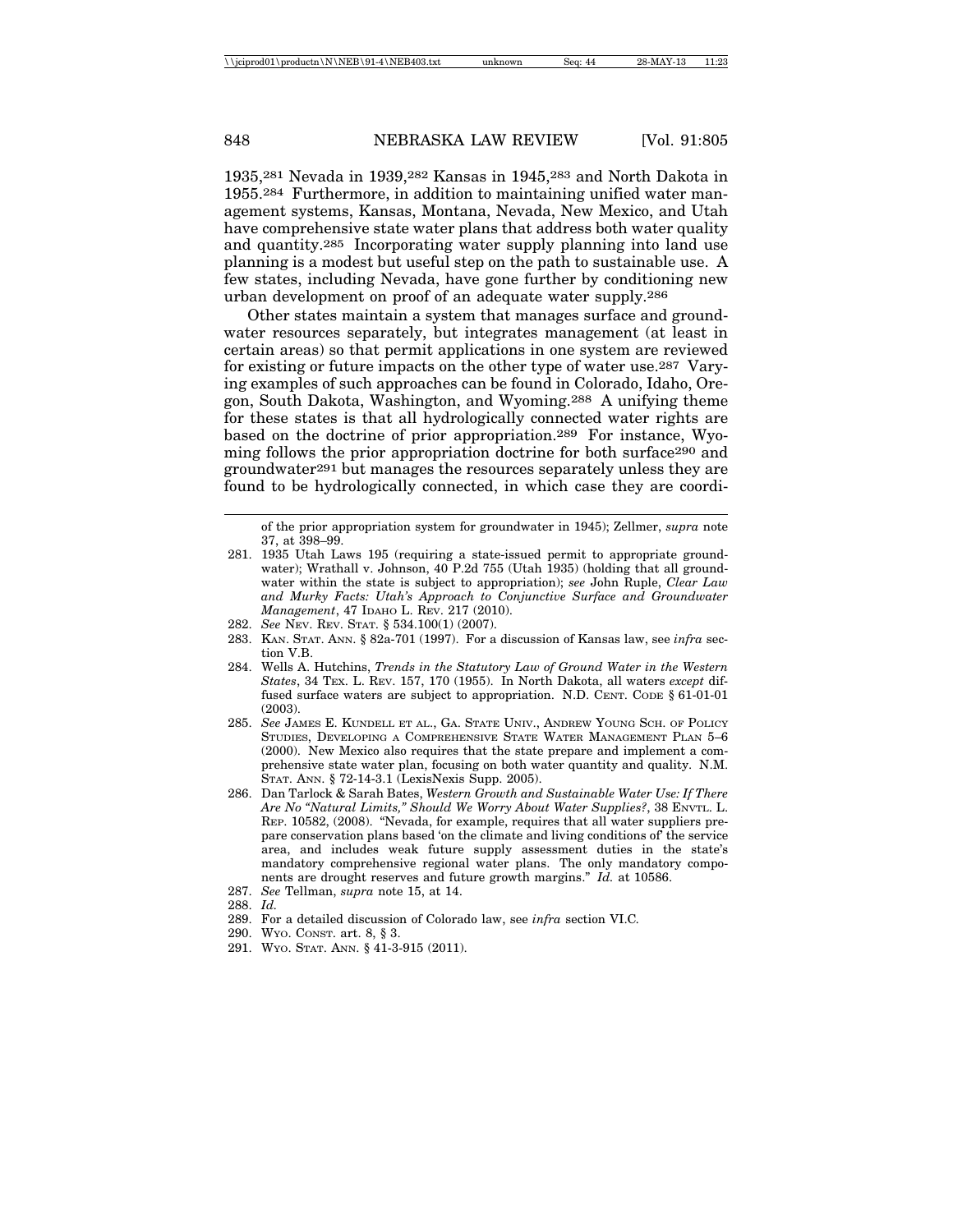nated as one.292 The state engineer has the authority to approve or reject water right applications293 and can further impose conditions or limitations on the application to protect existing water-right holders.294 Idaho has also devised a conjunctive management scheme for surface and groundwater areas determined to share a common groundwater supply.295 This system is guided by the doctrines of prior appropriation296 and reasonable use.297 Within hydrologically connected areas, senior-priority surface and groundwater users can place a delivery call298 on the river against junior groundwater pumpers. Under the Rules for Conjunctive Management of Surface and Ground Water Resources, the director of the Idaho Department of Water Resources is responsible for responding to the delivery call and determining if the senior water user has suffered a material injury.299 The director considers a suite of factors to determine material injury.300 If a material injury is found, the director may regulate the

297. *Id.*

These rules integrate the administration and use of surface and ground water in a manner consistent with the traditional policy of reasonable use of both surface and ground water. The policy of reasonable use includes the concepts of priority in time and superiority in right being subject to conditions of reasonable use as the legislature may by law prescribe . . . .

*Id.*; *see also* Am. Falls Reservoir Dist. No. 2 v. Idaho Dep't of Water Res., 154 P.3d 433, 439, 453–54 (Idaho 2007) (rejecting a constitutional challenge to the new Rules for Conjunctive Management of Surface and Ground Water Resources).

- 298. A delivery call is a "request from the holder of a water right for administration of water rights under the prior appropriation doctrine." IDAHO ADMIN. CODE r. 37.03.11.010 (2012).
- 299. IDAHO ADMIN. CODE r. 37.03.11.031 (2012). "Material injury" is defined as a "[h]indrance to or impact upon the exercise of a water right caused by the use of water by another person as determined in accordance with Idaho Law . . . ." IDAHO ADMIN. CODE r. 37.03.11.010 (2012).
- 300. The director may consider the following factors in determining whether water rights holders "are suffering material injury and using water efficiently and with-

<sup>292.</sup> WYO. STAT. ANN. § 41-3-916 (2011).

<sup>293.</sup> The state engineer has authority over "the waters of the state and of their appropriation, distribution and diversion . . . ." WYO. CONST. art. 8, § 2. "No well shall be constructed . . . unless a permit has been obtained from the state engineer." WYO. STAT. ANN. § 41-3-905 (2011).

<sup>294.</sup> WYO. STAT. ANN. § 41-3-915 (2011).

<sup>295.</sup> IDAHO ADMIN. CODE r. 37.01.01.000 to .03.12.060 (2012). Areas with a common groundwater supply are defined as a "ground water source within which the diversion and use of ground water or changes in ground water recharge affect the flow of water in a surface water source or within which the diversion and use of water by a holder of a ground water right affects the ground water supply available to the holders of other ground water rights." IDAHO ADMIN. CODE r. 37.03.11.010 (2012). For an overview of Idaho's current water management system, as well as a review of current and future challenges, see FRED L. OGDEN & MELINDA HARM-BENSON, U.S. GEOLOGICAL SURVEY, INTEGRATED MANAGEMENT OF GROUNDWATER AND SURFACE WATER RESOURCES (2010).

<sup>296.</sup> IDAHO ADMIN. CODE r. 37.03.11.020 (2012).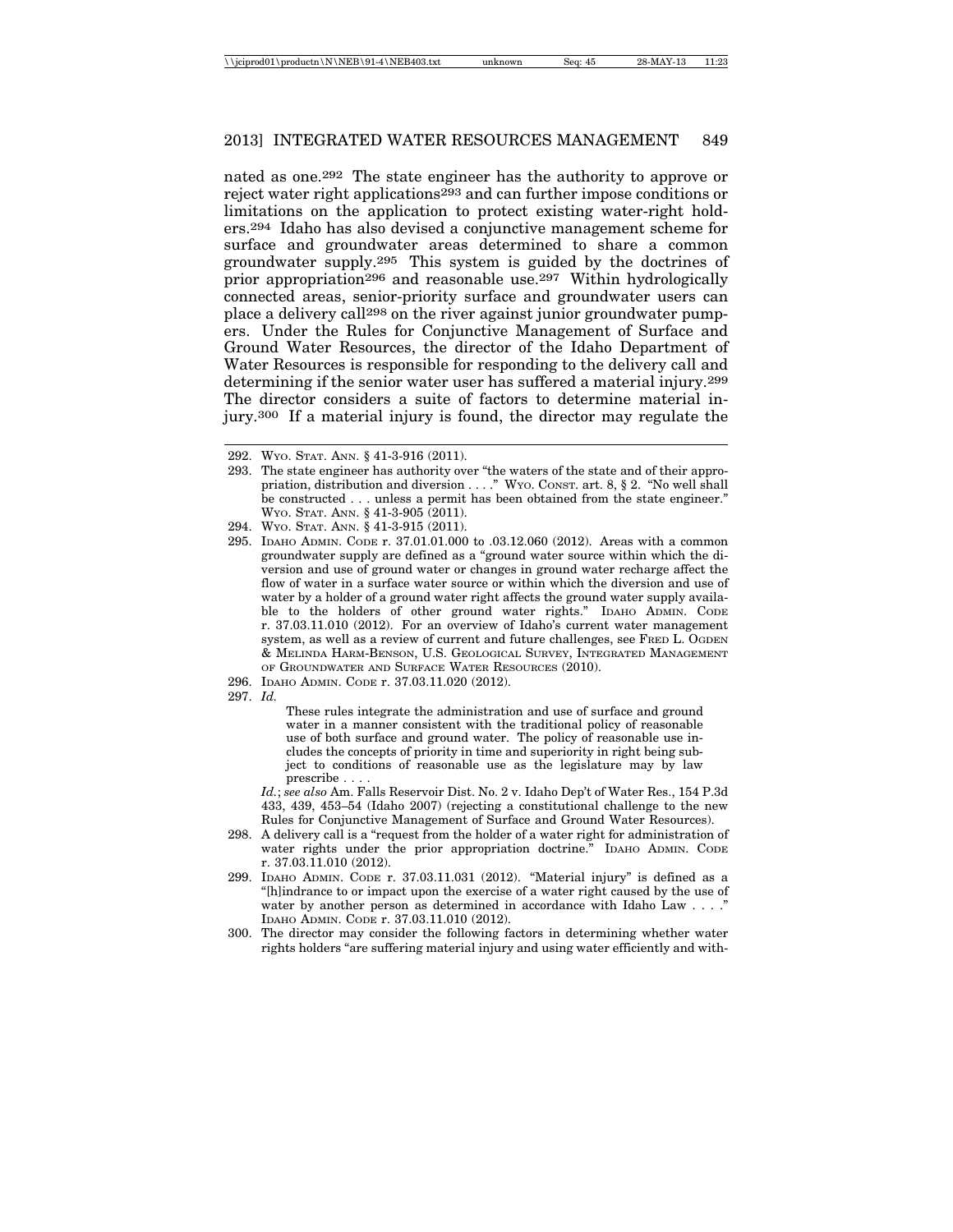water users in "accordance with the priorities of rights" or allow outof-priority use by the junior groundwater user pursuant to an approved mitigation plan.301 Mitigation plans detail "actions and measures to prevent, or compensate holders of senior-priority water rights for, material injury caused by the diversion and use of water by the holders of junior-priority ground water rights within an area having a common ground water supply."302

A few states, including Arizona, California, Oklahoma, and Texas, have distinctly separate frameworks for managing surface and groundwater resources and, in California's case, a formal system has yet to be put in place to manage groundwater.303 Arizona's divided legal framework maintains a system of reasonable use for groundwater<sup>304</sup> and prior appropriation for surface water.<sup>305</sup> The Arizona Department of Water Resources was created in 1980 to oversee water use within the state;306 however, management of surface and groundwater resources remains split under the agency's framework, which maintains separate directors for its surface and groundwater divisions, which are further separated into Adjudications and Active Management Areas sections.307 There are five Active Management

- 301. IDAHO ADMIN. CODE r. 37.03.11.040 (2012).
- 302. IDAHO ADMIN. CODE r. 37.03.11.010 (2012).
- 303. *See* Joseph L. Sax, *We Don't Do Groundwater: A Morsel of California Legal History*, 6 U. DENV. WATER L. REV. 269, 270 (2003). For an assessment of recent developments giving local entities greater authority to manage groundwater, see REBECCA NELSON, WOODS INST. FOR THE ENV'T, UNCOMMON INNOVATION: DEVEL-OPMENTS IN GROUNDWATER MANAGEMENT PLANNING IN CALIFORNIA, at iv (2011); Sandino, *supra* note 252, at 482–90.
- 304. Bristor v. Cheatham, 255 P.2d 173, 180 (Ariz. 1953).
- 305. Chris Avery et al., *Good Intentions, Unintended Consequences: The Central Arizona Groundwater Replenishment District*, 49 ARIZ. L. REV. 339, 340 (2007); Robert Jerome Glennon, *In Search of Subflow: Arizona's Futile Effort to Separate Groundwater from Surface Water*, 36 ARIZ. L. REV. 567, 568 (1994).
- 306. ARIZ. REV. STAT. ANN. § 45-102 (2009).
- 307. Charlotte Benson, *Integrated Water Management When Surface and Groundwater are Legally Separate*, 106 J. CONTEMP. WATER RES. & EDUC. 27, 29 (1997).

out waste": (a) the amount of water available; (b) the effort or expense of the water right holder to divert the water; (c) the affect junior-priority pumping has on the quantity and timing of water availability; (d) If for irrigation, the rate of diversion compared to acreage of land served, volume of water diverted, system efficiency, and irrigation methods employed; (e) water use compared to water rights; (f) existence of water monitoring devices; (g) the extent to which the senior-priority water right could be met through "reasonable diversion and conveyance efficiency and conservation practices;" and (h) the extent to which the senior-priority water right could be met using alternative means, including use of wells. IDAHO ADMIN. CODE r. 37.03.11.042 (2012); *see Am. Falls Reservoir Dist. No. 2*, 154 P.3d at 447.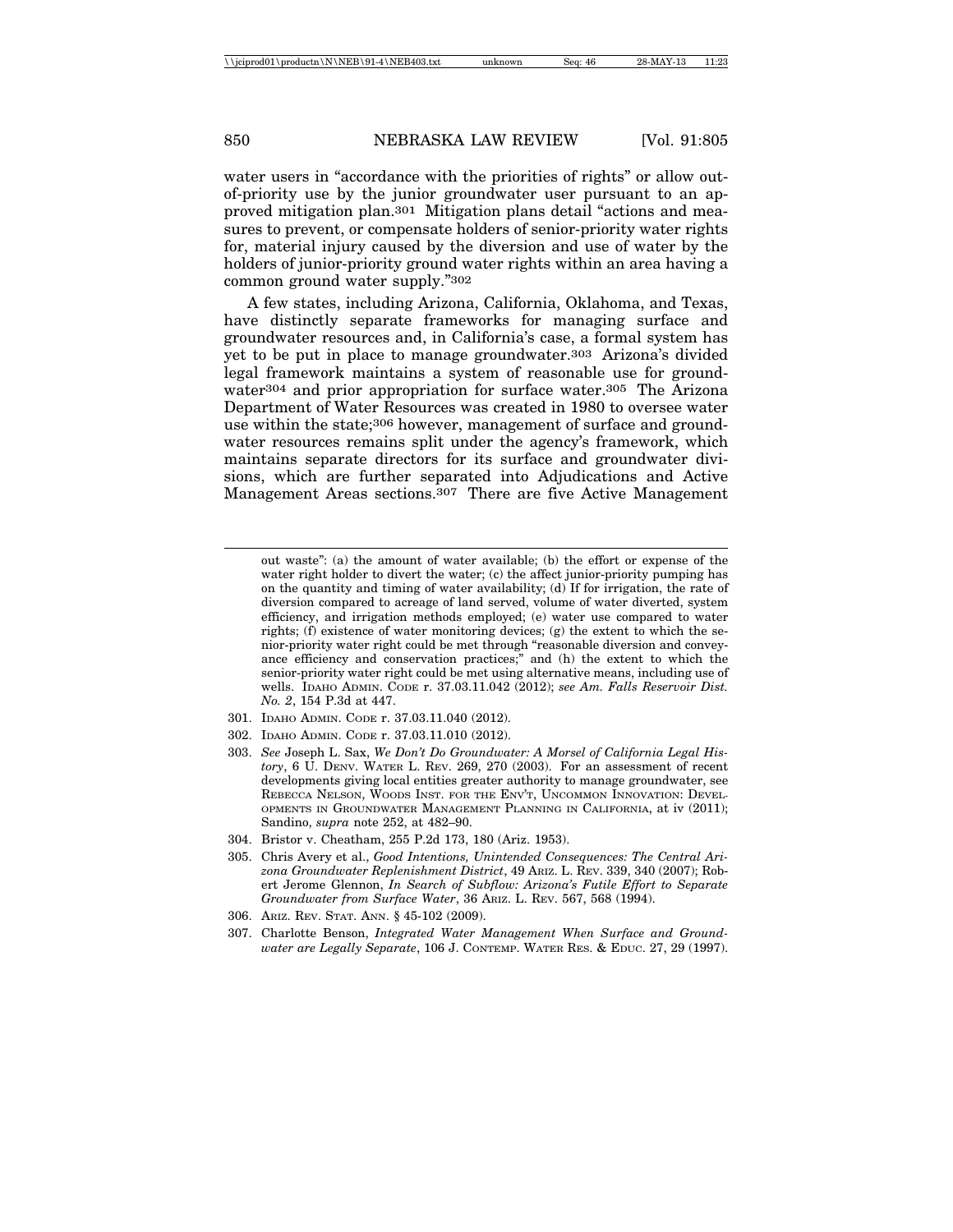Areas within the state that consist of densely populated areas where severe groundwater overdraft has occurred.308

Texas is unique in that it follows the prior appropriation doctrine for surface water but employs the rule of capture for groundwater resources in all but a few critically designated areas.<sup>309</sup> The rule of capture gives the overlying landowner an unlimited right to withdraw water found beneath the owned land, with no liability for harm caused to other users.310 Notably, Texas, unlike many other western states, gives control over its sixteen designated groundwater areas to local authorities.311

Under Oklahoma law, groundwater is considered private property and is owned by the overlying landowner.312 Groundwater is governed by the rule of reasonable use, regulated by Oklahoma groundwater law and administered by the Oklahoma Water Resources Board.313 Further, the landowner owns standing surface water and diffuse surface water on the property as long as it does not form a "definite stream."314 Streams are regulated by a combination of ripa-

- 308. Allison Evans, *The Groundwater/Surface Water Dilemma in Arizona: A Look Back and a Look Ahead Toward Conjunctive Management Reform*, 3 PHX. L. REV. 269, 278 (2010).
- 309. *See* Sipriano v. Great Spring Waters of Am., Inc., 1 S.W.3d 75 (Tex. 1999); Hous. & T.C. Ry. Co. v. East, 81 S.W. 279 (Tex. 1904).
- 310. Edwards Aquifer Auth. v. Day, 369 S.W.3d 814, 826 (Tex. 2012).
- 311. Sandino, *supra* note 252, at 475–76. In 2005, Texas was divided into sixteen Groundwater Management Areas (GMAs) that "work with local groundwater districts (and areas without districts) to estimate 'desired future conditions' for an aquifer in a given GMA for the next fifty years." Christopher R. Brown, *A Hole in the Bucket:* Aspermont*'s Impact on Groundwater Districts and What It Says About Texas Groundwater Policy*, 39 TEX. ENVTL. L.J. 1, 2 (2008). However, there are significant restrictions on the districts' enforcement powers. *See id.* at 28 ("Texas has not yet achieved another feature of effective groundwater regulation: efficient local mechanisms for conflict resolution.").
- 312. OKLA. STAT. ANN. tit. 60, § 60 (West 2010).
- 313. OKLA. STAT. ANN. tit. 82, § 1020.9 (West 1990). The amount of groundwater apportioned is based on the amount of land owned. "Each applicant is allotted two acre-feet/year per acre of land in basins where maximum annual yield studies have not yet been completed, and slightly more or less than that amount in basins where studies have determined how much water may be safely withdrawn." *Groundwater Permitting*, OKLA. WATER RES. BD., http://www.owrb.ok.gov/supply/ watuse/gwwateruse.php (last visited Oct. 23, 2012).
- 314. OKLA. STAT. ANN. tit. 60, § 60 (West 2010) ("The owner of the land owns water standing thereon, or flowing over or under its surface but not forming a definite stream."). A "definite stream" is defined as a "watercourse in a definite, natural channel, with defined beds and banks, originating from a definite source or sources of supply. The stream may flow intermittently or at irregular intervals if that is characteristic of the sources of supply in the area." OKLA. STAT. ANN. tit. 82, § 105.1 (West 1990).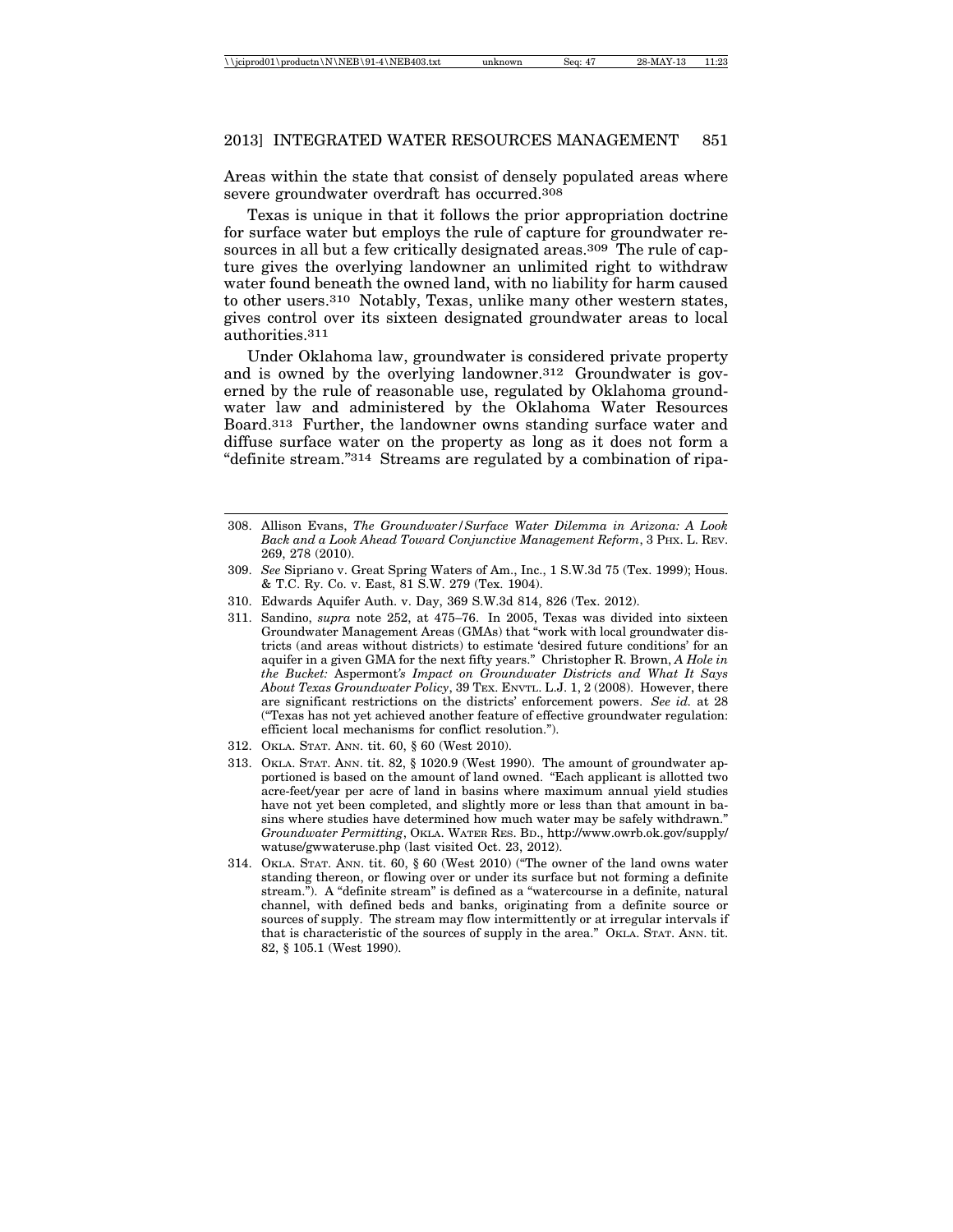rian and appropriative rights.315 In contrast to groundwater, streams are considered public water subject to appropriation.316

Only recently removed from this category of states, Nebraska is caught somewhere in limbo between an integrated and a non-integrated system. While IMPs have been put in place for fully appropriated and overappropriated basins, local districts still remain the preferred regulators of activities that may contribute to groundwater depletion, even if those activities have transboundary effects.317 Disputes between groundwater users are resolved by litigation employing the hybrid correlative rights–reasonable use doctrine, disputes between surface water users are resolved by the prior appropriation system, and disputes between the two types of users are governed by the *Restatement (Second) of Torts*.318

#### **B. The Kansas Model for Water Management**

In the 1800s, Kansas followed the absolute ownership doctrine for groundwater resources and the riparian doctrine for surface water resources.319 However, with the passage of the Kansas Water Appropriation Act in 1945, the state moved to the prior appropriation system for both surface and groundwater.320 Under the Act, all water rights must be obtained through the prior appropriation system; however, mechanisms were established for preserving pre-1945 rights as "vested rights"321 under the new system.322

The chief engineer of the Division of Water Resources (DWR) within the Kansas Department of Agriculture is charged with administering water allocation and use through a permit system under the Kansas Water Appropriation Act.323 In addition to the DWR, Kansas has Groundwater Management Districts that came into existence with the enactment of the Groundwater Management District

- 316. OKLA. STAT. ANN. tit. 60, § 60 (West 2010).
- 317. NEB. REV. STAT*.* § 46-702 (Reissue 2010).

- 320. *See* KAN. STAT. ANN. § 82a-701 (1997).
- 321. A "vested right" is defined as "the right of a person under a common law or statutory claim to continue the use of water having actually been applied to any beneficial use, including domestic use, on or before June 28, 1945, to the extent of the maximum quantity and rate of diversion for the beneficial use made thereof . . . ." *Id.*
- 322. *See* John C. Peck et al., *Kansas Water Rights: Changes and Transfers*, 57 J. KAN. B. ASS'N 21 (1988).
- 323. *See* KAN. STAT. ANN. § 82a-701 (1997).

<sup>315.</sup> L. Mark Walker & Reagan E. Bradford, *The Basics of Oklahoma Water Law*, 80 OKLA. B.J. 1748, 1749–50 (2009).

<sup>318.</sup> *See supra* subsections II.B.1–2.

<sup>319.</sup> City of Emporia v. Soden, 25 Kan. 588 (1881). For a more complete history of Kansas groundwater management, see John C. Peck, *Groundwater Management in Kansas: A Brief History and Assessment*, 15 KAN. J.L. & PUB. POL'Y 441 (2006).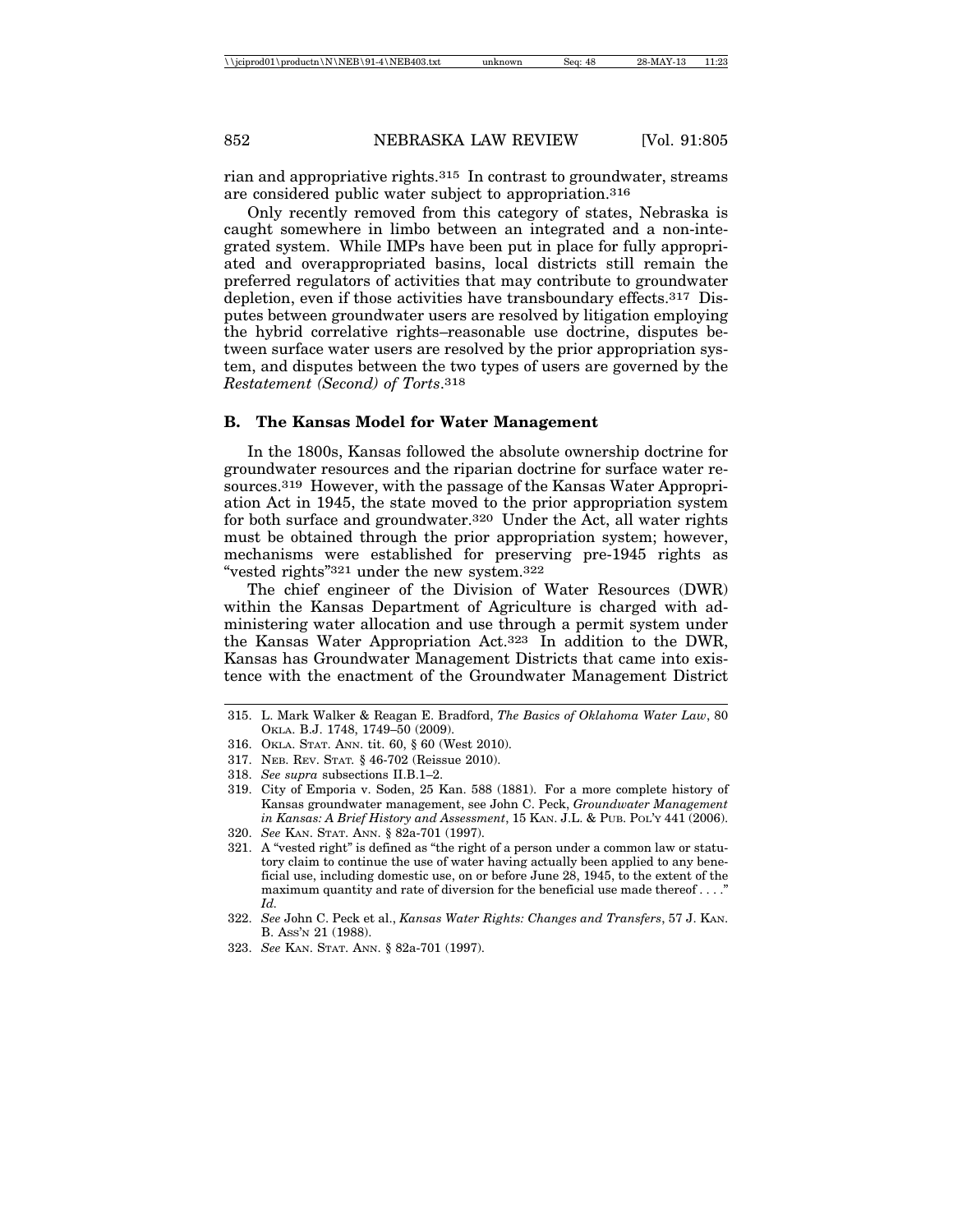Act (GMDA) of 1972.324 These districts were established in response to extensive groundwater mining that was occurring as a result of pumping permits granted from 1945 to the 1970s.325 The GMDA recognized the need for local management entities that could "determine their destiny with respect to the use of the groundwater insofar as it does not conflict with the basic laws and policies of the state of Kansas."326 Under the GMDA, each district, in cooperation with the chief engineer, develops a district management plan with the ultimate goal of conserving and prolonging the life of the aquifer.327

Unlike Nebraska, which has twenty-three locally created NRDs that cover the entire state, Kansas has only five Groundwater Management Districts located in the western and middle portions of the state328 that were put in place to manage and conserve the groundwater resources of designated areas.329 As noted by Kansas attorney Leland Rolfs, Groundwater Management Districts have the statutory authority to "recommend regulations to the chief engineer relating to the conservation and management of groundwater within the district" as long as they do not conflict with the GMDA or the Appropriation Act.330 The chief engineer then has the option of adopting the regulations (which would hold only for that Groundwater Management District), but usually a negotiation ensues until an agreement is reached.331 Thus, unlike Nebraska's NRDs, which have the ultimate say as to how groundwater resources are managed within their districts,332 in Kansas the chief engineer has the final say when it comes to the management of both surface and groundwater resources.

329. *See* KAN. STAT. ANN. § 82a-1020 (1997).

<sup>324.</sup> KAN. STAT. ANN. § 82a-1020 (1997).

<sup>325.</sup> *See* Peck, *supra* note 77, at 299.

<sup>326.</sup> KAN. STAT. ANN. § 82a-1020 (1997).

<sup>327.</sup> *See* KAN. STAT. ANN. § 82a-1028 (1997).

<sup>328.</sup> For a map of the current Groundwater Management Districts, see *Ground Water Management Districts*, KAN. GEOLOGICAL SURVEY, http://www.kgs.ku.edu/Hydro/ gmd.html (last updated Sept. 12, 2012).

<sup>330.</sup> Leland E. Rolfs, *Comparing and Contrasting the Roles of the Division of Water Resources and the Groundwater Management Districts in Groundwater Management and Regulation*, 15 KAN. J.L. & PUB. POL'Y 505, 508 (2006). Regulations cover issues including "well spacing, prohibitions on wasting water, safe-yield and depletion formulas, and metering requirements." Marios Sophocleous, *The Evolution of Groundwater Management Paradigms in Kansas and Possible New Steps Towards Water Sustainability*, 414 J. HYDROLOGY 550, 552 (2012).

<sup>331.</sup> Rolfs, *supra* note 330, at 508.

<sup>332.</sup> *See* NEB. REV. STAT. § 46-702 (Reissue 2010). For fully appropriated and overappropriated NRDs, once the IMP is collectively approved by both the DNR and respective NRD, the NRD is in charge of enforcing groundwater regulations and overall management of groundwater resources and the state has no control over groundwater resources. However, the DNR has the power to not approve the IMP in the first place if they feel the goals of the IMP will not be achieved by the proposed groundwater controls.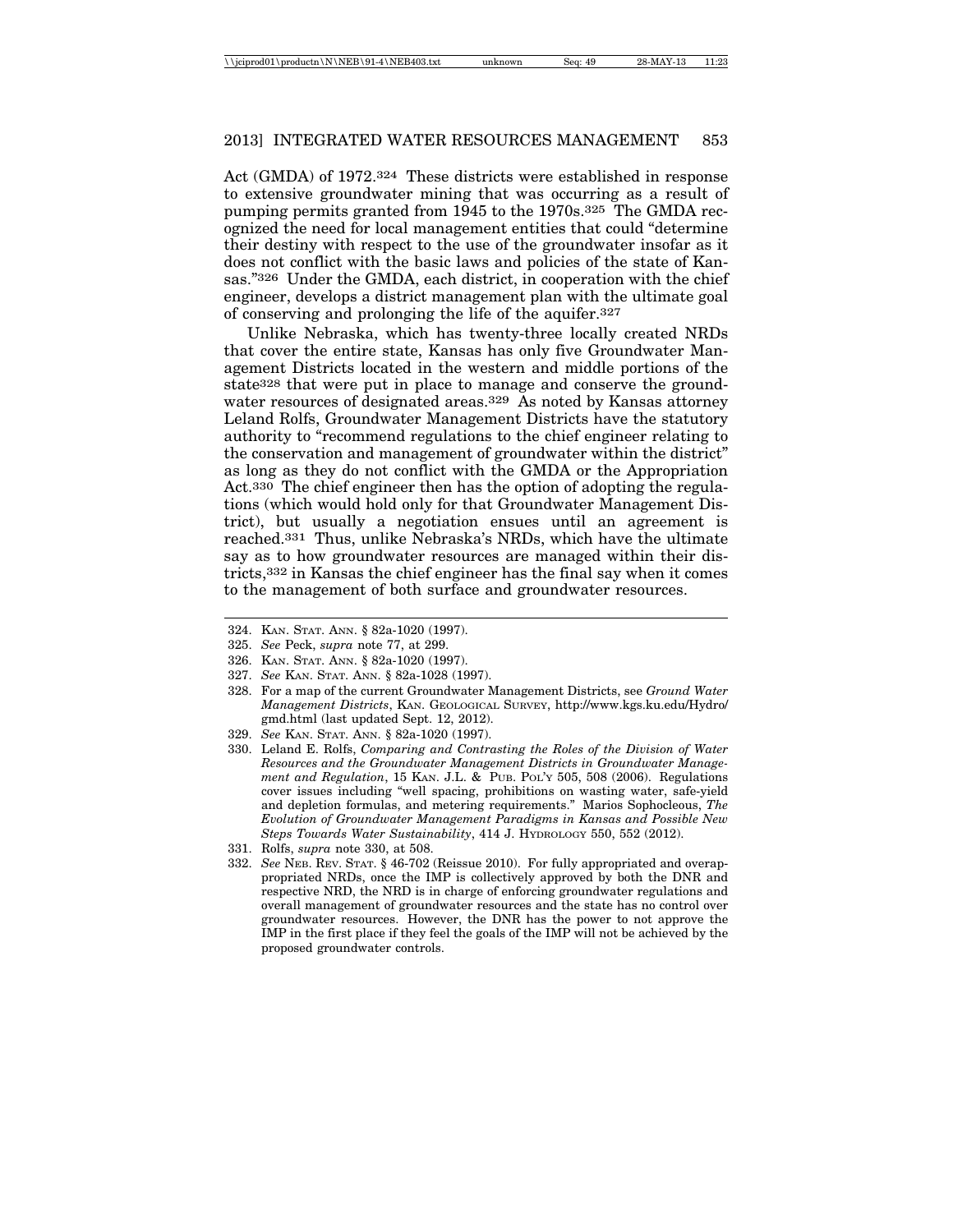Amendments to the GMDA in 1978 also gave the chief engineer the authority to establish Intensive Groundwater Use Control Areas (IGUCAs) through a public hearing process for areas suffering from severe groundwater mining.333 Within IGUCAs, the chief engineer has extraordinary powers of regulation, including the authority for mandatory water reductions.334 The IGUCA process provides the only explicit authority for reducing water rights in Kansas.335 There are currently eight IGUCAs in place within the state.336

Comprehensive water planning in Kansas has been mandatory since the State Water Resources Planning Act was passed in 1963. The Act pronounces that "the state can best achieve the proper utilization and control of the water resources of the state through comprehensive planning which coordinates and provides guidance for the management, conservation and development of the state's water resources."337 Developed as a way to coordinate local, state, and federal actions, the state water plan considers long-range planning goals through a "comprehensive, coordinated, and continuous adaptive planning approach."338 The Kansas Water Authority, a twenty-four member group representing a diversity of interests throughout the state, is responsible for approving the State Water Plan. The entire basin plan is reviewed at least every five years, with the latest version of the plan approved in January 2009.339

#### **C. The Colorado Model for Water Management**340

With the adoption of the state constitution in 1876, Colorado was the first state341 to embrace the prior appropriation doctrine as the governing method for administering the water of its natural streams.342 Major groundwater legislation did not come into existence until much later, with the passage of three main pieces of legis-

<sup>333.</sup> KAN. STAT. ANN. §§ 82a-1036 to -1038 (1997).

<sup>334.</sup> *Id.*

<sup>335.</sup> *See* Sophocleous, *supra* note 2, at 567.

<sup>336.</sup> KAN. DEP'T OF AGRIC., INTENSIVE GROUNDWATER USE CONTROL AREAS IN KANSAS (2010), *available at* http://www.ksda.gov/includes/document\_center/appropriation/IGUCA\_Orders/KS\_IGUCA.pdf.

<sup>337.</sup> KAN. STAT. ANN. § 82a-901a (1997).

<sup>338.</sup> *See* KAN. WATER OFFICE, KANSAS WATER PLAN: PLANNING HISTORY, PURPOSE AND PROCESS 3 (2009), *available at* http://www.kwo.org/Kansas\_Water\_Plan/KWP\_ Docs/VolumeI/Rpt\_KWP\_2009\_PlanningHistory\_Purpose\_Process.pdf.

<sup>339.</sup> *Id.* at 5.

<sup>340.</sup> For an in-depth look at the history of Colorado water law, see Justice Gregory J. Hobbs, Jr., *Protecting Prior Appropriation Water Rights Through Integrating Tributary Groundwater: Colorado's Experience*, 47 IDAHO L. REV. 5 (2010).

<sup>341.</sup> Marios Sophocleous, *Groundwater Legal Framework and Management Practices in the High Plains Aquifer, USA*, *in* GROUNDWATER MANAGEMENT PRACTICES 325, 347 (Angelos N. Findikakis & Kuniaki Sato eds., 2011).

<sup>342.</sup> COLO. CONST. art. XVI, § 6.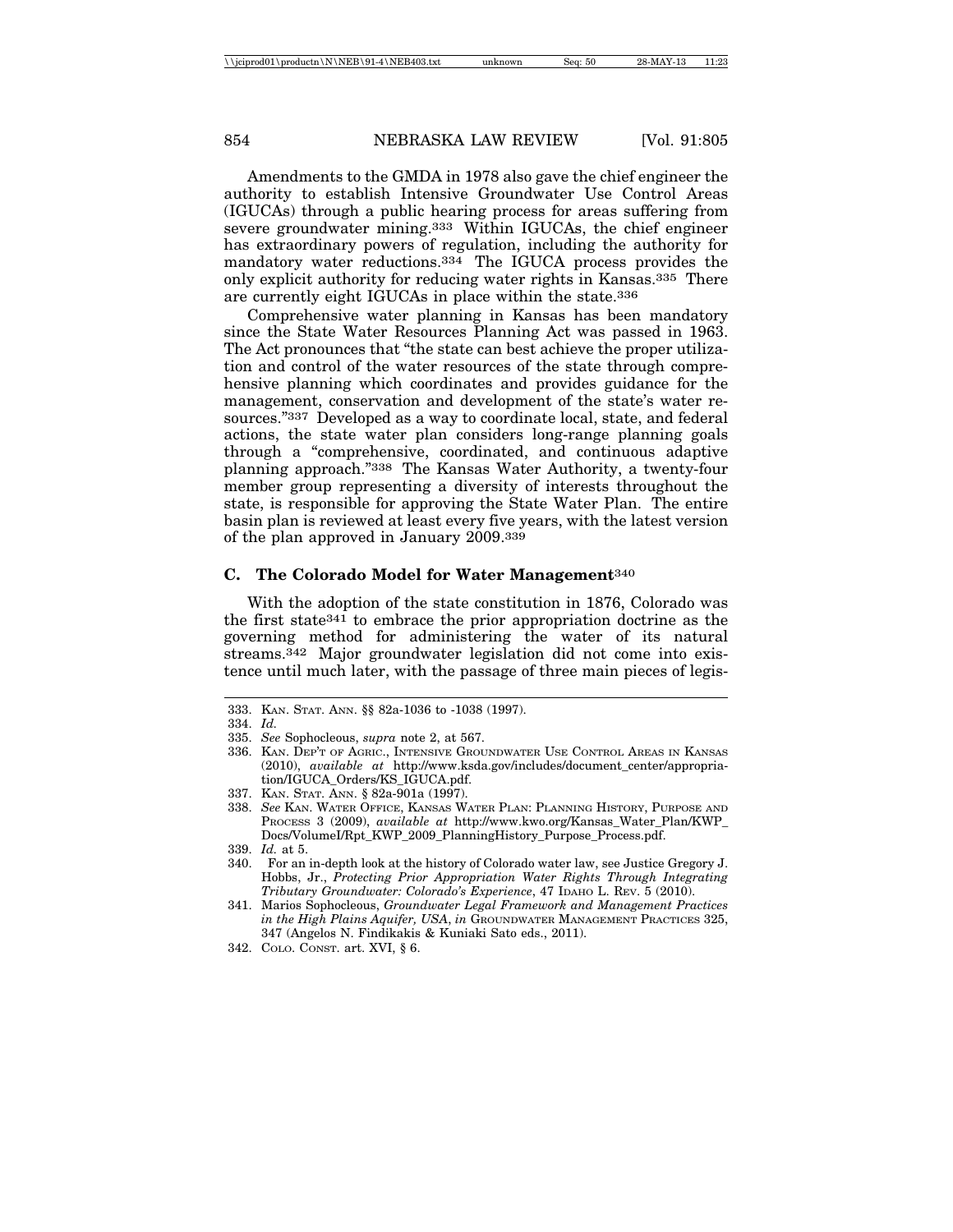lation: the 1957 Groundwater Laws;343 the 1965 Ground Water Management Act;344 and the 1969 Water Rights Determination and Administration Act.345

The 1957 Groundwater Laws required all groundwater users to register with the state engineer, mandated those wanting to drill a new well to obtain a permit from the state engineer (an action that did not grant or confer a groundwater right to a user), and authorized the Colorado Groundwater Commission to designate critical groundwater areas that "have approached, reached or exceeded the normal rate of replenishment."346 However, the 1957 Groundwater Laws were largely ineffective, as rapidly expanding groundwater use continued to harm senior surface water users.<sup>347</sup> This led to the passage of the Groundwater Management Act of 1965, followed by the Water Rights Determination and Administration Act of 1969. The 1965 Act authorized the Colorado Ground Water Commission to designate groundwater basins where groundwater had little or no connection to a surface stream, to establish a permit system to allocate and regulate groundwater within designated groundwater basins based on a modified prior appropriation system, and to create local groundwater management districts to regulate the designated groundwater basins.348 Subsequently, the 1969 Act declared: (1) all surface water and tributary groundwater would be governed according to the prior appropriation doctrine;349 (2) vested water rights would be protected in order of their decreed priorities;350 (3) non-adjudicated wells would have two years in which to file from their original appropriation date;351 and (4) augmentation plans could be decreed to allow out-of-date diversion.352

As a result of these provisions, groundwater management within Colorado depends largely on how the water is classified. There are four classifications of groundwater: "tributary groundwater" and "designated groundwater" established in the 1965 and 1969 Acts; "nontributary groundwater" located outside of designated groundwater basins, a classification added in 1973; and "nontributary and not-non-

350. *Id.* at 1205–06.

352. *Id.* at 1202–03.

<sup>343. 1957</sup> Colo. Sess. Laws 863–73.

<sup>344. 1965</sup> Colo. Sess. Laws 1246–68.

<sup>345. 1969</sup> Colo. Sess. Laws 1200–30.

<sup>346.</sup> *See* Hobbs, *supra* note 340, at 12.

<sup>347.</sup> *See id.*; Lain Strawn, *The Last Gasp: The Conflict over Management of Replacement Water in the South Platte River Basin*, 75 U. COLO. L. REV. 597 (2004).

<sup>348.</sup> Luke W. Harris & Christopher J. Sanchez, *Considerations for Analyzing Colorado Ground Water: A Technical Perspective*, 15 U. DENV. WATER L. REV. 105, 116 (2011).

<sup>349.</sup> Water Right Determination and Administration Act, 1969 Colo. Sess. Laws 1200.

<sup>351.</sup> *Id.* at 1212.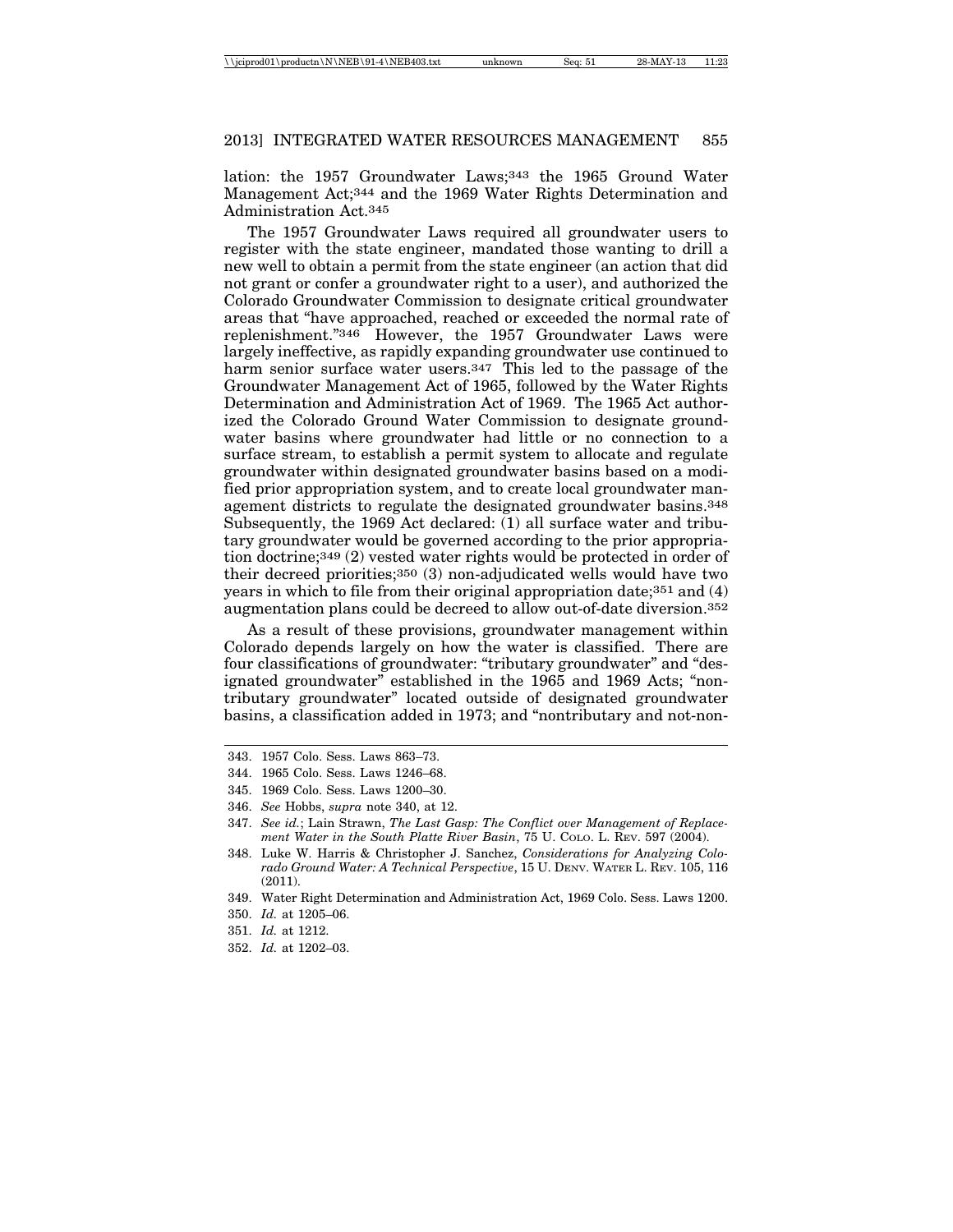tributary groundwater" in designated Denver Basin bedrock aquifers, included as a classification in 1985.353

Tributary groundwater—water hydrologically connected to a surface stream—354 and surface water are collectively administered by state authorities under the prior appropriation system. Designated groundwater—water that is not hydrologically connected to surface water but is situated in designated groundwater basins—on the other hand, is appropriated through a permit system regulated by the Colorado Ground Water Commission.355 Non-tributary water is water that is located outside designated groundwater basins and "has little to no hydrologic connection to surface streams."356 Non-tributary groundwater is not subject to the prior appropriation doctrine and is instead allocated based on overlying land ownership.357 Lastly, notnontributary groundwater, described as "water located within the Denver Basin that does not meet the statutory definition of nontributary ground water,"358 is allocated on the basis of overlying land ownership, similar to non-tributary groundwater.

The Colorado Division of Water Resources has statutory authority to oversee the administration and distribution of water throughout the state, under the supervision of the state engineer.359 Colorado also has an established water court system with jurisdiction over many water-related issues, including responsibility for granting surface and groundwater rights.360 In order to obtain a surface or groundwater right, an application must be filed within one of seven water courts within the state. The courts' jurisdictions are based on watershed boundaries established in the Water Right Determination

- 358. Harris & Sanchez, *supra* note 348, at 120.
- 359. COLO. REV. STAT. § 37-92-301 (2012).

<sup>353.</sup> *See* Hobbs, *supra* note 340, at 13–14.

<sup>354.</sup> The test for establishing water that is not a tributary (non-tributary water) is rather rigorous in that the proposed diversion cannot deplete surface streams more than one-tenth of 1% of the proposed diversion volume in any single year for up to 100 years. COLO. REV. STAT. § 37-90-103 (2012). Further, the responsibility of proof for establishing non-tributary water lies with the water applicant.

<sup>355. &</sup>quot;Designated groundwater" has two definitions, either of which can be used by the Commission to designate a groundwater basin: (1) ground water "which in its natural course would not be available to and required for the fulfillment of decreed surface water rights," and (2) ground water "in areas not adjacent to a continuously flowing natural stream wherein ground water withdrawals have constituted the principal water usage for at least fifteen years." COLO. REV. STAT. § 37-90-103(6) (2012).

<sup>356.</sup> Harris & Sanchez, *supra* note 348, at 119.

<sup>357.</sup> COLO. REV. STAT. § 37-92-305(11) (2012).

<sup>360.</sup> COLO. REV. STAT. § 37-92-203 (2012). Colorado water courts do not have jurisdiction over designated water. Any person wishing to appropriate groundwater for a beneficial use in a designated groundwater basin must apply to the Colorado Groundwater Commission in a prescribed form. COLO. REV. STAT. § 37-90-107 (2012).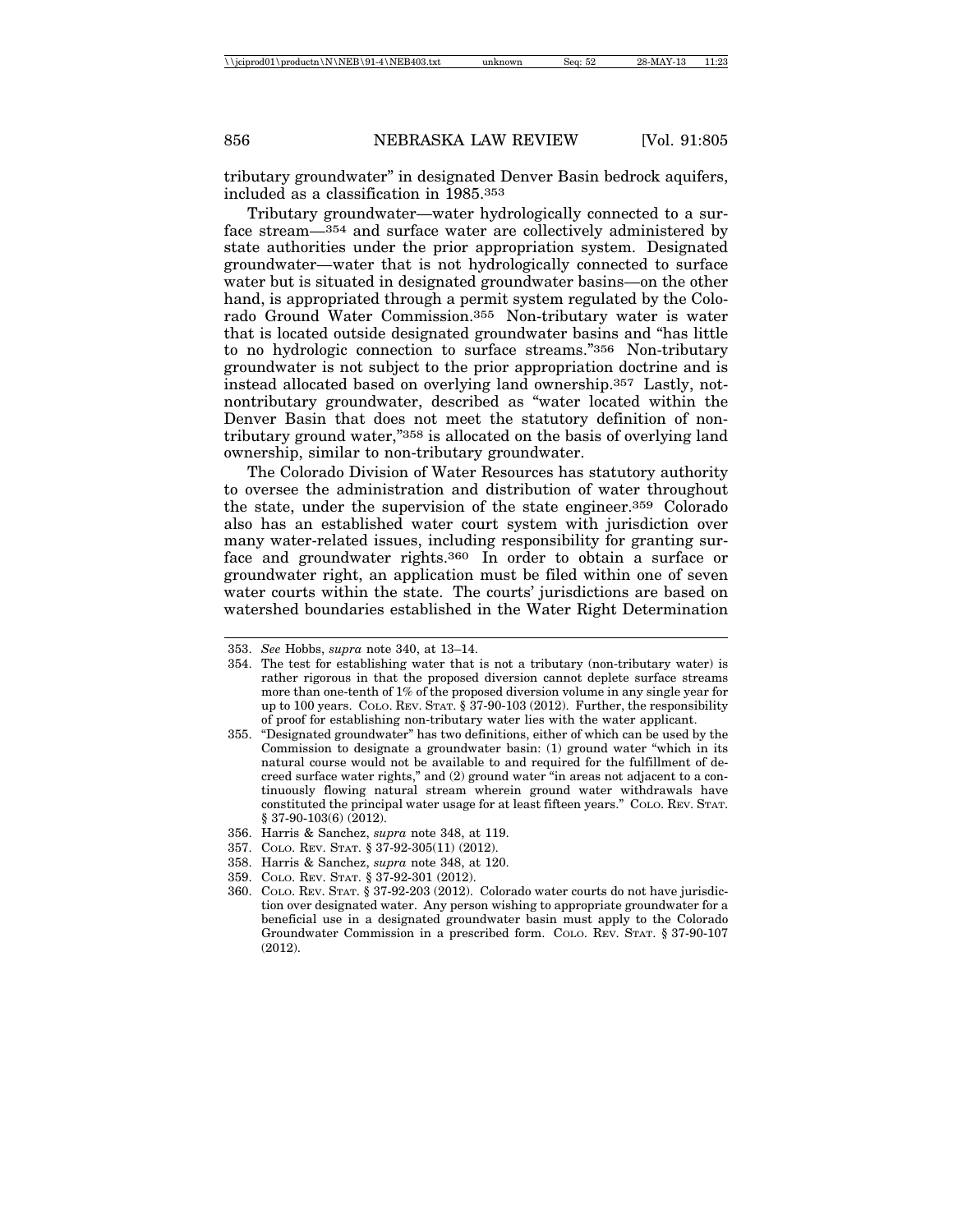and Administration Act of 1969.361 The application, which must be filed in the jurisdiction where the intended diversion is located, is put on public notice so that opponents can file a formal protest.362 If an application is protested, the case will be reviewed by the water referee and a division engineer who then may refer the case to the water judge for trial.363 The judge has the authority to decide whether to grant the water right based on the factual issues in the case and how they relate to statutory and case law criteria.364

In order to accomplish the task of integrated conjunctive management of surface and groundwater resources, the Colorado legislature authorized the use of augmentation plans in the 1969 Water Right Determination and Administration Act.365 Augmentation plans are court-approved plans that allow junior water users to divert water out of priority so long as the water is replaced and no harm is caused to senior water-right holders.366 The replacement water must be of similar quantity and quality, must be available at a suitable location and time, and the rights of others must not be harmed when implementing the water exchange.367 By developing a mechanism for junior users to make use of water that would otherwise be unavailable, augmentation plans add flexibility to the prior appropriation system. However, augmentation plans are not always a viable solution for junior water-right holders who are unable to find affordable replacement water to run their operations.368

Further, one of the deficiencies of the 1969 Act—a feature that makes the Act fall short when it comes to integrated management of surface and groundwater—is its exemption for certain types of wells. An exemption can be obtained for limited commercial purposes and for household use for lots with less than thirty-five acres if the lot was created prior to 1972 or created by an exemption to subdivision laws by a local planning authority.369 Good data on the impacts of exempt wells on Colorado stream systems is not readily available, but it seems

368. *See* Sophocleous, *supra* note 341, at 350.

<sup>361. 1969</sup> Colo. Sess. Laws 1202–03.

<sup>362.</sup> COLO. REV. STAT. § 37-92-302 (2012); COLO. WATER CT. R. 3.

<sup>363.</sup> COLO. WATER CT. R. 6.

<sup>364.</sup> COLO. REV. STAT. § 37-92-305 (2012).

<sup>365.</sup> *See* Water Right Determination and Administration Act, 1969 Colo. Sess. Laws 1202.

<sup>366.</sup> R. Waskom & M. Neibauer, *Glossary of Water Terminology*, COLO. STATE UNIV., http://www.ext.colostate.edu/Pubs/crops/04717.html (last updated Oct. 12, 2012).

<sup>367.</sup> Empire Lodge Homeowners' Ass'n v. Moyer, 39 P.3d 1139, 1150 (Colo. 2001).

<sup>369.</sup> Ramsey L. Kropf, *Colorado Groundwater Law*, 49 ROCKY MTN. MIN. L. INST. 7B (2003). If a lot is thirty-five acres or larger, a permit can be granted for up to three single-family dwellings, with one acre of associated lawn and domestic livestock. *Id.*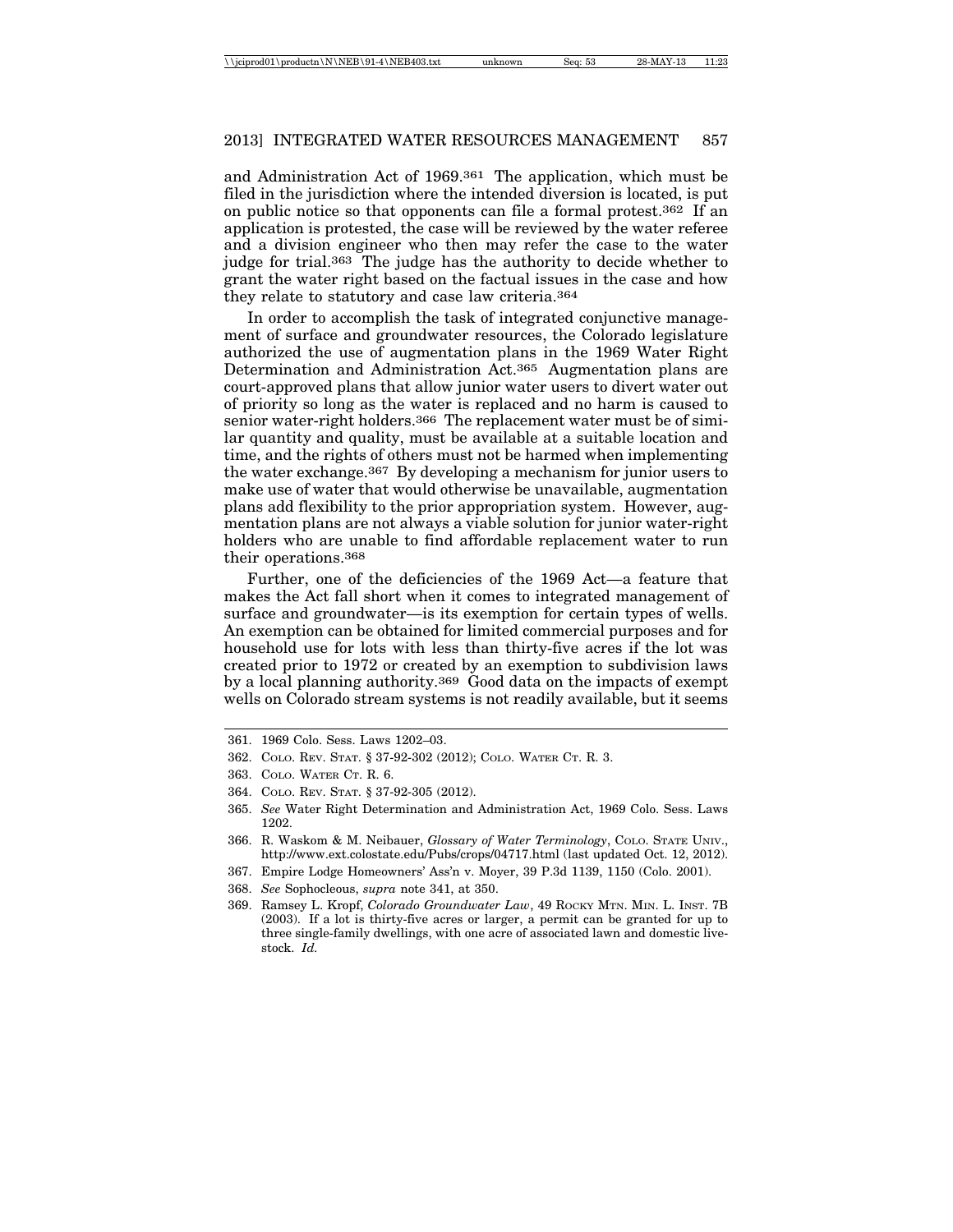clear that the exempt well statute is "a departure from conjunctive management."370

## **D. Varying Degrees of Integration**

Colorado, Kansas, and Nebraska have all adopted institutional frameworks to pursue more effective, integrated water management, but they have taken a diversity of approaches. Using the adaptive management framework proposed by Doremus,371 comparisons can be made as to which systems may be better able to tailor management strategies to address the particular water related problem while ensuring accountability and enforceability, promoting focused learning, and securing sufficient funding for data collection and responsive management actions.

#### *1. Tailoring the Strategy to the Problem*

Kansas has a unified system for managing surface and groundwater resources, while Colorado and Nebraska have partially integrated systems. While Kansas and Colorado follow the prior appropriation doctrine in managing and settling disputes between connected surface and groundwater, Nebraska's framework employs the prior appropriation doctrine to manage surface water, a hybrid correlative rights–reasonable use doctrine to manage groundwater uses, and § 858 of the *Restatement (Second) of Torts* to settle disputes between the two types of users.372 Arguably, following a single legal doctrine for the management of hydrologically connected surface and groundwater clarifies the standards for management and facilitates conflict resolution more effectively than managing connected resources under separate legal systems. In Nebraska's case, even with recent changes towards integrated management, the new system is limited in its ability to solve preexisting or even future private conflicts. Conversely, while the prior appropriation doctrine presents more clearly defined rules for all water-right holders based on seniority, the system promises stability rather than flexibility. In places like Colorado, where surface water resources were developed first, surface water users are senior to most groundwater users.373 This provides certainty but raises issues of equity and efficiency, at least when it comes to tributary groundwater. "Protecting surface water rights holders [under the prior appropriation system] forecloses access

<sup>370.</sup> *Id.*

<sup>371.</sup> *See supra* section III.B and Part IV.

<sup>372.</sup> *See* NEB. REV. STAT. § 46-702 (Reissue 2010); Spear T Ranch, Inc. v. Knaub, 269 Neb. 177, 691 N.W.2d 116 (2005).

<sup>373.</sup> William Blomquist et al., *Institutions and Conjunctive Water Management Among Three Western States*, 41 NAT. RESOURCES J. 653, 674 (2001).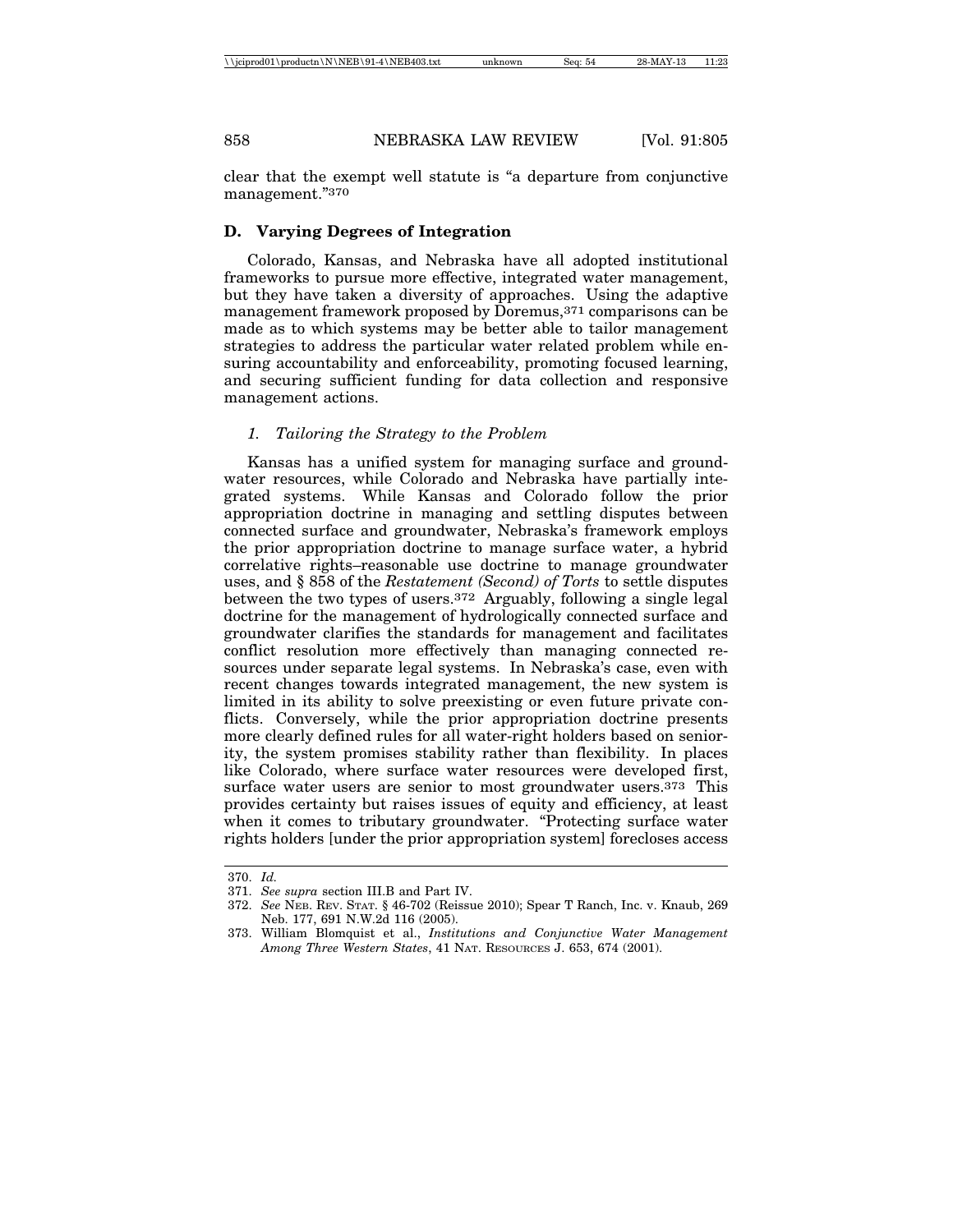to much of the groundwater aquifer because intensive groundwater pumping injures the rights of surface water appropriators."374

With respect to declining groundwater, Colorado, Kansas, and Nebraska have all developed systems for designating critical groundwater areas. However, unlike Nebraska, whose NRDs focus on a suite of natural resource issues, the groundwater management districts in Colorado and Kansas are single-issue districts that focus solely on issues related to groundwater.375 Within Kansas, the single-issue focus of districts has made it difficult to integrate surface and groundwater efficiently.376 While the DWR and the Kansas Water Authority have experimented with a basin-wide management approach in areas of significant decline, this endeavor has had only limited success.<sup>377</sup> This approach, which strives to satisfy local districts, irrigators, and stakeholders through incentive-based alternatives in targeted problem areas throughout the basin, has proved "problematic . . . either because the agency was also the regulatory agency or because it was a top-down approach or . . . because the incentive programs were never sufficiently funded."378

One way Kansas has demonstrated flexibility is through the Wichita Aquifer Storage and Recovery Program. Aquifer storage and recovery (ASR) is a process that uses surface water to recharge groundwater resources either through direct recharge (when precipitation or surface water percolates through soils to reach aquifers) or through artificial recharge (when a percolating basin or injection well is used to transfer water into the ground).379 The goal of the Wichita project is to divert water during above average flows from the Little Arkansas River and recharge it back to the aquifer via basins, trenches, or injection wells.380 The Wichita project is designed to provide municipal water for Wichita and area irrigators, while also forming a barrier to prevent the migration of saltwater plumes to the Wichita well field.381 To ensure legitimacy and remove potential legal barriers,382 the Kansas DWR worked with the City of Wichita to develop a new set of regulations specifically aimed at ASR permitting,383

- 379. Blomquist et al., *supra* note 372.
- 380. *See* Sophocleous, *supra* note 2, at 550.
- 381. *Id.*

383. KAN. ADMIN. REGS. §§ 5-12-1 to -3 (2009)*.*

<sup>374.</sup> *Id.*

<sup>375.</sup> *See* Peck, *supra* note 77, at 300; Sophocleous, *supra* note 2, at 570 (discussing Kansas's focus on specific-issue groundwater management districts).

<sup>376.</sup> *See* Cash, *supra* note 66, at 19.

<sup>377.</sup> *See* Sophocleous, *supra* note 2, at 555.

<sup>378.</sup> *Id.* Consequently, Kansas's efforts have been "scaled down with regard to creating further management plans or holding meetings with stakeholders." *Id.*

<sup>382.</sup> *See* Peck, *supra* note 77, at 306.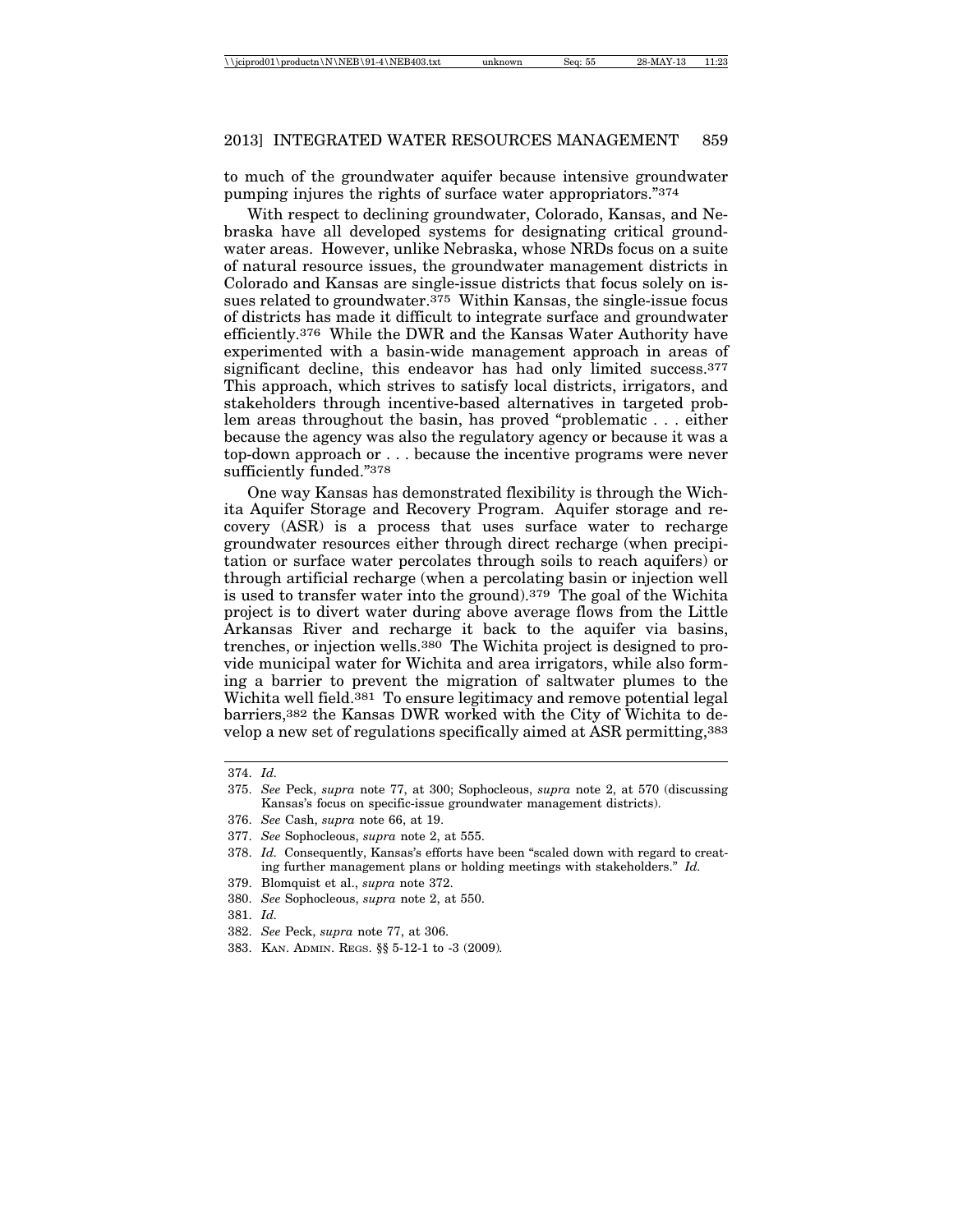highlighting the state's ability to tailor the strategy to the problem at hand.

Colorado's approach in tailoring the strategy to the problem comes largely by way of groundwater designations, requiring different management strategies based on how the groundwater is characterized. If groundwater is characterized as tributary to a surface stream, management of surface water and tributary groundwater rights is left to the specialized water courts. Colorado has attempted to build flexibility into the rather rigid system of prior appropriation by allowing for the creation of court-approved augmentation plans, providing junior users with the opportunity to divert water out of priority so long as the water is replaced and no harm is caused to senior water-right holders.384 However, as recently demonstrated in Colorado's South Platte Basin,385 augmentation plans might not be a feasible solution in all situations because junior water-right holders who are unable to find affordable replacement water have little choice but to cease operating their wells.386 Further, while Colorado's management approach strives to address the immediate needs of downstream appropriators, it does not protect river flows.387

When it comes to proactive, well-tailored water resources management, it appears that Kansas is a step ahead of Nebraska and Colorado. Proactive planning is vital when it comes to addressing uncertainty because it allows for increased flexibility in addressing potential problems before they happen instead of reacting to what has already occurred, when a number of otherwise viable options may be foreclosed. Kansas water policy not only calls for achieving an absolute reduction in water consumption from the Ogallala aquifer to slow aquifer-decline rates,388 state-wide water planning dating back to 1963389 increases the state's capacity to deal with an array of complex water resource issues.390 Neither Colorado nor Nebraska has undertaken the task of state-wide water planning in a meaningful way.391

390. *See* Getches, *supra* note 13, at 38.

<sup>384.</sup> *See* COLO. REV. STAT. § 37-92-305 (2012).

<sup>385.</sup> For a more in-depth summary of the recent situation in the South Platte Basin of Colorado, see Hobbs, *supra* note 340, at 16–17; P. Andrew Jones, *South Platte Well Crisis, 2002–2010*, WATER REP., Aug. 2010, at 1, 10.

<sup>386.</sup> *See* Jones, *supra* note 385, at 10.

<sup>387.</sup> *See* Harris & Sanchez, *supra* note 348, at 118; Ziemer et al., *supra* note 265, at 76 n.1.

<sup>388.</sup> *See* Sophocleous, *supra* note 2, at 571.

<sup>389.</sup> *See* KAN. STAT. ANN. §§ 82a-901a to -954 (1997).

<sup>391.</sup> The Nebraska DNR's website includes a section entitled "State Water Plan," but the documents listed, which are mostly from the 1970s, don't resemble an actual water plan but simply refer to funding, potential projects, and plans to engage in future planning. *See, e.g.*, NEB. NATURAL RES. COMM'N, STATUS SUMMARY OF PO-TENTIAL PROJECTS, at i (1979), *available at* http://dnrdata.dnr.ne.gov/PublicScan Display/PdfDisplay.aspx?ScanID=1248231 ("The Natural Resources Commission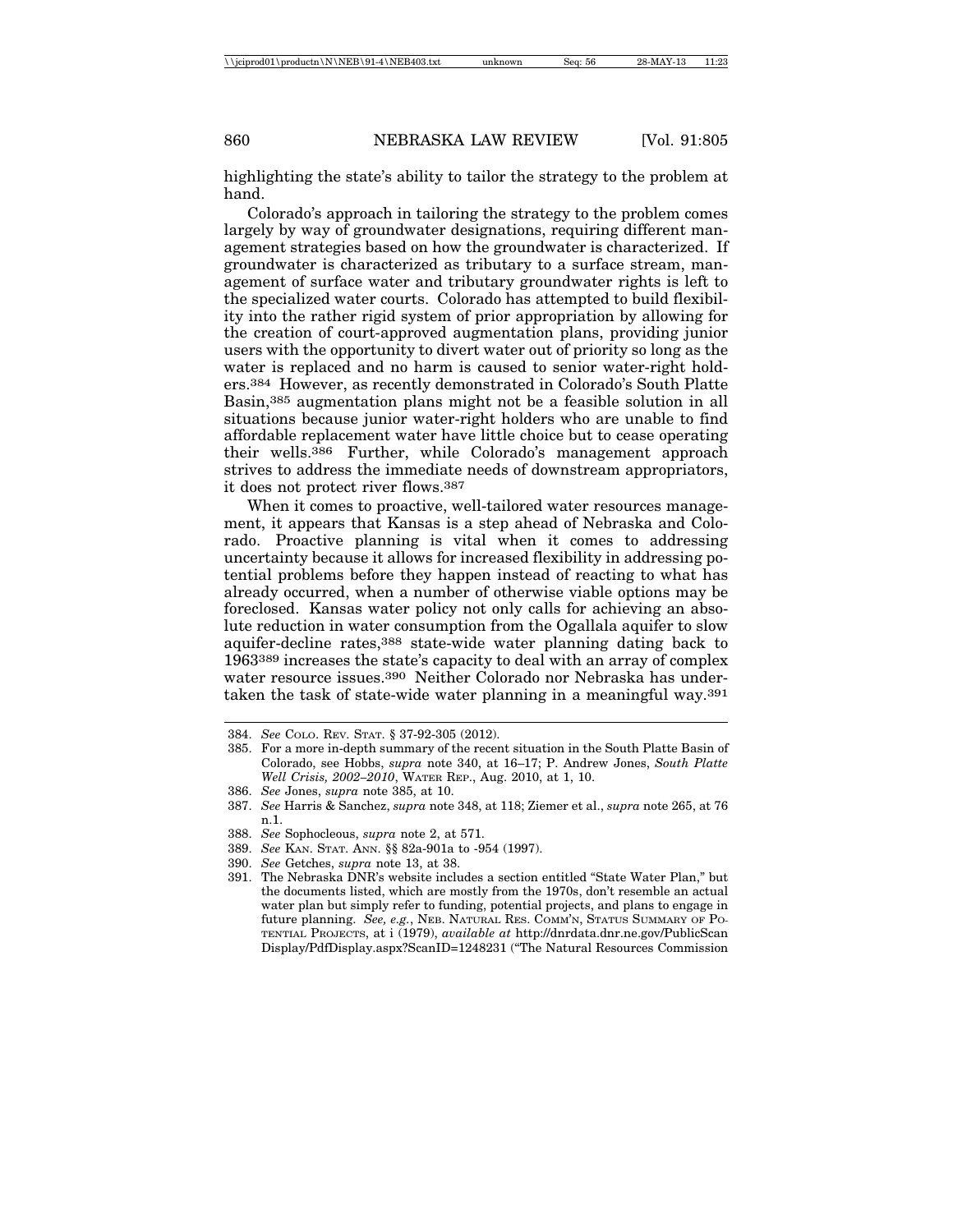On the other hand, when it comes to developing solutions that are most readily informed by local concerns and conditions, Nebraska's NRD system stands out. Each NRD Board of Directors is locally elected and has the ultimate authority to make decisions about how groundwater resources are managed. While Kansas and Colorado groundwater management districts also have locally elected boards,392 in Kansas district recommendations are subject to the veto of the state engineer while in Colorado the districts may request local exceptions but tend to implement state policies.393

#### *2. Ensuring Accountability and Enforceability*

Responsibility for ensuring accountability and enforcement for integrated water management differs dramatically between the three states. In Colorado, water courts are accountable for managing and enforcing regulations as they relate to hydrologically connected surface and tributary groundwater. In Kansas, accountability in managing water resources lies largely with the chief engineer, who has a statutory mandate to "enforce and administer" the provisions of the Kansas Water Appropriation Act.394 However, while the chief engineer ultimately decides how water resources are managed, Kansas groundwater management districts can recommend regulations to the chief engineer as they relate to groundwater management within their local district. Further, once regulations are adopted by a groundwater management district, the district has the power to "enforce by suitable action, administrative or otherwise," those regulations for the conservation and management of groundwater within the district.395 In Nebraska, both the state DNR and the local NRDs are responsible for deciding how surface and groundwater resources are to be managed through the development of IMPs. However, once these plans are complete, the state is responsible for enforcing issues related to surface water rights and each local NRD has the responsibility to enforce groundwater related issues. If conflicts arise between surface and groundwater resources, the dispute must be resolved in the courts.

is submitting this revision of Volume 1 of the Status Summary as the final publication in the original State Water Plan series. In response to the Legislature's directive to redirect and accelerate water resources planning, the involved state agencies have developed a revised State Water Planning and Review Process that does not include a 'State Water Plan' as originally designed. Since it will still be some months before the revised process can be fully implemented, the Commission has prepared this publication to provide current information on potential projects  $\dots$  .").

<sup>392.</sup> Stephen E. White & David E. Kromm, *Local Groundwater Management Effectiveness in the Colorado and Kansas Ogallala Region*, 35 NAT. RESOURCES J. 275, 283 (1995).

<sup>393.</sup> *Id.* at 279.

<sup>394.</sup> KAN. STAT. ANN. § 82a-706 (1997).

<sup>395.</sup> KAN. STAT. ANN. § 82a-1028(q) (1997).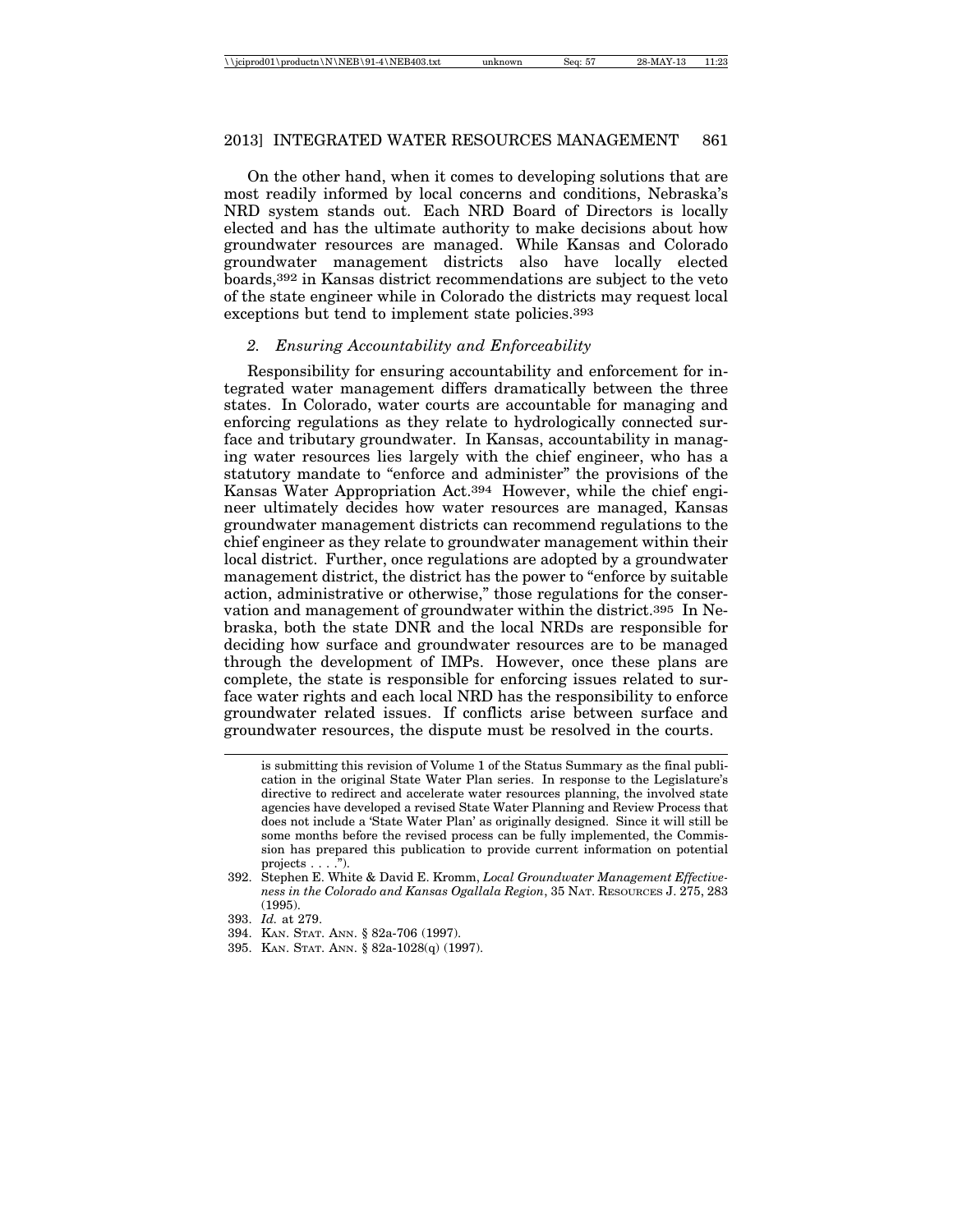Long-running debates have persisted over the merits of state versus local control over natural resources and it is not the goal of this Article to come down on either side of this topic.396 From an adaptive management standpoint, however, there are valid arguments to support each viewpoint.397 Nobel Prize winner Elinor Ostrom emphasized the importance of local involvement in governing common pool resources as a basis for establishing accountability and effective-enforcement.398 Her arguments weigh in favor of local governance of groundwater resources, at least those that are non-tributary to surface water flows; however, she also maintains the importance of "nested enterprises" where authority exists at multiple levels of governance, from local to global.399

On the other hand, those responsible for making and enforcing decisions must be accountable to the ideals and priorities of the larger whole as opposed to narrow individual or special interest group demands. Broad-based public involvement is an essential ingredient in making publicly supported decisions about how local water resources are managed, but it is not at all clear that members of the public actively engage in the decisionmaking process.400 Instead, local agencies may be more susceptible to "capture" by individuals and special interest groups than state or, for that matter, federal interests.401

- 397. *Cf.* Susan C. Nunn, *The Political Economy of Institutional Change: A Distribution Criterion for Acceptance of Groundwater Rules*, 25 NAT. RESOURCES J. 867, 877 (1985) (noting that, regardless of its source, irrigators "will not support an alternative rule designed to increase security of future water availability if it strips the land owner of discretion and authority that is valued more highly than the future security").
- 398. OSTROM, *supra* note 199, at 90. Ostrom identifies the eight principles of successful water resource management as: (1) clearly defined boundaries; (2) congruence between appropriation and provision rules and local conditions; (3) collectivechoice arrangements; (4) monitoring; (5) graduated sanctions; (6) conflict-resolution mechanisms; (7) minimal recognition of rights to organize; and (8) nested enterprises. *Id.*
- 399. Dietz et al., *supra* note 251, at 1910.
- 400. White & Kromm, *supra* note 392, at 306. The authors note that, with respect to Kansas and Colorado groundwater management, "[f]ew people appear at regularly scheduled board meetings or more widely publicized meetings held for public input. Not many cast votes in the elections for board members." *Id.*
- 401. *See* Carol Rose, *Property in All the Wrong Places?*, 114 YALE L.J. 991, 1012 (2005) (describing how stockmen who captured local grazing boards "got just about everything they wanted").

<sup>396.</sup> *See supra* notes 244–51 (describing pros and cons of state versus local control). A strong argument can also be made that the federal government has a role to play, especially in managing surface water resources and water-dependent species, but also in managing groundwater. *See* Sporhase v. Nebraska *ex rel.* Douglas, 458 U.S. 941 (1982) (finding that groundwater is an article of commerce that may be subject to federal regulation); Reed D. Benson, *Deflating the Deference Myth: National Interests vs. State Authority Under Federal Laws Affecting Water Use*, 2006 UTAH L. REV. 241.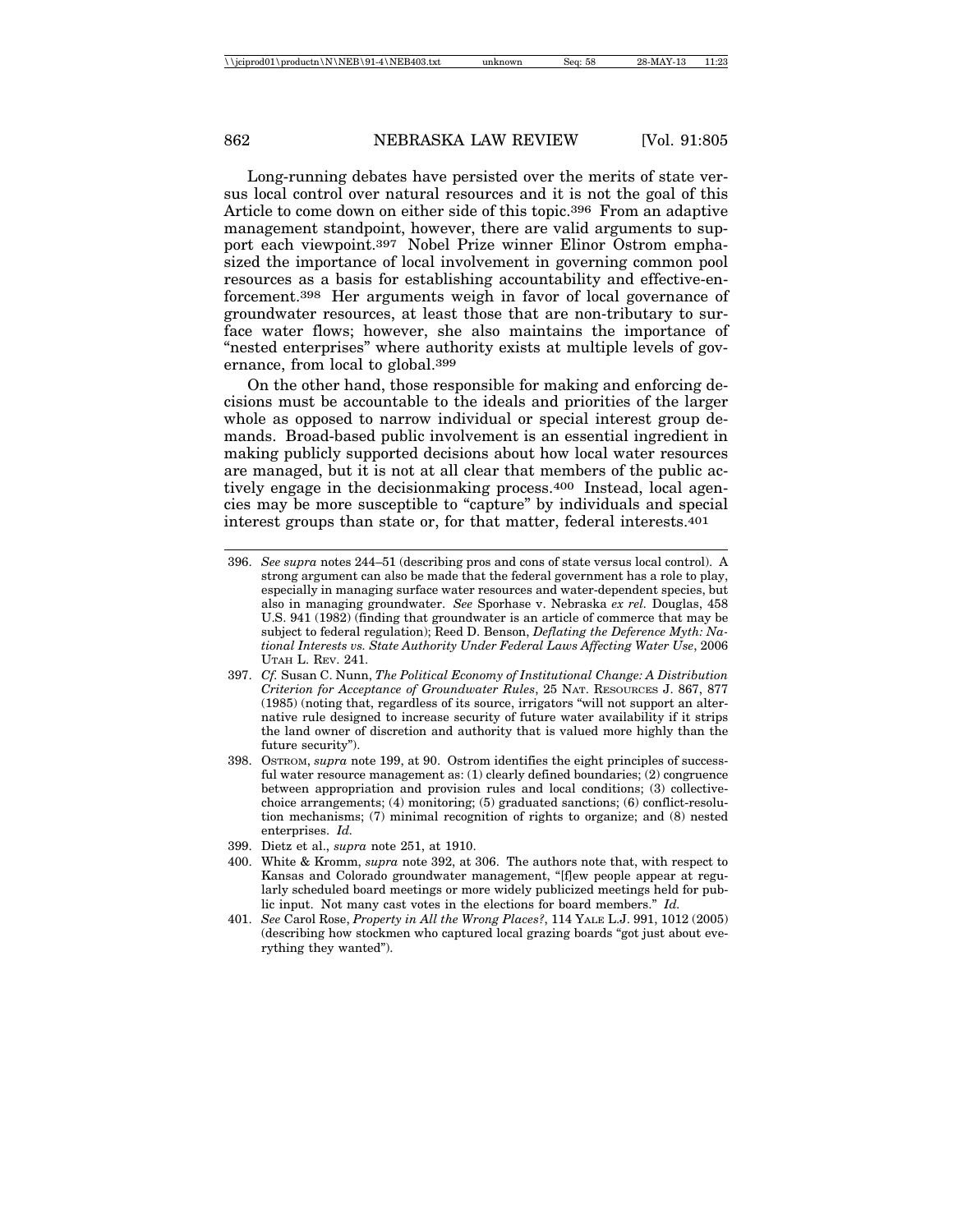## *3. Promoting Directed Learning*

Kansas's statewide water use reporting system is one notable way in which it has strengthened its capacity for directed learning through data collection and dissemination. In 1988, in an effort to generate comprehensive and accurate information on water use, water supplies, and recharge, the Kansas legislature made water use reporting mandatory.402 Failure to timely file complete and accurate reports can lead to a civil fine of up to \$250 per water right.403 Once received, the data is reviewed, follow-ups are made, and an annual statewide water use report is jointly published by the DWR, the Kansas Water Authority, and the U.S. Geological Survey.404 As Kansas attorney Leland Rolfs explains, the program has been extremely successful and each year 99.9% of all water use reports are filed.405 Such information can be used to guide sound water management decisions throughout the state, as well as to facilitate iterative learning.

Unlike Kansas, neither Colorado nor Nebraska has adopted statewide water-use reporting requirements. However, all three states have extensive water modeling efforts underway and engage in directed learning through collaborative local, state, and federal research activities.406

#### *4. Ensuring Sufficient Funding*

Nebraska's NRDs, as well as groundwater management districts in both Kansas and Colorado, have at least some ability to generate funding. Kansas districts are authorized to tax irrigated land and issue bonds, while Colorado districts can tax groundwater use.407 Kansas districts generate sufficient funding to maintain a staff of at least two full-time employees, in addition to part-time help, while Colorado districts have more limited staffing capabilities.408 However, Kansas's incorporation of groundwater into the prior appropriation doctrine, combined with its requirement of permits before use,

408. *Id*.

<sup>402.</sup> KAN. STAT. ANN. § 82a-1028(m) (1997). Between both the Ground Water Management Districts and the Department of Water Resources mandatory water use reporting requirements, "over 30,000 points of diversion out of approximately 38,000 active points of diversion are, or have been, required to be metered." Rolfs, *supra* note 335, at 511. Tax incentives for groundwater users are provided for installation of well meters, and the Groundwater Management Districts assist with testing and maintain water flow meters. Sophocleous, *supra* note 2, at 569.

<sup>403.</sup> Rolfs, *supra* note 330, at 511.

<sup>404.</sup> *Id.*

<sup>405.</sup> *Id.*

<sup>406.</sup> *See supra* notes 213–20 and accompanying text.

<sup>407.</sup> White & Kromm, *supra* note 392, at 303.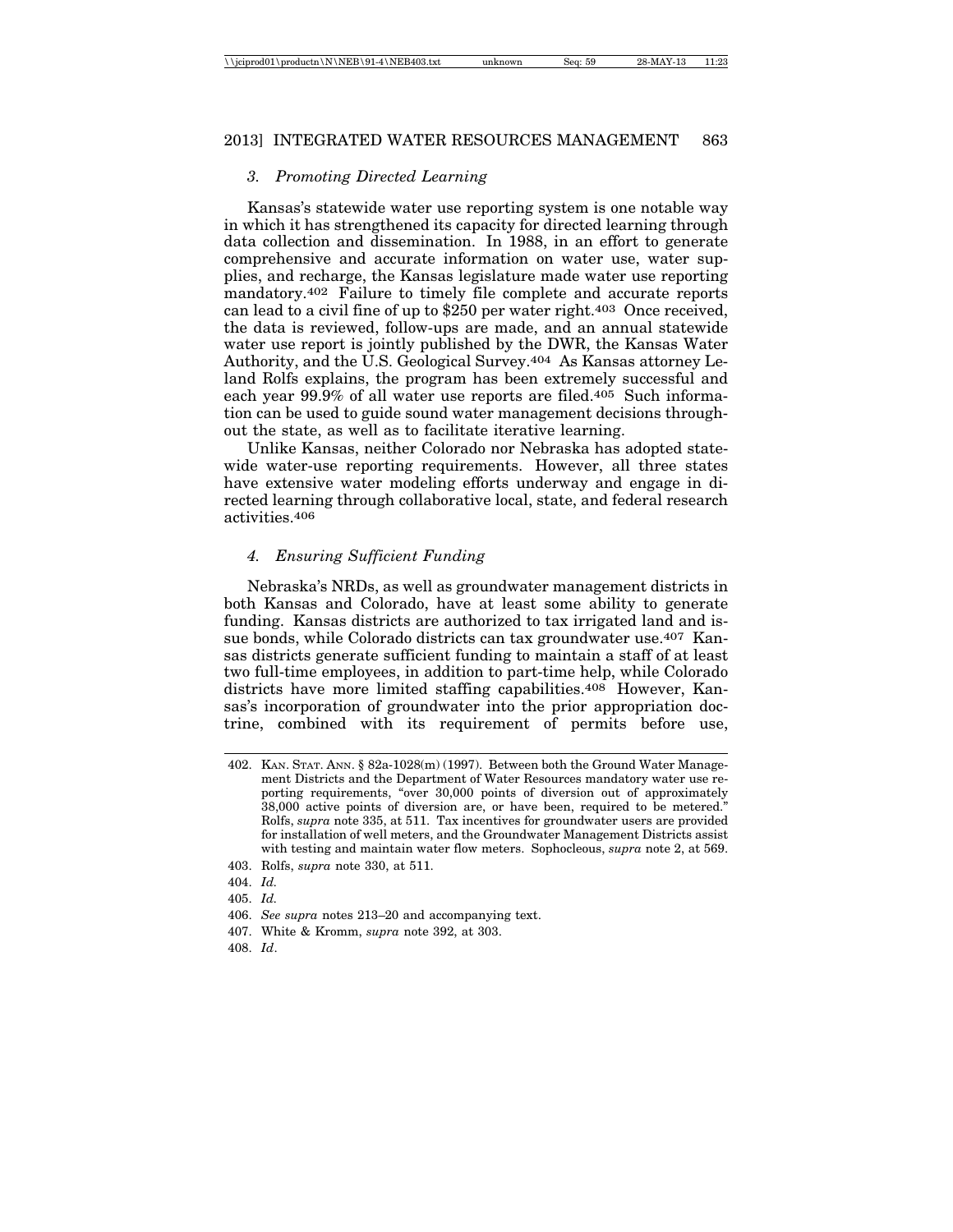necessitates significant resources, both in terms of money and staff, to administer the system of water rights.409

Compared to Kansas and Colorado groundwater districts, NRDs in Nebraska not only have greater responsibilities over a suite of natural resources issues, they also tend to have larger staffs, including a full time manager and full-time administrative and technical support. Although there are some limitations on NRD taxing powers under the state constitution, the NRDs have relatively broad funding authorities to accomplish groundwater management controls.410 Moreover, when it comes to IMPs in fully appropriated and overappropriated basins, the resources of the state DNR are called into play as well.

## VI. CONCLUSION

While western states share similarities in their struggles to manage scarce water resources, each state has distinct physical, social, and economic characteristics, as well as a unique history, that have shaped development of their water institutions. States that maintain a unified water management system seem to be most capable of supporting adaptive, integrated management approaches. However, while Alaska, Kansas, Nevada, North Dakota, and Utah integrated the management of surface and groundwater resources before the advent of extensive groundwater development, significant challenges remain in maintaining an integrated management scheme under the prior appropriation doctrine. While the rigid nature of the prior appropriation law understandably springs from the need to protect investments and livelihoods through reliable supplies of water, the inherent inflexibility of the doctrine can undermine efforts to meet new demands for water, such as ecosystem protection and recreational uses, and can limit more efficient, junior uses of water from coming on line in areas where water is already fully allocated.

For Nebraska, as for other western states with bifurcated water management systems, institutional barriers provide the greatest obstacles when it comes to pursuing and implementing more adaptive approaches for integrated surface and groundwater management. However, Nebraska's NRD system and the state's recent move towards integrated management planning offer a unique institutional approach for cultivating improved linkages between local and state water management authorities. These developments, still in their infancy, are promoting learning and water management strategies better tailored to the issues at hand while encouraging accountability and

<sup>409.</sup> *See* Peck, *supra* note 77, at 312 ("areas with large numbers of groundwater irrigation users per unit area might find the costs of administration of the Prior Appropriation Doctrine prohibitive").

<sup>410.</sup> *See supra* section IV.D.